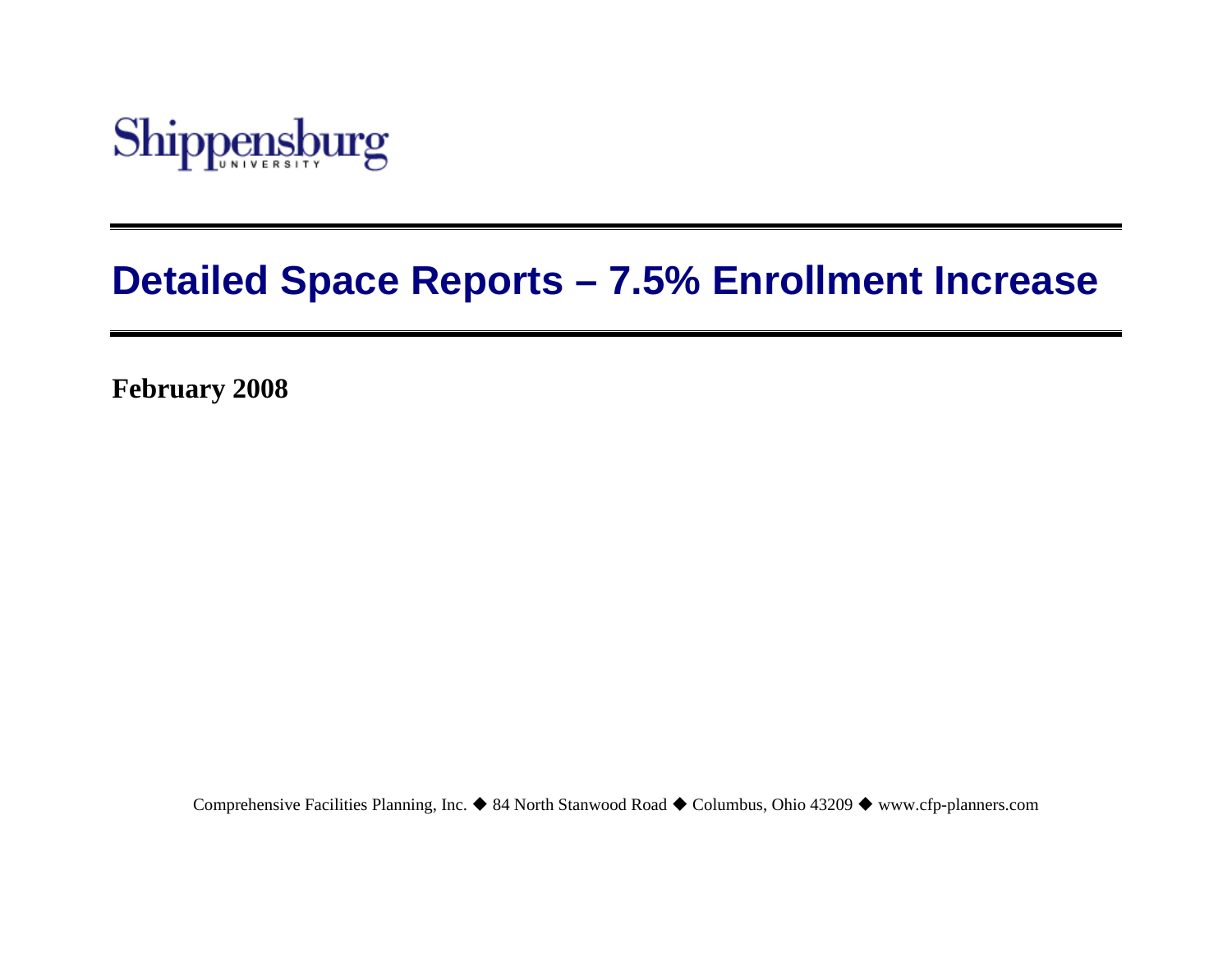## Term: 7.5% Enrollment Increase

| <b>Division:</b> | <b>Provost &amp; Vice President fof Academic Affairs</b> |
|------------------|----------------------------------------------------------|
| College/Unit:    | <b>College of Arts and Sciences</b>                      |

| <b>Category of Space</b> |                                              | <b>Module</b> | <b>Current</b><br>Personnel | <b>Current</b><br><b>ASF Need</b> | Projected<br>Personnel | Projected<br><b>ASF Need</b> | Inventory<br><b>ASF</b> | <b>Number</b><br>of Rooms |
|--------------------------|----------------------------------------------|---------------|-----------------------------|-----------------------------------|------------------------|------------------------------|-------------------------|---------------------------|
| <b>ART</b>               | Art                                          |               |                             |                                   |                        |                              |                         |                           |
| <b>Offices</b>           |                                              |               |                             |                                   |                        |                              |                         |                           |
|                          | Director/Chair                               | 150           | 0.0                         | 0                                 | 0.0                    | 0                            | 152                     | $\mathbf{1}$              |
| Faculty                  |                                              | 150           | 8.0                         | 1,200                             | 8.6                    | 1,290                        | 1,361                   | $\overline{7}$            |
| <b>Staff</b>             |                                              | 120           | 0.0                         | 0                                 | 0.0                    | $\mathbf{0}$                 | 207                     | 3                         |
|                          | Clerical/Technical Staff                     | 100           | 1.0                         | 100                               | 1.1                    | 108                          | 161                     | $\mathbf{1}$              |
|                          | <b>Graduate Assistants</b>                   | 40            | 2.0                         | 80                                | 2.2                    | 86                           | 90                      | $\mathbf{1}$              |
| Lounge                   |                                              | 5             | 9.0                         | 45                                | 9.7                    | 48                           | 0                       | 0                         |
|                          | Conference Rooms                             | 18            | 8.0                         | 144                               | 8.6                    | 155                          | 160                     | $\mathbf{1}$              |
|                          | Office Service                               | $\mathbf{1}$  | 0.0                         | 157                               | 0.0                    | 169                          | 75                      | $\mathbf{1}$              |
|                          | Office Service/Departmental Storage          | 15            | 0.0                         | 520                               | 0.0                    | 552                          | 634                     | 4                         |
| <b>Sub Totals</b>        | <b>Offices</b>                               |               |                             | 2,246                             |                        | 2,407                        | 2,840                   |                           |
| <b>Laboratories</b>      |                                              |               |                             |                                   |                        |                              |                         |                           |
| Class Lab                |                                              | 64            | 0.0                         | 7,120                             | 0.0                    | 8,950                        | 8,563                   | 26                        |
|                          | Computer Labs                                | 35            | 0.0                         | 2,000                             | 0.0                    | 2,000                        | 1,059                   | $\mathbf{1}$              |
|                          | Research Labs                                | 200           | 8.0                         | 1,600                             | 9.0                    | 1,800                        | 0                       | $\pmb{0}$                 |
| <b>Sub Totals</b>        | Laboratories                                 |               |                             | 10,720                            |                        | 12,750                       | 9,622                   |                           |
| <b>Other</b>             |                                              |               |                             |                                   |                        |                              |                         |                           |
| Classrooms               |                                              | 22            | 0.0                         | 1,206                             | 0.0                    | 1,296                        | 1,819                   | $\mathbf{1}$              |
| Exhibition               |                                              | $\mathbf{1}$  | 0.0                         | 1,540                             | 0.0                    | 1,540                        | 1,540                   | $\mathbf{1}$              |
| <b>Sub Totals</b>        | <b>Other</b>                                 |               |                             | 2,746                             |                        | 2,836                        | 3,359                   |                           |
| <b>Total Need</b>        | Art                                          |               |                             | 15,712                            |                        | 17,993                       | 15,821                  |                           |
|                          | Difference (Current Space - Calculated Need) |               | 109                         |                                   | $-2,172$               |                              |                         |                           |

#### Comments:

The department needs an additional studio for Printmaking, and an additional space for a second computer lab, and senior thesis studio space. Studio Art faculties need space to do their research. Since all faculty are required to engage in continual professional development, equal laboratory or studio space should be provided for faculty who request it.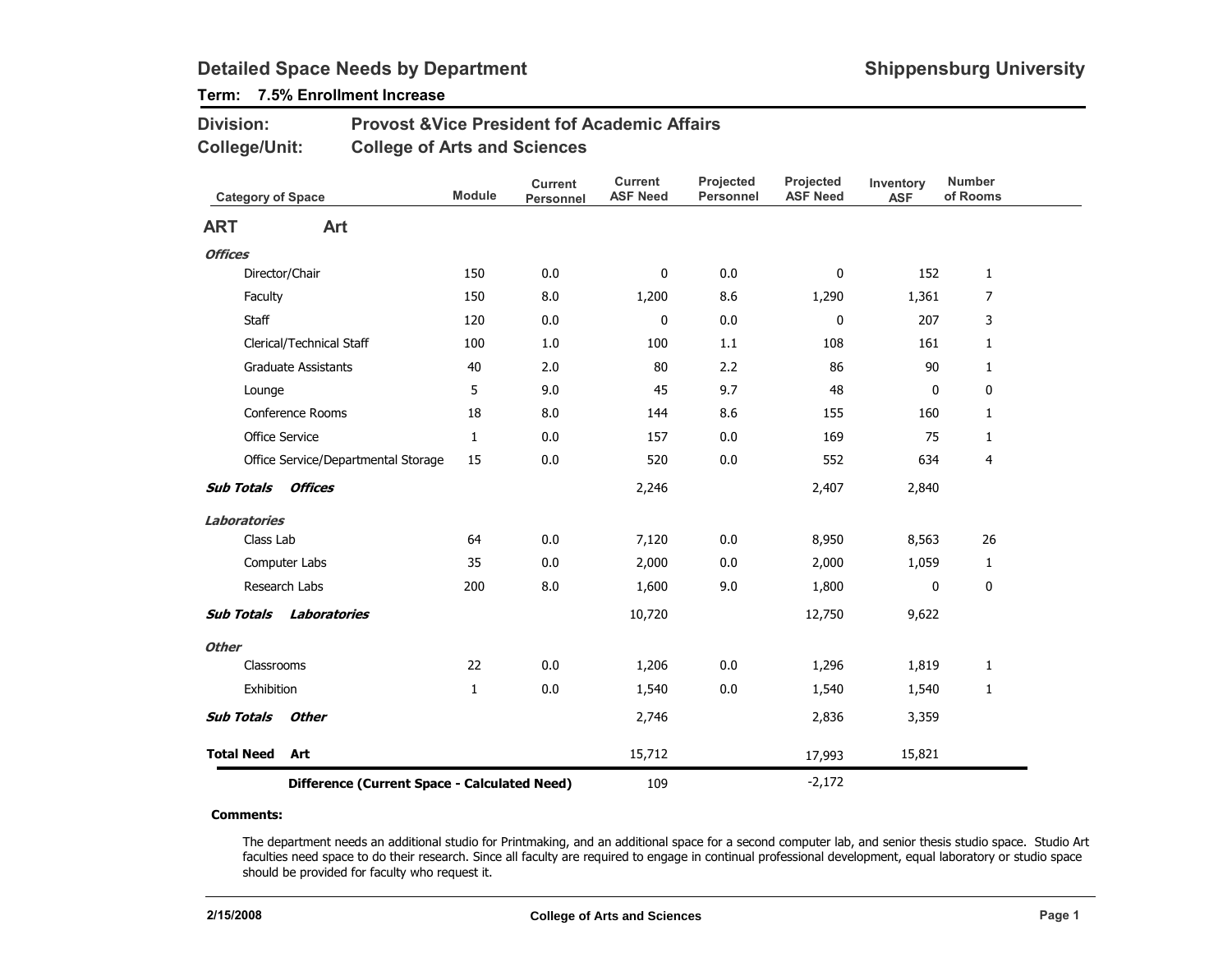## Term: 7.5% Enrollment Increase

#### Provost &Vice President fof Academic AffairsCollege of Arts and SciencesDivision:College/Unit:

| <b>Category of Space</b> |                              | <b>Module</b> | <b>Current</b><br>Personnel | <b>Current</b><br><b>ASF Need</b> | Projected<br><b>Personnel</b> | Projected<br><b>ASF Need</b> | Inventory<br><b>ASF</b> | <b>Number</b><br>of Rooms |
|--------------------------|------------------------------|---------------|-----------------------------|-----------------------------------|-------------------------------|------------------------------|-------------------------|---------------------------|
| <b>BIO</b>               | <b>Biology</b>               |               |                             |                                   |                               |                              |                         |                           |
| <b>Offices</b>           |                              |               |                             |                                   |                               |                              |                         |                           |
|                          | Director/Chair               | 150           | 1.0                         | 150                               | 1.0                           | 150                          | 187                     | $\mathbf{1}$              |
|                          | Faculty                      | 115           | 16.5                        | 1,898                             | 17.7                          | 2,040                        | 2,566                   | 20                        |
|                          | Clerical/Technical Staff     | 100           | 1.0                         | 100                               | 1.1                           | 108                          | 116                     | 1                         |
|                          | <b>Graduate Assistants</b>   | 40            | 4.0                         | 160                               | 4.3                           | 172                          | 488                     | $\mathbf{1}$              |
|                          | Lounge                       | 5             | 18.5                        | 93                                | 19.8                          | 99                           | 0                       | 0                         |
|                          | Conference Rooms             | 18            | 17.5                        | 315                               | 18.7                          | 337                          | 507                     | $\mathbf{1}$              |
|                          | Office Service               | 1             | 0.0                         | 272                               | 0.0                           | 291                          | 115                     | 1                         |
| <b>Sub Totals</b>        | Offices                      |               |                             | 2,987                             |                               | 3,196                        | 3,979                   |                           |
| <b>Laboratories</b>      |                              |               |                             |                                   |                               |                              |                         |                           |
|                          | Class Lab                    | 60            | 0.0                         | 12,134                            | 0.0                           | 13,046                       | 11,880                  | 21                        |
|                          | Computer Labs                | 30            | 0.0                         | 346                               | 0.0                           | 372                          | 771                     | 1                         |
|                          | Research Labs                | 325           | 20.0                        | 6,500                             | 21.0                          | 6,825                        | 5,696                   | 28                        |
|                          | <b>Undergrad Researchers</b> | 100           | 371.0                       | 1,855                             | 500.0                         | 2,500                        | 0                       | 0                         |
| <b>Sub Totals</b>        | Laboratories                 |               |                             | 20,835                            |                               | 22,743                       | 18,347                  |                           |
| <b>Other</b>             |                              |               |                             |                                   |                               |                              |                         |                           |
|                          | Classrooms                   | 22            | 0.0                         | 4,121                             | 0.0                           | 4,431                        | 4,239                   | 5                         |
|                          | Library/Study Area           | $\mathbf{1}$  | 0.0                         | 750                               | 0.0                           | 850                          | 676                     | $\overline{2}$            |
|                          | Animal Qtrs                  | 300           | 0.0                         | 1,545                             | 0.0                           | 1,545                        | 1,545                   | 12                        |
|                          | Greenhouses                  | $\mathbf{1}$  | 0.0                         | $\mathbf{0}$                      | 0.0                           | $\mathbf{0}$                 | 1,023                   | 4                         |
|                          | Greenhouse Space Need        | 1             | 0.0                         | 2,645                             | 0.0                           | 2,645                        | 0                       | 0                         |
| <b>Sub Totals</b>        | <b>Other</b>                 |               |                             | 9,061                             |                               | 9,471                        | 7,483                   |                           |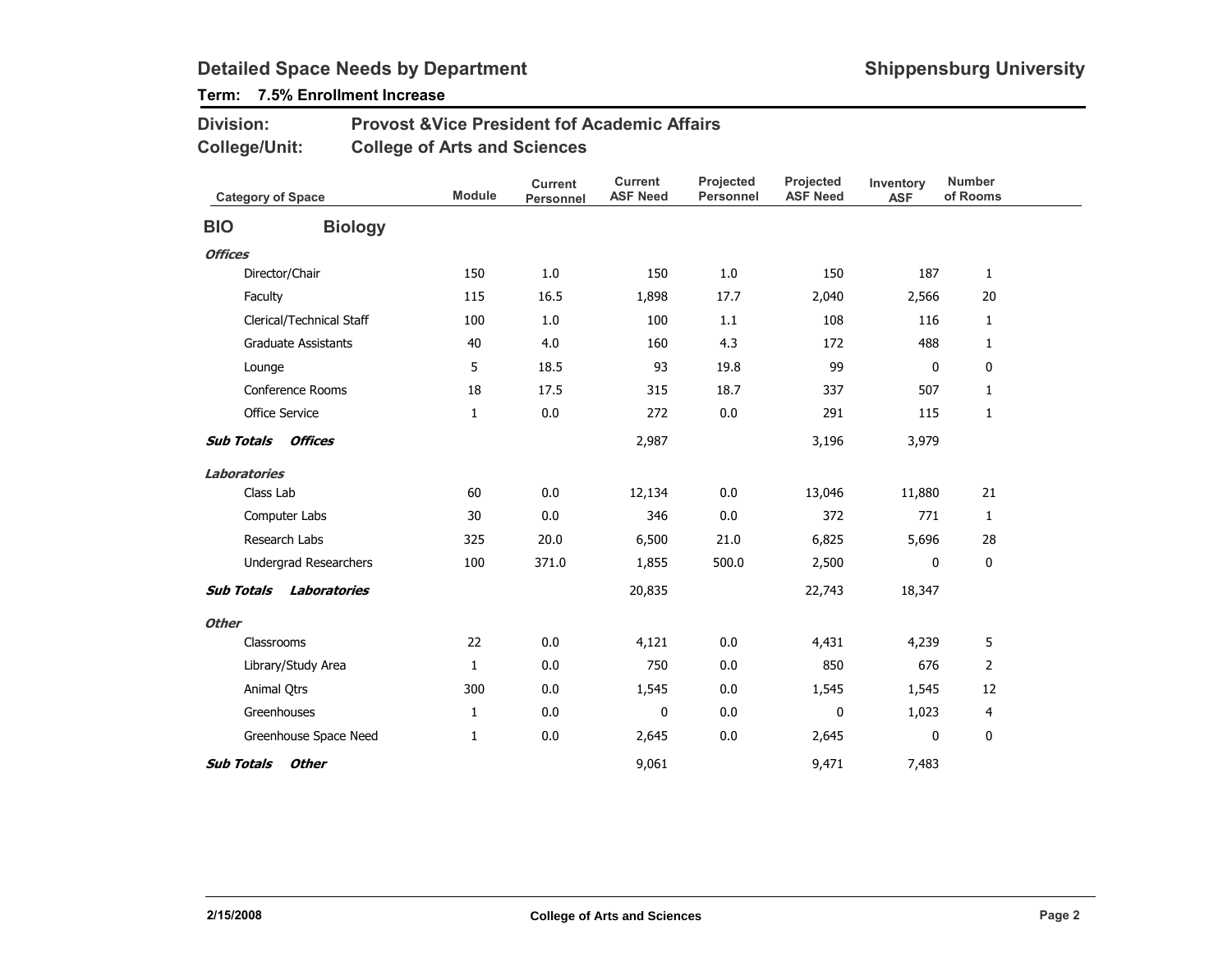### Term: 7.5% Enrollment Increase

| <b>Division:</b> | <b>Provost &amp; Vice President fof Academic Affairs</b> |
|------------------|----------------------------------------------------------|
| College/Unit:    | <b>College of Arts and Sciences</b>                      |

| <b>Category of Space</b> |                                              | <b>Module</b> | Current<br><b>Personnel</b> | Current<br><b>ASF Need</b> | <b>Projected</b><br><b>Personnel</b> | <b>Projected</b><br><b>ASF Need</b> | Inventory<br><b>ASF</b> | <b>Number</b><br>of Rooms |  |
|--------------------------|----------------------------------------------|---------------|-----------------------------|----------------------------|--------------------------------------|-------------------------------------|-------------------------|---------------------------|--|
| <b>Total Need</b>        | Biology                                      |               |                             | 32,883                     |                                      | 35,410                              | 29,809                  |                           |  |
|                          | Difference (Current Space - Calculated Need) |               |                             | $-3.074$                   |                                      | $-5,601$                            |                         |                           |  |

#### Comments:

The department has inadequate space for faculty research; not every faculty member has dedicated research space, and in many cases labs are not near faculty offices. Computer lab is shared with physics and chemstry.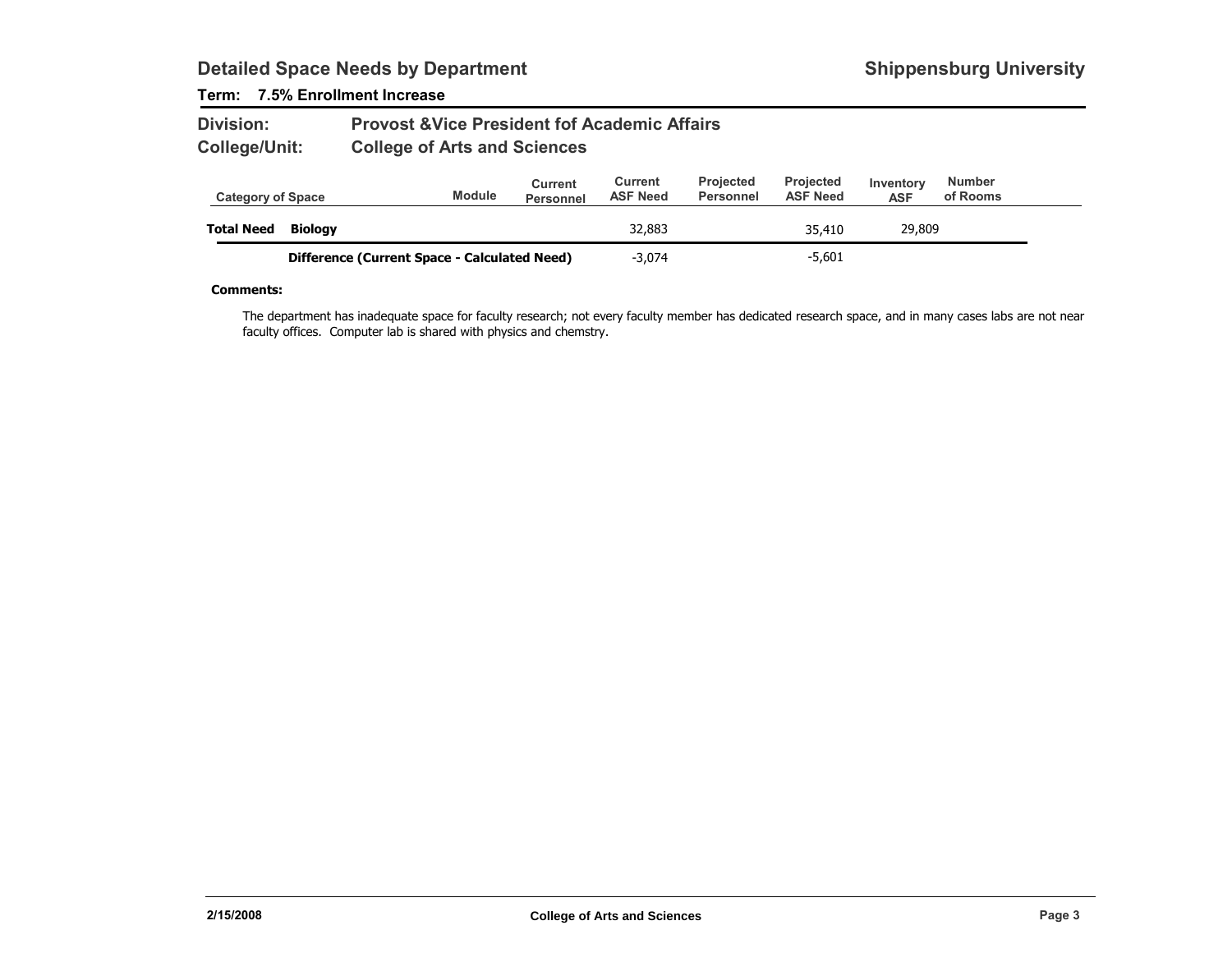## Term: 7.5% Enrollment Increase

| <b>Division:</b> | <b>Provost &amp; Vice President fof Academic Affairs</b> |
|------------------|----------------------------------------------------------|
| College/Unit:    | <b>College of Arts and Sciences</b>                      |

| <b>Category of Space</b>                     |                            | <b>Module</b> | <b>Current</b><br><b>Personnel</b> | <b>Current</b><br><b>ASF Need</b> | Projected<br><b>Personnel</b> | Projected<br><b>ASF Need</b> | Inventory<br><b>ASF</b> | <b>Number</b><br>of Rooms |
|----------------------------------------------|----------------------------|---------------|------------------------------------|-----------------------------------|-------------------------------|------------------------------|-------------------------|---------------------------|
| <b>CHM</b>                                   | <b>Chemistry</b>           |               |                                    |                                   |                               |                              |                         |                           |
| <b>Offices</b>                               |                            |               |                                    |                                   |                               |                              |                         |                           |
|                                              | Director/Chair             | 150           | 1.0                                | 150                               | 1.0                           | 150                          | 174                     | $\mathbf{1}$              |
| Faculty                                      |                            | 115           | 9.5                                | 1,093                             | 10.2                          | 1,174                        | 1,151                   | 10                        |
|                                              | Clerical/Technical Staff   | 100           | 2.0                                | 200                               | 2.2                           | 215                          | 114                     | $\mathbf{1}$              |
|                                              | <b>Graduate Assistants</b> | 40            | 4.0                                | 160                               | 4.3                           | 172                          | 232                     | 1                         |
| Lounge                                       |                            | 5             | 12.5                               | 63                                | 13.4                          | 67                           | $\mathbf 0$             | $\mathbf 0$               |
|                                              | <b>Conference Rooms</b>    | 18            | 10.5                               | 189                               | 11.2                          | 202                          | 341                     | $\mathbf{1}$              |
|                                              | <b>Office Service</b>      | $\mathbf{1}$  | 0.0                                | 185                               | 0.0                           | 198                          | 129                     | 1                         |
| <b>Sub Totals</b>                            | Offices                    |               |                                    | 2,039                             |                               | 2,178                        | 2,141                   |                           |
| <b>Laboratories</b>                          |                            |               |                                    |                                   |                               |                              |                         |                           |
| Class Lab                                    |                            | 65            | 0.0                                | 7,135                             | 0.0                           | 7,667                        | 11,078                  | 18                        |
|                                              | Computer Labs              | 34            | 0.0                                | 299                               | 0.0                           | 322                          | 0                       | $\mathbf 0$               |
|                                              | Research Labs              | 325           | 12.0                               | 3,900                             | 12.0                          | 3,900                        | 2,731                   | 9                         |
|                                              | Undergrad Researchers      | 100           | 140.0                              | 700                               | 189.0                         | 945                          | 0                       | $\bf{0}$                  |
| <b>Sub Totals</b>                            | Laboratories               |               |                                    | 12,034                            |                               | 12,834                       | 13,809                  |                           |
| <b>Other</b>                                 |                            |               |                                    |                                   |                               |                              |                         |                           |
| Classrooms                                   |                            | 22            | 0.0                                | 1,565                             | 0.0                           | 1,682                        | 2,699                   | 3                         |
|                                              | Library/Study Area         | $\mathbf{1}$  | 0.0                                | 350                               | 0.0                           | 450                          | 301                     | $\mathbf{1}$              |
| <b>Sub Totals</b>                            | <b>Other</b>               |               |                                    | 1,915                             |                               | 2,132                        | 3,000                   |                           |
| <b>Total Need</b>                            | Chemistry                  |               |                                    | 15,989                            |                               | 17,144                       | 18,950                  |                           |
| Difference (Current Space - Calculated Need) |                            |               |                                    | 2,961                             |                               | 1,806                        |                         |                           |

#### Comments:

Stock Room is assigned to the College as this shared with several departments.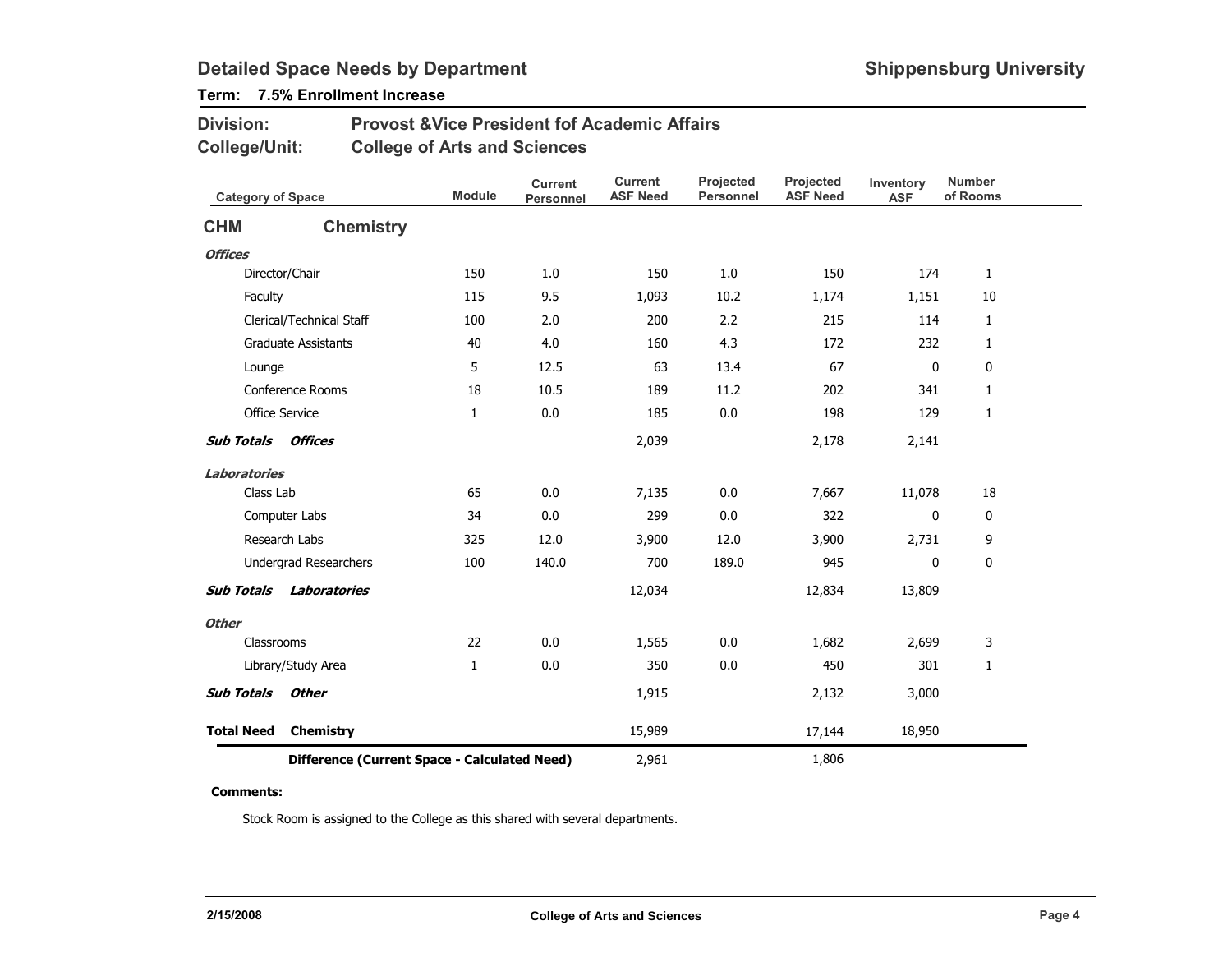## Term: 7.5% Enrollment Increase

| <b>Division:</b>         |                                              | <b>Provost &amp; Vice President fof Academic Affairs</b> |                                    |                                   |                                      |                              |                         |                           |
|--------------------------|----------------------------------------------|----------------------------------------------------------|------------------------------------|-----------------------------------|--------------------------------------|------------------------------|-------------------------|---------------------------|
| <b>College/Unit:</b>     |                                              | <b>College of Arts and Sciences</b>                      |                                    |                                   |                                      |                              |                         |                           |
| <b>Category of Space</b> |                                              | <b>Module</b>                                            | <b>Current</b><br><b>Personnel</b> | <b>Current</b><br><b>ASF Need</b> | <b>Projected</b><br><b>Personnel</b> | Projected<br><b>ASF Need</b> | Inventory<br><b>ASF</b> | <b>Number</b><br>of Rooms |
| <b>COM</b>               |                                              | <b>Communications/Journalism</b>                         |                                    |                                   |                                      |                              |                         |                           |
| <b>Offices</b>           |                                              |                                                          |                                    |                                   |                                      |                              |                         |                           |
|                          | Director/Chair                               | 150                                                      | 1.0                                | 150                               | 1.0                                  | 150                          | 226                     | $\mathbf{1}$              |
| Faculty                  |                                              | 115                                                      | 9.5                                | 1,093                             | 10.2                                 | 1,174                        | 1,064                   | 9                         |
|                          | Clerical/Technical Staff                     | 100                                                      | 1.0                                | 100                               | 1.1                                  | 108                          | 573                     | $\overline{2}$            |
|                          | <b>Graduate Assistants</b>                   | 40                                                       | 3.0                                | 120                               | 3.2                                  | 129                          | 0                       | 0                         |
| Lounge                   |                                              | 5                                                        | 11.5                               | 58                                | 12.3                                 | 61                           | $\mathbf{0}$            | 0                         |
|                          | Conference Rooms                             | 18                                                       | 10.5                               | 189                               | 11.2                                 | 202                          | 195                     | $\mathbf{1}$              |
| <b>Office Service</b>    |                                              | $\mathbf{1}$                                             | 0.0                                | 186                               | 0.0                                  | 197                          | 47                      | 1                         |
|                          | Student Organization                         | 150                                                      | 1.0                                | 150                               | 1.0                                  | 150                          | 115                     | 1                         |
| <b>Sub Totals</b>        | Offices                                      |                                                          |                                    | 2,045                             |                                      | 2,172                        | 2,220                   |                           |
| <b>Laboratories</b>      |                                              |                                                          |                                    |                                   |                                      |                              |                         |                           |
| Class Lab                |                                              | 47                                                       | 0.0                                | 1,647                             | 0.0                                  | 1,772                        | 226                     | 5                         |
|                          | Computer Labs                                | 35                                                       | 0.0                                | 750                               | 0.0                                  | 807                          | 1,336                   | $\overline{2}$            |
| <b>Sub Totals</b>        | Laboratories                                 |                                                          |                                    | 2,397                             |                                      | 2,579                        | 1,562                   |                           |
| <b>Other</b>             |                                              |                                                          |                                    |                                   |                                      |                              |                         |                           |
| Classrooms               |                                              | 22                                                       | 0.0                                | 1,342                             | 0.0                                  | 1,443                        | 1,615                   | 4                         |
|                          | Library/Study Area                           | 1                                                        | 0.0                                | 150                               | 0.0                                  | 200                          | 126                     | $\mathbf{1}$              |
| MultiMedia               |                                              | $\mathbf{0}$                                             | 0.0                                | 1,232                             | 0.0                                  | 1,232                        | 1,232                   | 9                         |
| <b>Sub Totals</b>        | <b>Other</b>                                 |                                                          |                                    | 2,724                             |                                      | 2,875                        | 2,973                   |                           |
| <b>Total Need</b>        | <b>Communications/Journalism</b>             |                                                          |                                    | 7,166                             |                                      | 7,626                        | 6,755                   |                           |
|                          | Difference (Current Space - Calculated Need) |                                                          |                                    | $-411$                            |                                      | $-871$                       |                         |                           |

#### Comments:

Department would like to move the student media groups from CUB to Rowland for closer advisory and co-curricular partnerships. Would like to increase student organization space. This would require relocating Modern Languages from Rowland and replace them with the student media groups.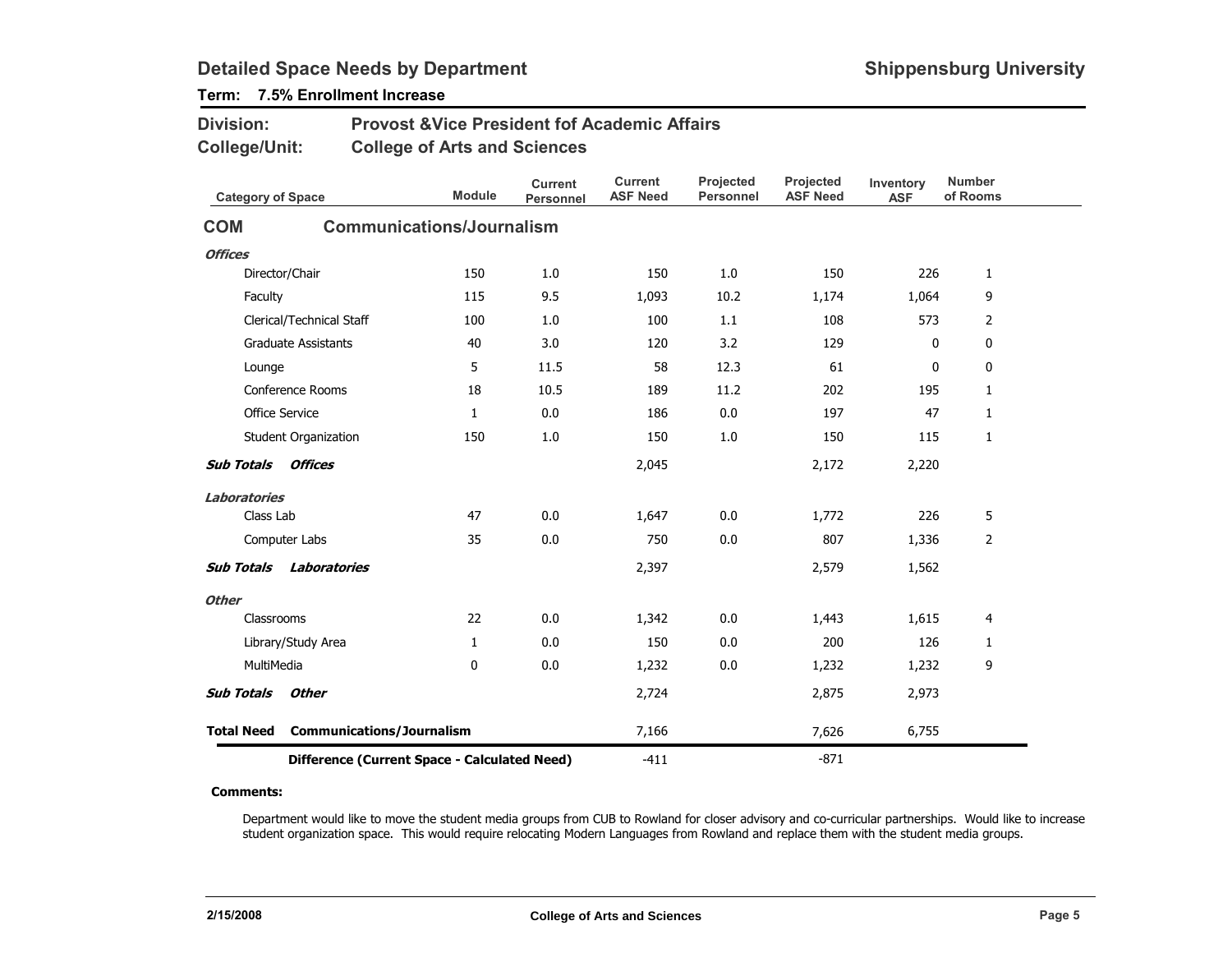## Term: 7.5% Enrollment Increase

| <b>Division:</b> | <b>Provost &amp; Vice President fof Academic Affairs</b> |
|------------------|----------------------------------------------------------|
| College/Unit:    | <b>College of Arts and Sciences</b>                      |

| <b>Category of Space</b> |                                              | <b>Module</b> | <b>Current</b><br><b>Personnel</b> | <b>Current</b><br><b>ASF Need</b> | Projected<br><b>Personnel</b> | Projected<br><b>ASF Need</b> | Inventory<br><b>ASF</b> | <b>Number</b><br>of Rooms |
|--------------------------|----------------------------------------------|---------------|------------------------------------|-----------------------------------|-------------------------------|------------------------------|-------------------------|---------------------------|
| <b>CSC</b>               | <b>Computer Science</b>                      |               |                                    |                                   |                               |                              |                         |                           |
| <b>Offices</b>           |                                              |               |                                    |                                   |                               |                              |                         |                           |
|                          | Director/Chair                               | 150           | 1.0                                | 150                               | 1.0                           | 150                          | 179                     | 1                         |
| Faculty                  |                                              | 115           | 8.0                                | 920                               | 8.6                           | 989                          | 1,027                   | 9                         |
|                          | Clerical/Technical Staff                     | 100           | 1.0                                | 100                               | 1.1                           | 108                          | 232                     | $\mathbf{1}$              |
|                          | <b>Graduate Assistants</b>                   | 40            | 1.0                                | 40                                | 1.1                           | 43                           | $\mathbf 0$             | 0                         |
| Lounge                   |                                              | 5             | 10.0                               | 50                                | 10.7                          | 53                           | $\mathbf 0$             | $\mathbf 0$               |
|                          | Conference Rooms                             | 18            | 9.0                                | 162                               | 9.6                           | 173                          | 180                     | 1                         |
|                          | <b>Office Service</b>                        | $\mathbf{1}$  | 0.0                                | 142                               | 0.0                           | 152                          | 174                     | 1                         |
| <b>Sub Totals</b>        | <b>Offices</b>                               |               |                                    | 1,564                             |                               | 1,667                        | 1,792                   |                           |
| <b>Laboratories</b>      |                                              |               |                                    |                                   |                               |                              |                         |                           |
|                          | Computer Labs                                | 35            | 0.0                                | 3,982                             | 0.0                           | 4,283                        | 3,764                   | 4                         |
|                          | Research Labs                                | 100           | 4.0                                | 400                               | 4.0                           | 400                          | 0                       | $\mathbf 0$               |
| <b>Sub Totals</b>        | Laboratories                                 |               |                                    | 4,382                             |                               | 4,683                        | 3,764                   |                           |
| <b>Other</b>             |                                              |               |                                    |                                   |                               |                              |                         |                           |
|                          | Library/Study Area                           | $\mathbf{1}$  | 0.0                                | 150                               | 0.0                           | 200                          | 0                       | 0                         |
| <b>Sub Totals</b>        | <b>Other</b>                                 |               |                                    | 150                               |                               | 200                          | 0                       |                           |
| <b>Total Need</b>        | <b>Computer Science</b>                      |               |                                    | 6,096                             |                               | 6,550                        | 5,556                   |                           |
|                          | Difference (Current Space - Calculated Need) | $-540$        |                                    | $-994$                            |                               |                              |                         |                           |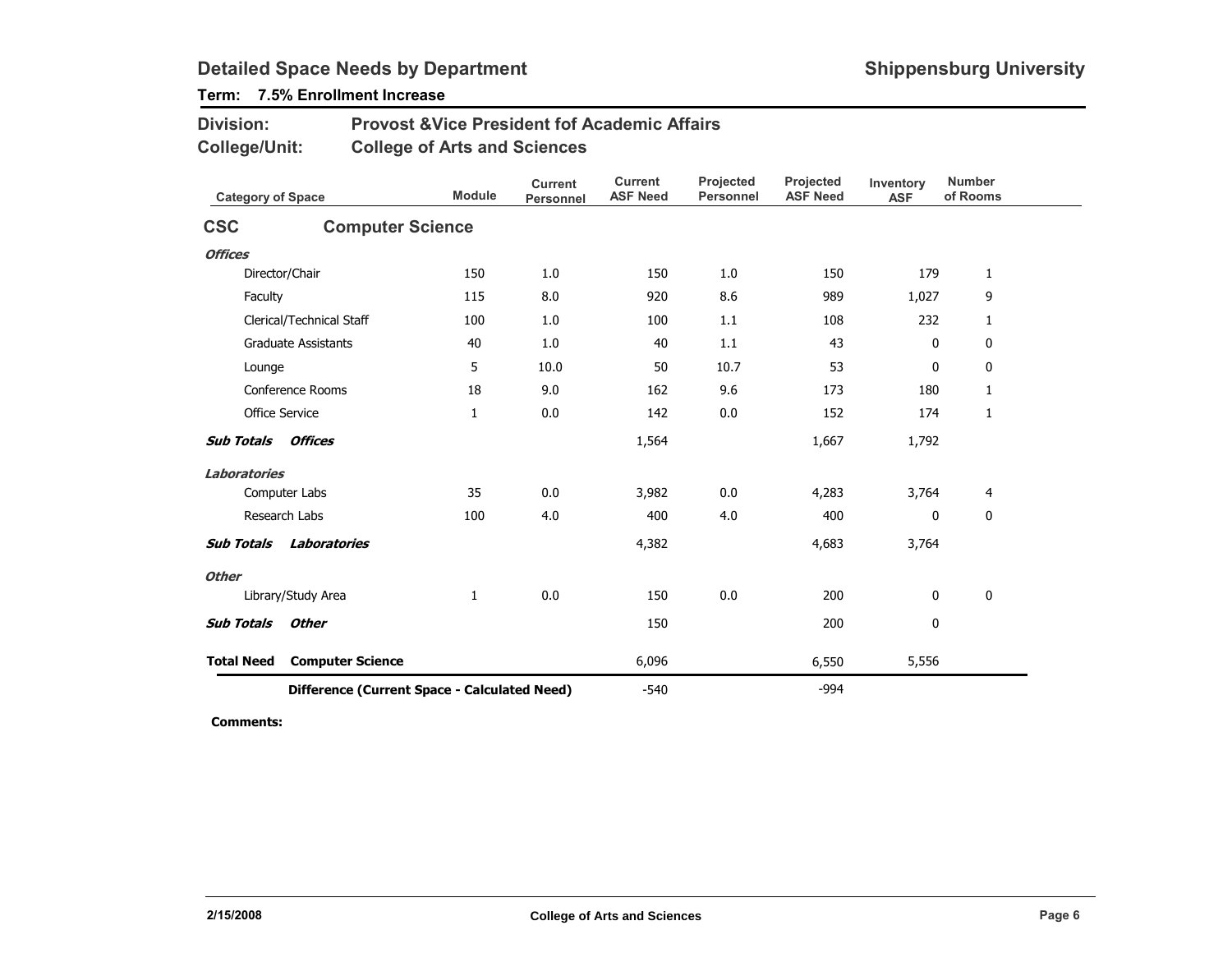Term: 7.5% Enrollment Increase

| <b>Division:</b><br><b>College/Unit:</b> |                       | <b>Provost &amp; Vice President fof Academic Affairs</b><br><b>College of Arts and Sciences</b> |               |                                    |                                   |                               |                              |                         |                           |
|------------------------------------------|-----------------------|-------------------------------------------------------------------------------------------------|---------------|------------------------------------|-----------------------------------|-------------------------------|------------------------------|-------------------------|---------------------------|
|                                          |                       | <b>Category of Space</b>                                                                        | <b>Module</b> | <b>Current</b><br><b>Personnel</b> | <b>Current</b><br><b>ASF Need</b> | Projected<br><b>Personnel</b> | Projected<br><b>ASF Need</b> | Inventory<br><b>ASF</b> | <b>Number</b><br>of Rooms |
| <b>ASC</b>                               |                       | Dean, College of Arts and Sciences                                                              |               |                                    |                                   |                               |                              |                         |                           |
| <b>Offices</b>                           |                       |                                                                                                 |               |                                    |                                   |                               |                              |                         |                           |
|                                          | Dean                  |                                                                                                 | 200           | 1.0                                | 200                               | 1.0                           | 200                          | 281                     | $\mathbf{1}$              |
|                                          |                       | Assoc./Asst Administrator                                                                       | 180           | 1.0                                | 180                               | 1.0                           | 180                          | 248                     | $\mathbf{1}$              |
|                                          | <b>Staff</b>          |                                                                                                 | 120           | 2.0                                | 240                               | 2.0                           | 240                          | 460                     | 3                         |
|                                          |                       | Clerical/Technical Staff                                                                        | 100           | 1.5                                | 150                               | 1.5                           | 150                          | 193                     | $\mathbf{1}$              |
|                                          |                       | <b>Graduate Assistants</b>                                                                      | 40            | 1.0                                | 40                                | 1.0                           | 40                           | 82                      | $\mathbf{1}$              |
|                                          | Lounge                |                                                                                                 | 5             | 5.5                                | 28                                | 5.5                           | 28                           | 0                       | 0                         |
|                                          |                       | Conference Rooms                                                                                | 18            | 4.0                                | 168                               | 4.0                           | 200                          | 168                     | $\mathbf{1}$              |
|                                          | <b>Office Service</b> |                                                                                                 | $\mathbf{1}$  | 0.0                                | 201                               | 0.0                           | 208                          | 1,049                   | 5                         |
|                                          |                       | Office Service/Waiting Room                                                                     | 120           | 0.0                                | 120                               | 0.0                           | 120                          | 0                       | 0                         |
|                                          |                       | Office Service/Departmental Storage                                                             | 15            | 0.0                                | 340                               | 0.0                           | 340                          | 91                      | $\mathbf{1}$              |
| <b>Sub Totals</b>                        |                       | Offices                                                                                         |               |                                    | 1,667                             |                               | 1,705                        | 2,572                   |                           |
| Laboratories                             |                       |                                                                                                 |               |                                    |                                   |                               |                              |                         |                           |
|                                          | Class Lab             |                                                                                                 | 60            | 0.0                                | 900                               | 0.0                           | 900                          | 1,516                   | 8                         |
| <b>Sub Totals</b>                        |                       | <b>Laboratories</b>                                                                             |               |                                    | 900                               |                               | 900                          | 1,516                   |                           |
| <b>Other</b>                             |                       |                                                                                                 |               |                                    |                                   |                               |                              |                         |                           |
|                                          | Classrooms            |                                                                                                 | 22            | 0.0                                | 182                               | 0.0                           | 195                          | $\mathbf 0$             | 0                         |
| <b>Sub Totals</b>                        |                       | <b>Other</b>                                                                                    |               |                                    | 182                               |                               | 195                          | 0                       |                           |
| <b>Total Need</b>                        |                       | Dean, College of Arts and Sciences                                                              |               |                                    | 2,749                             |                               | 2,800                        | 4,088                   |                           |
|                                          |                       | Difference (Current Space - Calculated Need)                                                    |               |                                    | 1,339                             |                               | 1,288                        |                         |                           |

#### Comments:

Existing class lab inventory consists of two stock rooms in Franklin Science Center, and six rooms on the first floor of Stewart. Existing office service is commone work areas is DHC and lounge in RLH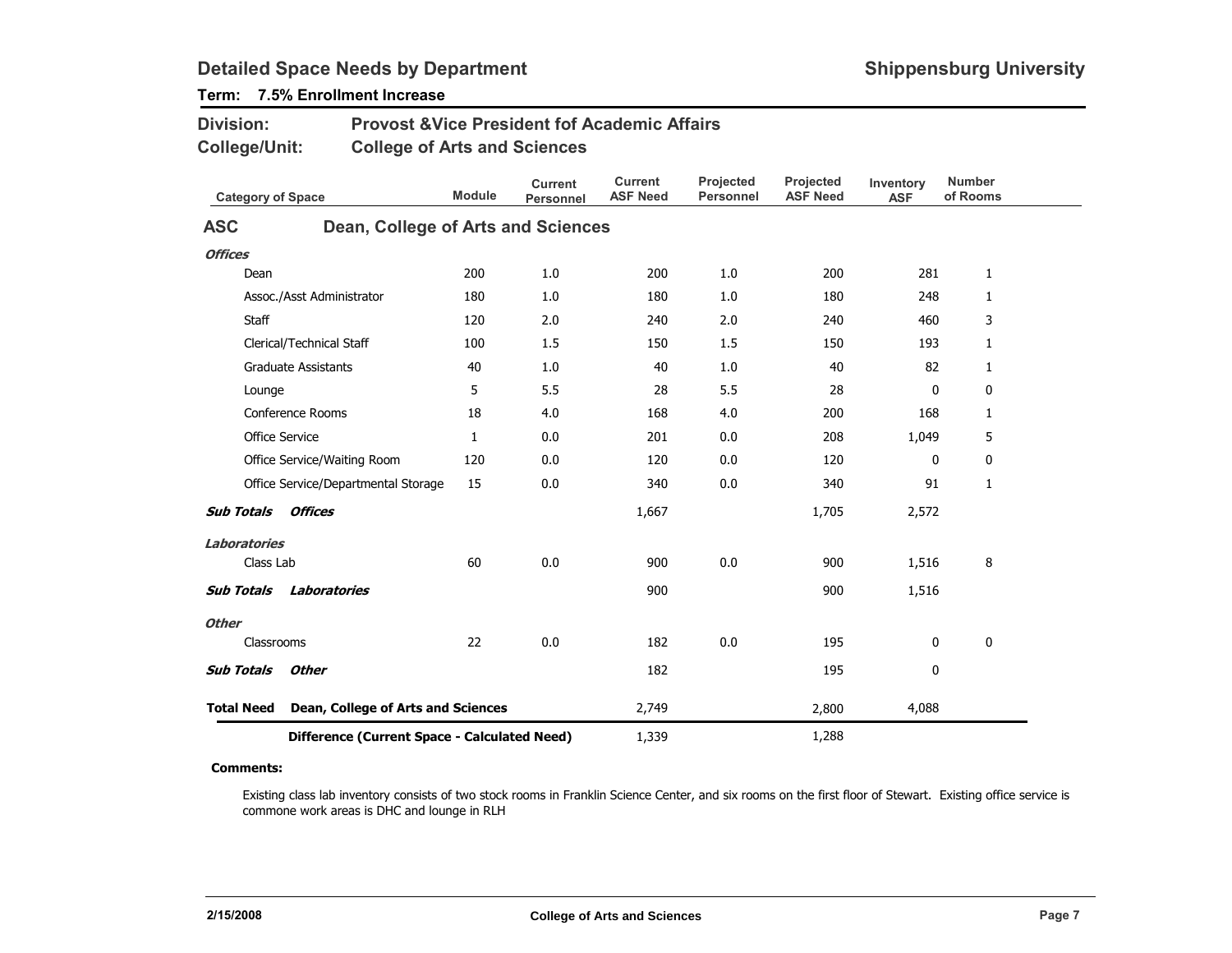## Term: 7.5% Enrollment Increase

| <b>Division:</b> | <b>Provost &amp; Vice President fof Academic Affairs</b> |
|------------------|----------------------------------------------------------|
| College/Unit:    | <b>College of Arts and Sciences</b>                      |

| <b>Category of Space</b> |                                              | <b>Module</b> | <b>Current</b><br>Personnel | <b>Current</b><br><b>ASF Need</b> | Projected<br>Personnel | <b>Projected</b><br><b>ASF Need</b> | Inventory<br><b>ASF</b> | <b>Number</b><br>of Rooms |
|--------------------------|----------------------------------------------|---------------|-----------------------------|-----------------------------------|------------------------|-------------------------------------|-------------------------|---------------------------|
| <b>ECO</b>               | <b>Economics</b>                             |               |                             |                                   |                        |                                     |                         |                           |
| <b>Offices</b>           |                                              |               |                             |                                   |                        |                                     |                         |                           |
|                          | Director/Chair                               | 150           | 1.0                         | 150                               | 1.0                    | 150                                 | 133                     | $\mathbf{1}$              |
| Faculty                  |                                              | 115           | 7.0                         | 805                               | 7.5                    | 865                                 | 903                     | $\overline{7}$            |
|                          | Clerical/Technical Staff                     | 100           | 0.5                         | 50                                | 0.5                    | 54                                  | 207                     | 1                         |
|                          | <b>Graduate Assistants</b>                   | 40            | 1.0                         | 40                                | 1.1                    | 43                                  | 0                       | 0                         |
| Lounge                   |                                              | 5             | 8.5                         | 43                                | 9.1                    | 45                                  | 0                       | 0                         |
|                          | Conference Rooms                             | 18            | 8.0                         | 144                               | 8.5                    | 153                                 | 0                       | 0                         |
|                          | <b>Office Service</b>                        | $\mathbf{1}$  | 0.0                         | 123                               | 0.0                    | 131                                 | 0                       | 0                         |
| <b>Sub Totals</b>        | <b>Offices</b>                               |               |                             | 1,355                             |                        | 1,442                               | 1,243                   |                           |
| <b>Laboratories</b>      |                                              |               |                             |                                   |                        |                                     |                         |                           |
|                          | Computer Labs                                | 30            | 0.0                         | 339                               | 0.0                    | 364                                 | 0                       | 0                         |
|                          | Project Room                                 | 250           | 0.0                         | 250                               | 0.0                    | 250                                 | 0                       | 0                         |
|                          |                                              | $\mathbf{1}$  | 0.0                         | 200                               | 0.0                    | 200                                 | 0                       | 0                         |
| <b>Sub Totals</b>        | Laboratories                                 |               |                             | 789                               |                        | 814                                 | 0                       |                           |
| <b>Other</b>             |                                              |               |                             |                                   |                        |                                     |                         |                           |
| Classrooms               |                                              | 22            | 0.0                         | 2,254                             | 0.0                    | 2,423                               | 1,567                   | 4                         |
| <b>Sub Totals</b>        | <b>Other</b>                                 |               |                             | 2,254                             |                        | 2,423                               | 1,567                   |                           |
| <b>Total Need</b>        | <b>Economics</b>                             |               |                             | 4,398                             |                        | 4,679                               | 2,810                   |                           |
|                          | Difference (Current Space - Calculated Need) |               |                             | $-1,588$                          |                        | $-1,869$                            |                         |                           |

#### Comments:

Project room is for undergraduate research activities.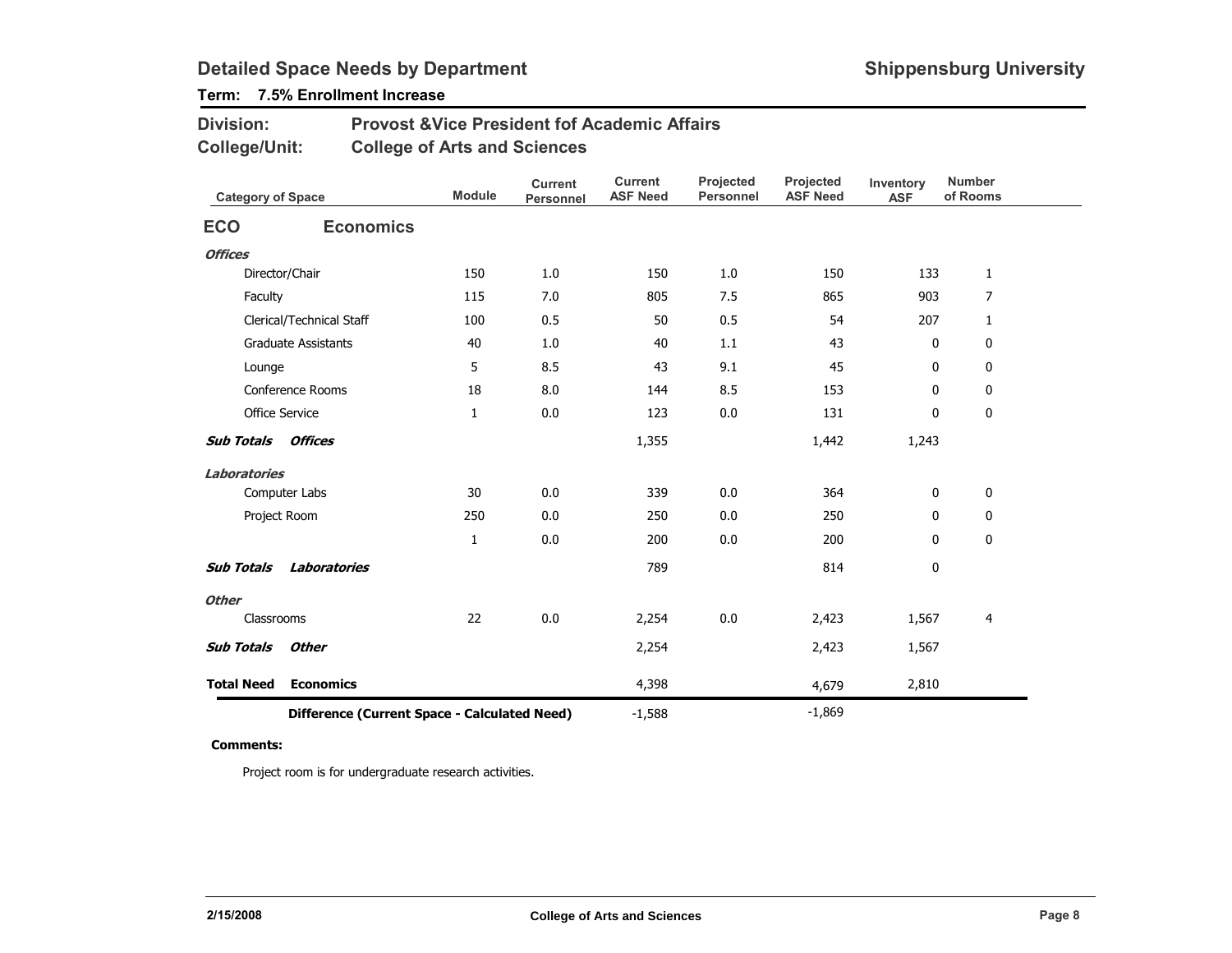## Term: 7.5% Enrollment Increase

| <b>Division:</b> | <b>Provost &amp; Vice President fof Academic Affairs</b> |
|------------------|----------------------------------------------------------|
| College/Unit:    | <b>College of Arts and Sciences</b>                      |

|                                              | <b>Category of Space</b>   |     | <b>Current</b><br><b>Personnel</b> | <b>Current</b><br><b>ASF Need</b> | Projected<br>Personnel | Projected<br><b>ASF Need</b> | Inventory<br><b>ASF</b> | <b>Number</b><br>of Rooms |
|----------------------------------------------|----------------------------|-----|------------------------------------|-----------------------------------|------------------------|------------------------------|-------------------------|---------------------------|
| <b>ENG</b>                                   | <b>English</b>             |     |                                    |                                   |                        |                              |                         |                           |
| <b>Offices</b>                               |                            |     |                                    |                                   |                        |                              |                         |                           |
|                                              | Director/Chair             | 150 | 1.0                                | 150                               | 1.0                    | 150                          | 136                     | $\mathbf{1}$              |
| Faculty                                      |                            | 115 | 26.8                               | 3,076                             | 28.8                   | 3,307                        | 3,826                   | 29                        |
|                                              | Other Faculty              | 60  | 9.0                                | 540                               | 9.7                    | 581                          | 0                       | $\mathbf 0$               |
| Staff                                        |                            | 120 | 0.0                                | 0                                 | 0.0                    | 0                            | 163                     | 1                         |
|                                              | Clerical/Technical Staff   | 100 | 0.0                                | $\bf{0}$                          | 0.0                    | 0                            | 142                     | 1                         |
|                                              | <b>Graduate Assistants</b> | 40  | 3.0                                | 120                               | 3.2                    | 129                          | 0                       | 0                         |
| Lounge                                       |                            | 5   | 36.8                               | 184                               | 39.4                   | 197                          | 0                       | 0                         |
|                                              | Conference Rooms           | 18  | 36.8                               | 662                               | 39.4                   | 710                          | $\mathbf 0$             | $\mathbf 0$               |
|                                              | Office Service             | 1   | $0.0\,$                            | 473                               | 0.0                    | 507                          | 307                     | $\overline{2}$            |
| <b>Sub Totals</b>                            | Offices                    |     |                                    | 5,205                             |                        | 5,581                        | 4,574                   |                           |
| <b>Laboratories</b>                          |                            |     |                                    |                                   |                        |                              |                         |                           |
|                                              | Computer Labs              | 30  | 0.0                                | 839                               | 0.0                    | 902                          | 0                       | 0                         |
| <b>Sub Totals</b>                            | Laboratories               |     |                                    | 839                               |                        | 902                          | 0                       |                           |
| <b>Other</b>                                 |                            |     |                                    |                                   |                        |                              |                         |                           |
| Classrooms                                   |                            | 22  | 0.0                                | 5,801                             | 0.0                    | 6,236                        | 8,760                   | 12                        |
| <b>Sub Totals</b>                            | <b>Other</b>               |     |                                    | 5,801                             |                        | 6,236                        | 8,760                   |                           |
| <b>Total Need</b>                            | <b>English</b>             |     |                                    | 11,845                            |                        | 12,719                       | 13,334                  |                           |
| Difference (Current Space - Calculated Need) |                            |     |                                    | 1,489                             |                        | 615                          |                         |                           |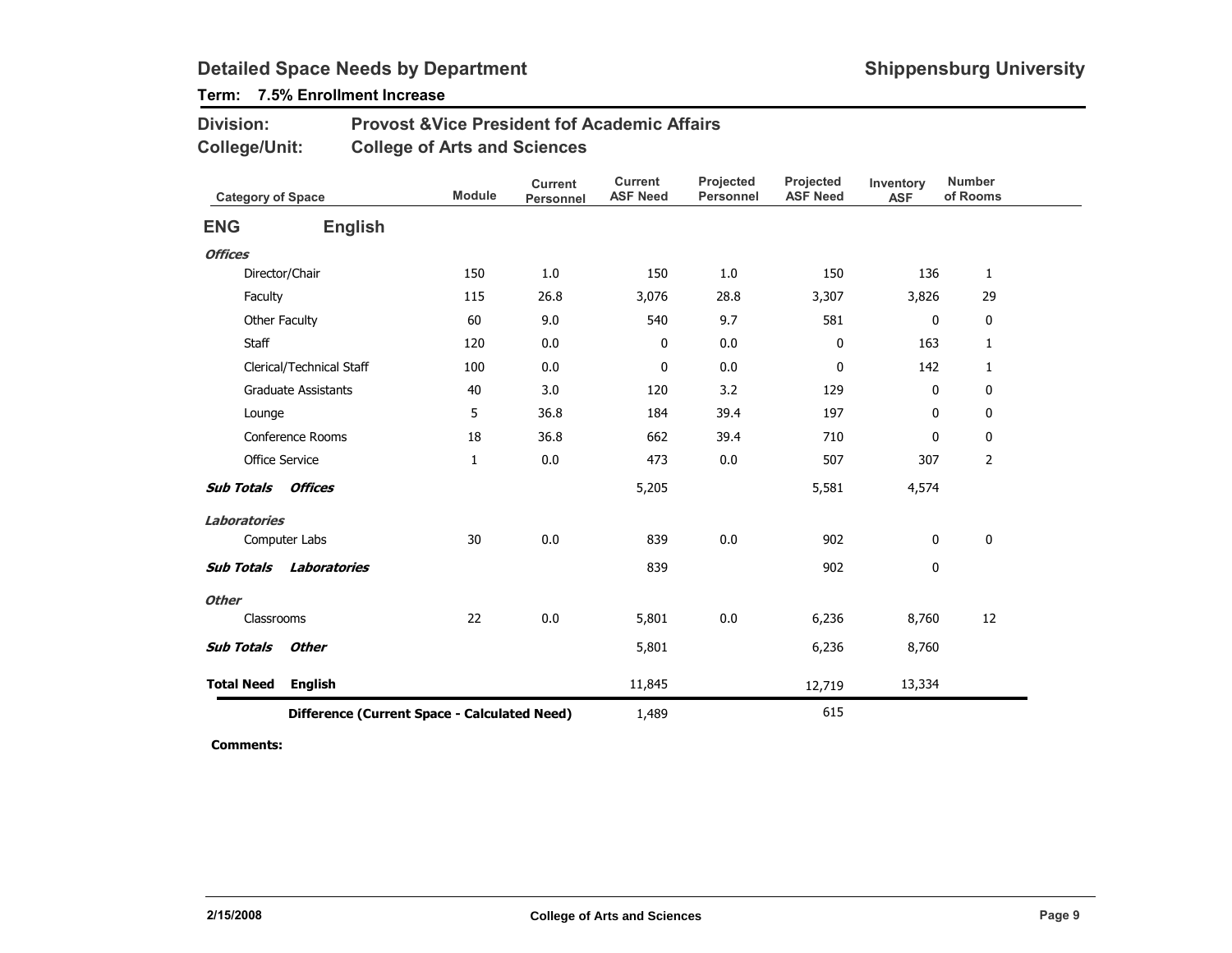## Term: 7.5% Enrollment Increase

| <b>Division:</b> | <b>Provost &amp; Vice President fof Academic Affairs</b> |
|------------------|----------------------------------------------------------|
| College/Unit:    | <b>College of Arts and Sciences</b>                      |

| <b>Category of Space</b> |                                              | <b>Module</b> | <b>Current</b><br>Personnel | Current<br><b>ASF Need</b> | Projected<br><b>Personnel</b> | Projected<br><b>ASF Need</b> | Inventory<br><b>ASF</b> | <b>Number</b><br>of Rooms |  |
|--------------------------|----------------------------------------------|---------------|-----------------------------|----------------------------|-------------------------------|------------------------------|-------------------------|---------------------------|--|
| <b>ETH</b>               | <b>Ethnic Studies</b>                        |               |                             |                            |                               |                              |                         |                           |  |
| <b>Offices</b>           |                                              |               |                             |                            |                               |                              |                         |                           |  |
|                          | Director/Chair                               | 150           | 1.0                         | 150                        | 1.0                           | 150                          | 154                     | 1                         |  |
| Lounge                   |                                              | 5             | 1.0                         | 5                          | 1.0                           | 5                            | 0                       | 0                         |  |
|                          | Conference Rooms                             | 18            | 1.0                         | 18                         | 1.0                           | 18                           | 0                       | 0                         |  |
|                          | <b>Office Service</b>                        | $\mathbf{1}$  | 0.0                         | 17                         | 0.0                           | 17                           | 13                      | 1                         |  |
| <b>Sub Totals</b>        | <b>Offices</b>                               |               |                             | 190                        |                               | 190                          | 167                     |                           |  |
| <b>Other</b>             |                                              |               |                             |                            |                               |                              |                         |                           |  |
| Classrooms               |                                              | 22            | 0.0                         | 55                         | 0.0                           | 60                           | 0                       | $\mathbf 0$               |  |
| <b>Sub Totals</b>        | Other                                        |               |                             | 55                         |                               | 60                           | 0                       |                           |  |
| <b>Total Need</b>        | <b>Ethnic Studies</b>                        |               |                             | 245                        |                               | 250                          | 167                     |                           |  |
|                          | Difference (Current Space - Calculated Need) |               |                             | -78                        |                               | -83                          |                         |                           |  |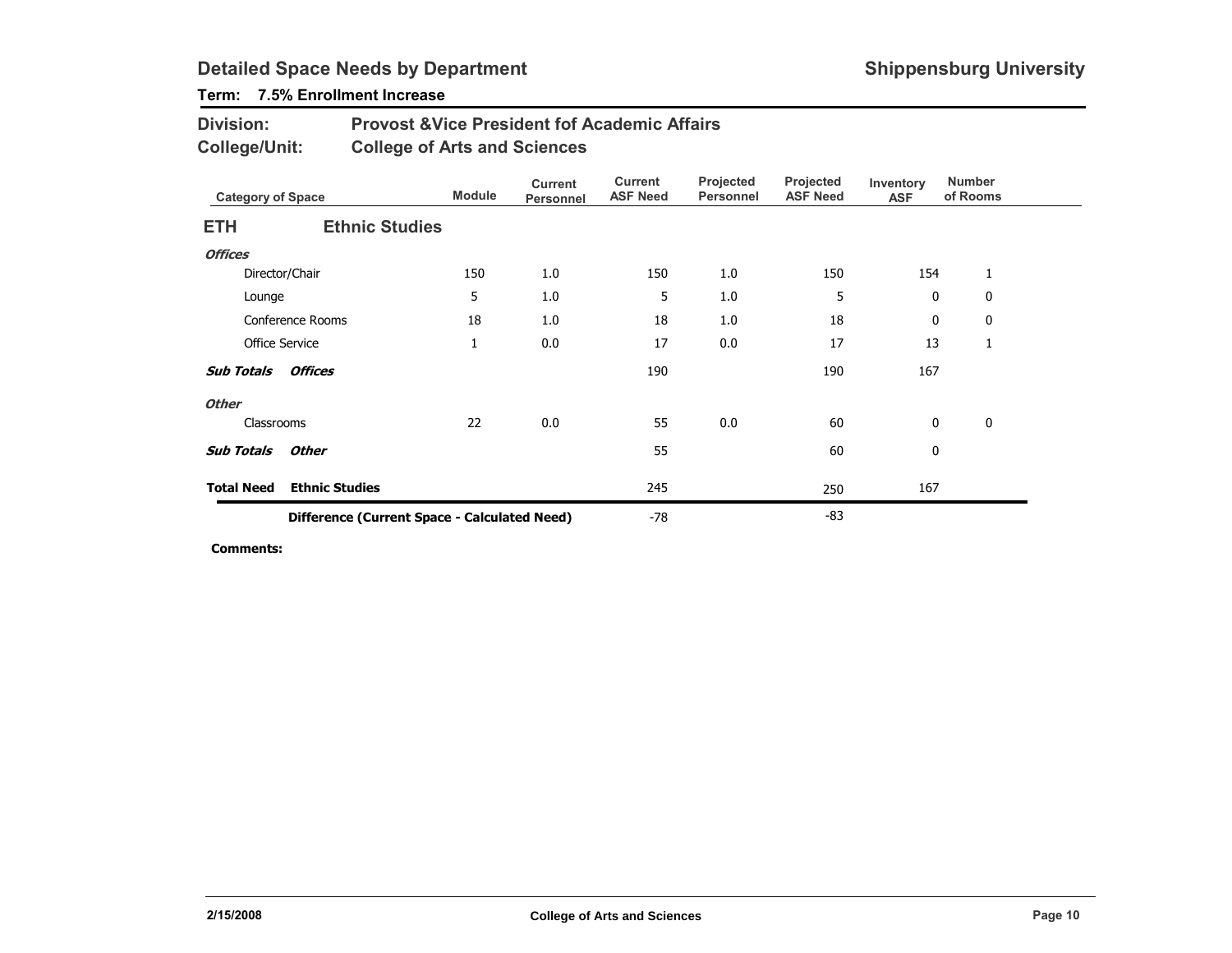## Term: 7.5% Enrollment Increase

| <b>Division:</b>                    | <b>Provost &amp; Vice President fof Academic Affairs</b> |               |                                    |                                   |                               |                              |                         |                           |
|-------------------------------------|----------------------------------------------------------|---------------|------------------------------------|-----------------------------------|-------------------------------|------------------------------|-------------------------|---------------------------|
| <b>College/Unit:</b>                | <b>College of Arts and Sciences</b>                      |               |                                    |                                   |                               |                              |                         |                           |
| <b>Category of Space</b>            |                                                          | <b>Module</b> | <b>Current</b><br><b>Personnel</b> | <b>Current</b><br><b>ASF Need</b> | Projected<br><b>Personnel</b> | Projected<br><b>ASF Need</b> | Inventory<br><b>ASF</b> | <b>Number</b><br>of Rooms |
| <b>GEO</b>                          | <b>Geography/Earth Sciences</b>                          |               |                                    |                                   |                               |                              |                         |                           |
| <b>Offices</b>                      |                                                          |               |                                    |                                   |                               |                              |                         |                           |
| Director/Chair                      |                                                          | 150           | 1.0                                | 150                               | 1.0                           | 150                          | 218                     | $\mathbf{1}$              |
| Faculty                             |                                                          | 115           | 17.3                               | 1,984                             | 18.5                          | 2,133                        | 2,830                   | 18                        |
| Staff                               |                                                          | 120           | 0.0                                | 0                                 | 0.0                           | 0                            | 381                     | 1                         |
| Clerical/Technical Staff            |                                                          | 100           | 1.0                                | 100                               | 1.1                           | 108                          | 0                       | 0                         |
| <b>Graduate Assistants</b>          |                                                          | 40            | 7.0                                | 280                               | 7.5                           | 301                          | 0                       | 0                         |
| Lounge                              |                                                          | 5             | 19.3                               | 96                                | 20.6                          | 103                          | $\mathbf{0}$            | 0                         |
| Conference Rooms                    |                                                          | 18            | 18.3                               | 329                               | 19.5                          | 352                          | 312                     | 1                         |
| <b>Office Service</b>               |                                                          | $\mathbf{1}$  | 0.0                                | 294                               | 0.0                           | 315                          | 232                     | 4                         |
|                                     | Office Service/Departmental Storage                      | 10            | 0.0                                | 738                               | 0.0                           | 783                          | 39                      | $\overline{2}$            |
| <b>Sub Totals</b><br><b>Offices</b> |                                                          |               |                                    | 3,970                             |                               | 4,244                        | 4,012                   |                           |
| Laboratories                        |                                                          |               |                                    |                                   |                               |                              |                         |                           |
| Class Lab                           |                                                          | 53            | 0.0                                | 3,380                             | 0.0                           | 3,634                        | 1,752                   | $\overline{7}$            |
| Computer Labs                       |                                                          | 34            | 0.0                                | 1,223                             | 0.0                           | 1,315                        | 1,452                   | $\overline{2}$            |
| Research Labs                       |                                                          | 200           | 5.0                                | 1,000                             | 6.0                           | 1,200                        | 350                     | 1                         |
| Undergrad Researchers               |                                                          | 65            | 385.0                              | 1,251                             | 520.0                         | 1,690                        | 0                       | 0                         |
| <b>Sub Totals</b>                   | Laboratories                                             |               |                                    | 6,854                             |                               | 7,838                        | 3,554                   |                           |
| <b>Other</b>                        |                                                          |               |                                    |                                   |                               |                              |                         |                           |
| Classrooms                          |                                                          | 22            | 0.0                                | 4,469                             | 0.0                           | 4,805                        | 5,829                   | 10                        |
| Library/Study Area                  |                                                          | 1             | 0.0                                | 692                               | 0.0                           | 692                          | 278                     | 1                         |
| <b>Sub Totals</b><br><b>Other</b>   |                                                          |               |                                    | 5,161                             |                               | 5,497                        | 6,107                   |                           |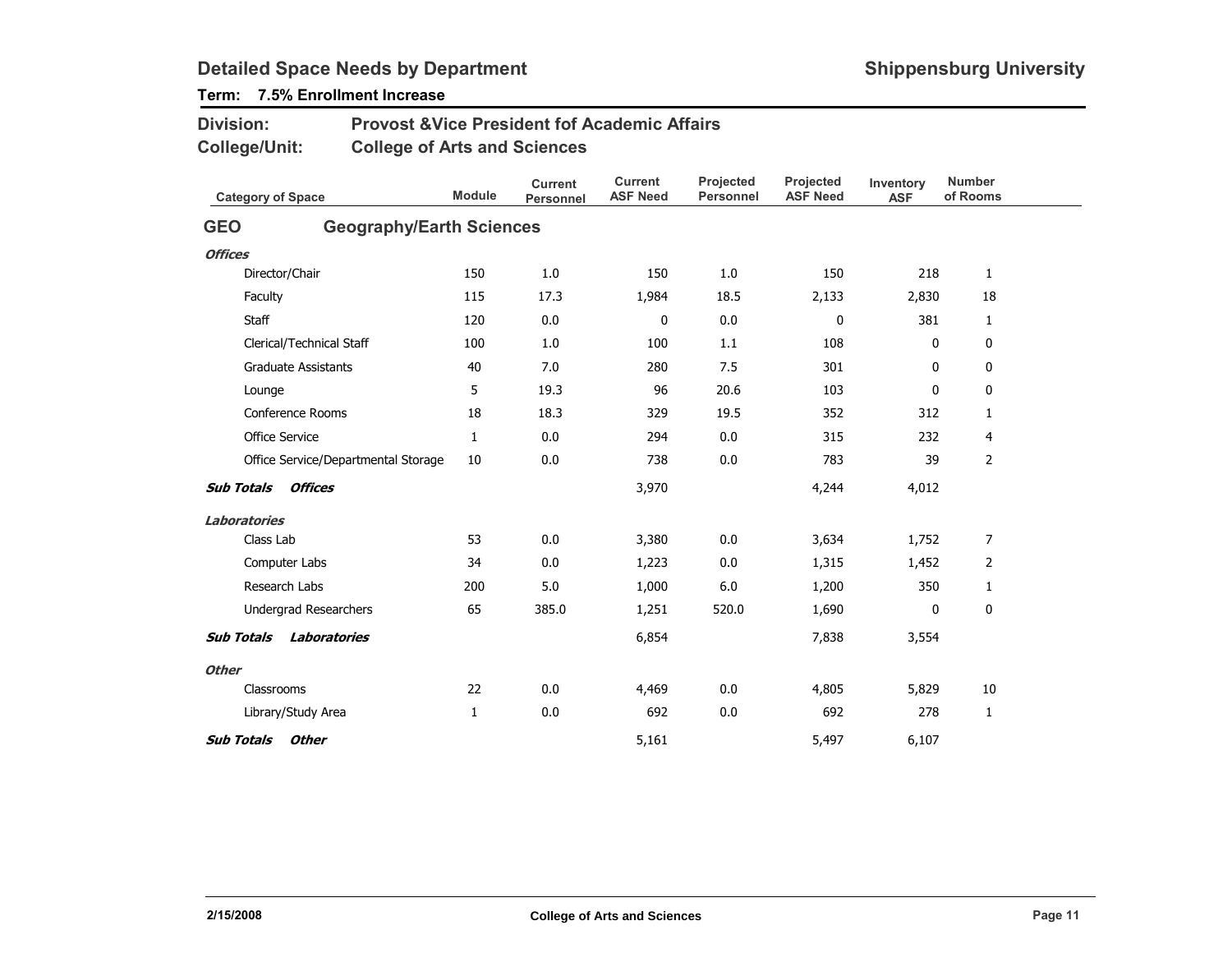### Term: 7.5% Enrollment Increase

| <b>Division:</b> | <b>Provost &amp; Vice President fof Academic Affairs</b> |
|------------------|----------------------------------------------------------|
| College/Unit:    | <b>College of Arts and Sciences</b>                      |

| <b>Category of Space</b> |                                              | <b>Module</b> | Current<br><b>Personnel</b> | Current<br><b>ASF Need</b> | <b>Projected</b><br>Personnel | <b>Projected</b><br><b>ASF Need</b> | Inventory<br><b>ASF</b> | <b>Number</b><br>of Rooms |  |
|--------------------------|----------------------------------------------|---------------|-----------------------------|----------------------------|-------------------------------|-------------------------------------|-------------------------|---------------------------|--|
| <b>Total Need</b>        | <b>Geography/Earth Sciences</b>              |               |                             | 15.985                     |                               | 17,579                              | 13,673                  |                           |  |
|                          | Difference (Current Space - Calculated Need) |               |                             | $-2.312$                   |                               | $-3.906$                            |                         |                           |  |

#### Comments:

The Geography department has indicated that it would want another GPS lab and expand in the direction of the Rowland building. In addition, with the surge in grants and student-faculty research from our faculty, the department is quickly outgrowing the student-faculty research space, which currently is housed in the old darkroom or "greenhouse" adjacent to our GIS lab. This space is woefully inadequate to handle the GIS and graphics needs (large format plotters and related equipment) required by our NASA, NOAA, and National Park Service grants. These space needs could be dovetailed with those of the Center for Land Use, which continues to be a department priority. Recent hires also require laboratory space (a geology or rock lab) which is currently unavailable.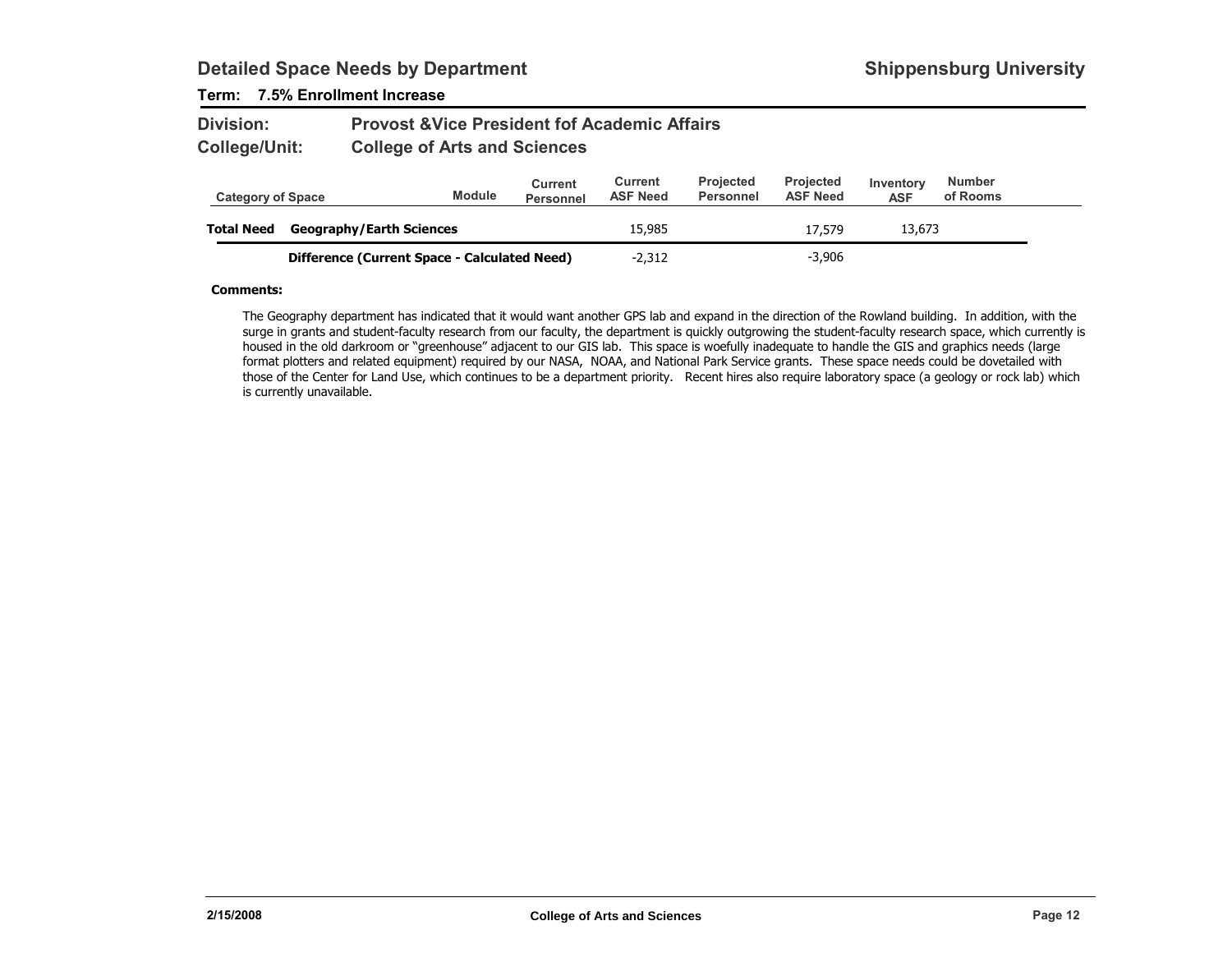## Term: 7.5% Enrollment Increase

| <b>Division:</b> | <b>Provost &amp; Vice President fof Academic Affairs</b> |
|------------------|----------------------------------------------------------|
| College/Unit:    | <b>College of Arts and Sciences</b>                      |

| <b>Category of Space</b>            |                                              | <b>Module</b> | <b>Current</b><br>Personnel | <b>Current</b><br><b>ASF Need</b> | Projected<br><b>Personnel</b> | Projected<br><b>ASF Need</b> | Inventory<br><b>ASF</b> | <b>Number</b><br>of Rooms |
|-------------------------------------|----------------------------------------------|---------------|-----------------------------|-----------------------------------|-------------------------------|------------------------------|-------------------------|---------------------------|
| <b>HIS</b>                          | <b>History/Philosophy</b>                    |               |                             |                                   |                               |                              |                         |                           |
| <b>Offices</b>                      |                                              |               |                             |                                   |                               |                              |                         |                           |
|                                     | Director/Chair                               | 150           | 0.0                         | $\mathbf 0$                       | 0.0                           | 0                            | 142                     | $\mathbf{1}$              |
| Faculty                             |                                              | 115           | 28.0                        | 3,220                             | 30.1                          | 3,462                        | 2,831                   | 22                        |
|                                     | Clerical/Technical Staff                     | 100           | 1.0                         | 100                               | 1.1                           | 108                          | 150                     | $\mathbf{1}$              |
|                                     | <b>Graduate Assistants</b>                   | 40            | 4.0                         | 160                               | 4.3                           | 172                          | 0                       | 0                         |
| Lounge                              |                                              | 5             | 29.0                        | 145                               | 31.2                          | 156                          | 0                       | $\mathbf 0$               |
|                                     | Conference Rooms                             | 18            | 28.0                        | 504                               | 30.1                          | 542                          | 0                       | 0                         |
|                                     | <b>Office Service</b>                        | $\mathbf{1}$  | 0.0                         | 413                               | 0.0                           | 444                          | 16                      | 1                         |
| <b>Offices</b><br><b>Sub Totals</b> |                                              |               | 4,542                       |                                   | 4,883                         | 3,139                        |                         |                           |
| <b>Laboratories</b>                 |                                              |               |                             |                                   |                               |                              |                         |                           |
|                                     | Computer Labs                                | 30            | 0.0                         | 595                               | 0.0                           | 640                          | 0                       | 0                         |
| <b>Sub Totals</b>                   | Laboratories                                 |               |                             | 595                               |                               | 640                          | 0                       |                           |
| <b>Other</b>                        |                                              |               |                             |                                   |                               |                              |                         |                           |
|                                     | Classrooms                                   | 22            | 0.0                         | 7,402                             | 0.0                           | 7,957                        | 3,785                   | 6                         |
| <b>Sub Totals</b>                   | <b>Other</b>                                 |               |                             | 7,402                             |                               | 7,957                        | 3,785                   |                           |
| <b>Total Need</b>                   | <b>History/Philosophy</b>                    |               |                             | 12,539                            |                               | 13,479                       | 6,924                   |                           |
|                                     | Difference (Current Space - Calculated Need) |               |                             |                                   |                               | $-6,555$                     |                         |                           |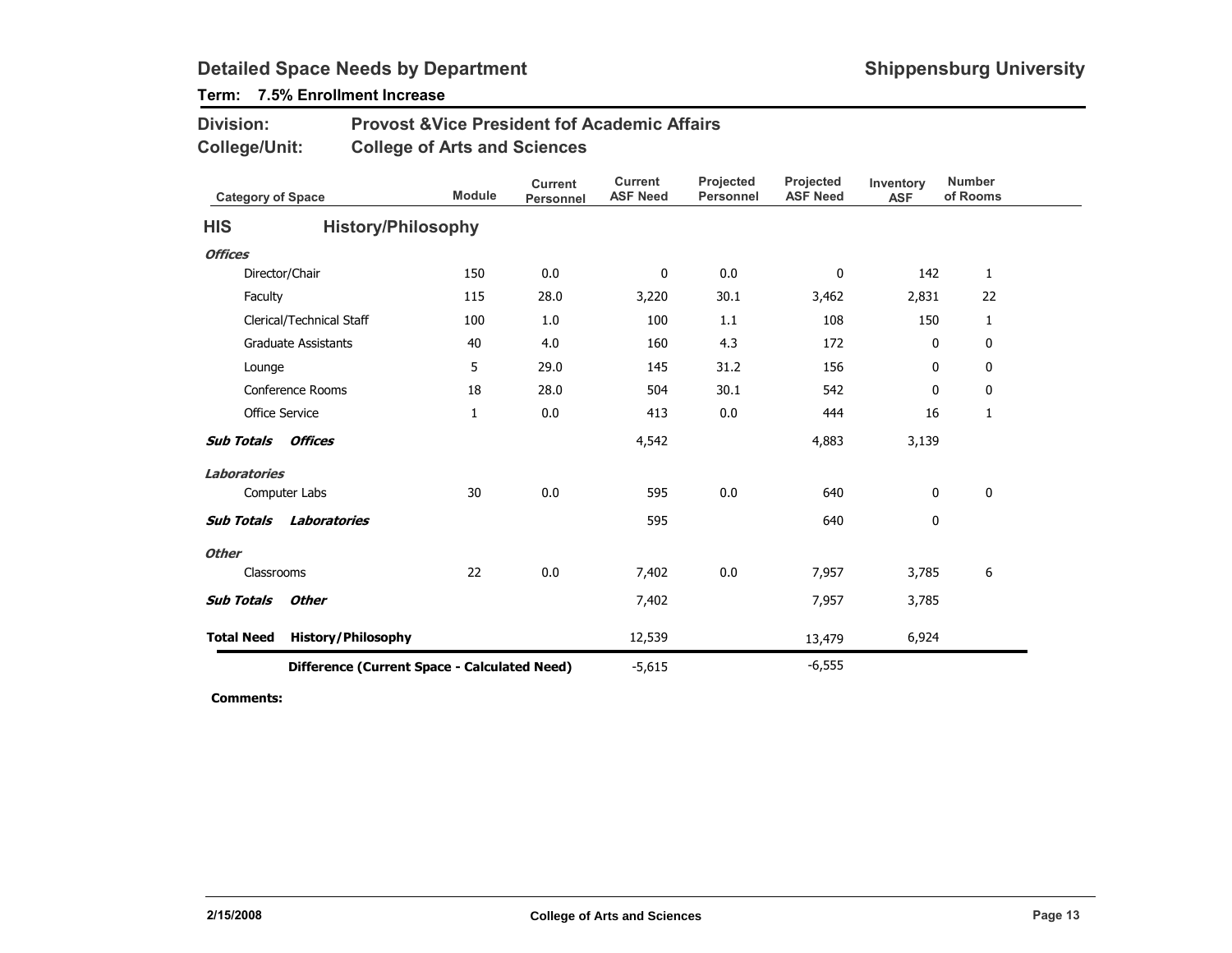## Term: 7.5% Enrollment Increase

| <b>Division:</b> | <b>Provost &amp; Vice President fof Academic Affairs</b> |
|------------------|----------------------------------------------------------|
| College/Unit:    | <b>College of Arts and Sciences</b>                      |

| <b>Category of Space</b> |                                              | <b>Module</b> | <b>Current</b><br><b>Personnel</b> | <b>Current</b><br><b>ASF Need</b> | Projected<br>Personnel | Projected<br><b>ASF Need</b> | Inventory<br><b>ASF</b> | <b>Number</b><br>of Rooms |
|--------------------------|----------------------------------------------|---------------|------------------------------------|-----------------------------------|------------------------|------------------------------|-------------------------|---------------------------|
| <b>HONOR</b>             | <b>Honors Program</b>                        |               |                                    |                                   |                        |                              |                         |                           |
| <b>Offices</b>           |                                              |               |                                    |                                   |                        |                              |                         |                           |
|                          | Director/Chair                               | 150           | 1.0                                | 150                               | 1.0                    | 150                          | 163                     | $\mathbf{1}$              |
| <b>Staff</b>             |                                              | 120           | 1.0                                | 120                               | 1.1                    | 129                          | 152                     | $\mathbf{1}$              |
|                          | <b>Graduate Assistants</b>                   | 40            | 1.0                                | 40                                | 1.1                    | 43                           | $\mathbf{0}$            | 0                         |
| Lounge                   |                                              | 5             | 2.0                                | 10                                | 2.1                    | 10                           | 0                       | 0                         |
|                          | <b>Conference Rooms</b>                      | 18            | 2.0                                | 36                                | 2.1                    | 37                           | 0                       | $\mathbf 0$               |
| <b>Office Service</b>    |                                              | $\mathbf{1}$  | 0.0                                | 36                                | 0.0                    | 37                           | 24                      | $\overline{2}$            |
| <b>Sub Totals</b>        | <b>Offices</b>                               |               |                                    | 392                               |                        | 407                          | 339                     |                           |
| <b>Laboratories</b>      |                                              |               |                                    |                                   |                        |                              |                         |                           |
|                          | Computer Labs                                | 31            | 0.0                                | 74                                | 0.0                    | 80                           | 0                       | $\mathbf 0$               |
| <b>Sub Totals</b>        | <b>Laboratories</b>                          |               |                                    | 74                                |                        | 80                           | $\mathbf 0$             |                           |
| <b>Other</b>             |                                              |               |                                    |                                   |                        |                              |                         |                           |
| Classrooms               |                                              | 22            | 0.0                                | 513                               | 0.0                    | 552                          | 0                       | 0                         |
|                          | Library/Study Area                           | $\mathbf{1}$  | 0.0                                | 300                               | 0.0                    | 500                          | 0                       | 0                         |
| <b>Sub Totals</b>        | Other                                        |               |                                    | 813                               |                        | 1,052                        | 0                       |                           |
| <b>Total Need</b>        | <b>Honors Program</b>                        |               |                                    | 1,279                             |                        | 1,538                        | 339                     |                           |
|                          | Difference (Current Space - Calculated Need) |               |                                    |                                   |                        | $-1,199$                     |                         |                           |

#### Comments:

The Honors Center would would like housing for Honors students, two study lounges (one for quiet study and one for work on collaborative projects), at least one classroom/meeting room, a computer lab, and two administrative offices.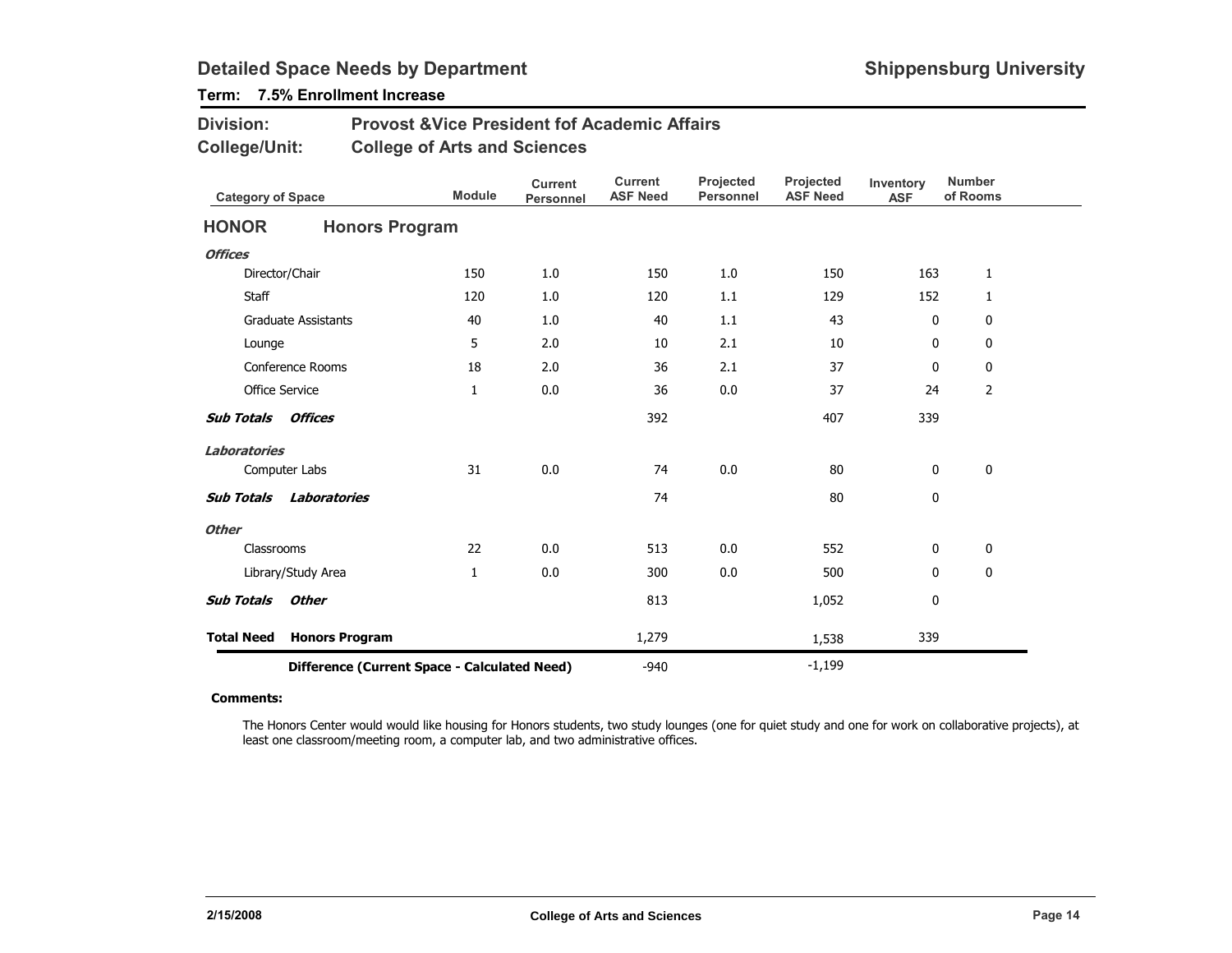Difference (Current Space - Calculated Need)

| <b>Division:</b><br><b>College/Unit:</b> |                                    | <b>Provost &amp; Vice President fof Academic Affairs</b><br><b>College of Arts and Sciences</b> |                                    |                                   |                                      |                                     |                         |                           |  |  |  |
|------------------------------------------|------------------------------------|-------------------------------------------------------------------------------------------------|------------------------------------|-----------------------------------|--------------------------------------|-------------------------------------|-------------------------|---------------------------|--|--|--|
| <b>Category of Space</b>                 |                                    | <b>Module</b>                                                                                   | <b>Current</b><br><b>Personnel</b> | <b>Current</b><br><b>ASF Need</b> | <b>Projected</b><br><b>Personnel</b> | <b>Projected</b><br><b>ASF Need</b> | Inventory<br><b>ASF</b> | <b>Number</b><br>of Rooms |  |  |  |
| <b>HCS</b>                               | <b>Human Communication Studies</b> |                                                                                                 |                                    |                                   |                                      |                                     |                         |                           |  |  |  |
| <b>Offices</b>                           |                                    |                                                                                                 |                                    |                                   |                                      |                                     |                         |                           |  |  |  |
| Director/Chair                           |                                    | 150                                                                                             | 1.0                                | 150                               | 1.0                                  | 150                                 | 120                     | 1                         |  |  |  |
| Faculty                                  |                                    | 115                                                                                             | 8.3                                | 949                               | 8.9                                  | 1,020                               | 1,117                   | 9                         |  |  |  |
| Clerical/Technical Staff                 |                                    | 100                                                                                             | 0.0                                | $\mathbf{0}$                      | 0.0                                  | $\mathbf{0}$                        | 182                     | 1                         |  |  |  |
| Lounge                                   |                                    | 5                                                                                               | 9.3                                | 46                                | 9.9                                  | 49                                  | $\mathbf{0}$            | 0                         |  |  |  |
| Conference Rooms                         |                                    | 18                                                                                              | 9.3                                | 167                               | 9.9                                  | 178                                 | 0                       | 0                         |  |  |  |
| <b>Office Service</b>                    |                                    | $\mathbf{1}$                                                                                    | 0.0                                | 131                               | 0.0                                  | 140                                 | 883                     | 1                         |  |  |  |
| <b>Sub Totals</b><br><b>Offices</b>      |                                    |                                                                                                 |                                    | 1,443                             |                                      | 1,537                               | 2,302                   |                           |  |  |  |
| <b>Laboratories</b>                      |                                    |                                                                                                 |                                    |                                   |                                      |                                     |                         |                           |  |  |  |
| Computer Labs                            |                                    | 33                                                                                              | 0.0                                | 445                               | 0.0                                  | 478                                 | $\mathbf{0}$            | $\mathbf 0$               |  |  |  |
| <b>Sub Totals</b>                        | <b>Laboratories</b>                |                                                                                                 |                                    | 445                               |                                      | 478                                 | $\mathbf 0$             |                           |  |  |  |
| <b>Other</b>                             |                                    |                                                                                                 |                                    |                                   |                                      |                                     |                         |                           |  |  |  |
| Classrooms                               |                                    | 22                                                                                              | 0.0                                | 2,608                             | 0.0                                  | 2,804                               | 2,480                   | 4                         |  |  |  |
| <b>Sub Totals</b><br><b>Other</b>        |                                    |                                                                                                 |                                    | 2,608                             |                                      | 2,804                               | 2,480                   |                           |  |  |  |
| <b>Total Need</b>                        | <b>Human Communication Studies</b> |                                                                                                 |                                    | 4,495                             |                                      | 4,819                               | 4,782                   |                           |  |  |  |

## Term: 7.5% Enrollment Increase

Comments:

<sup>287</sup>

-37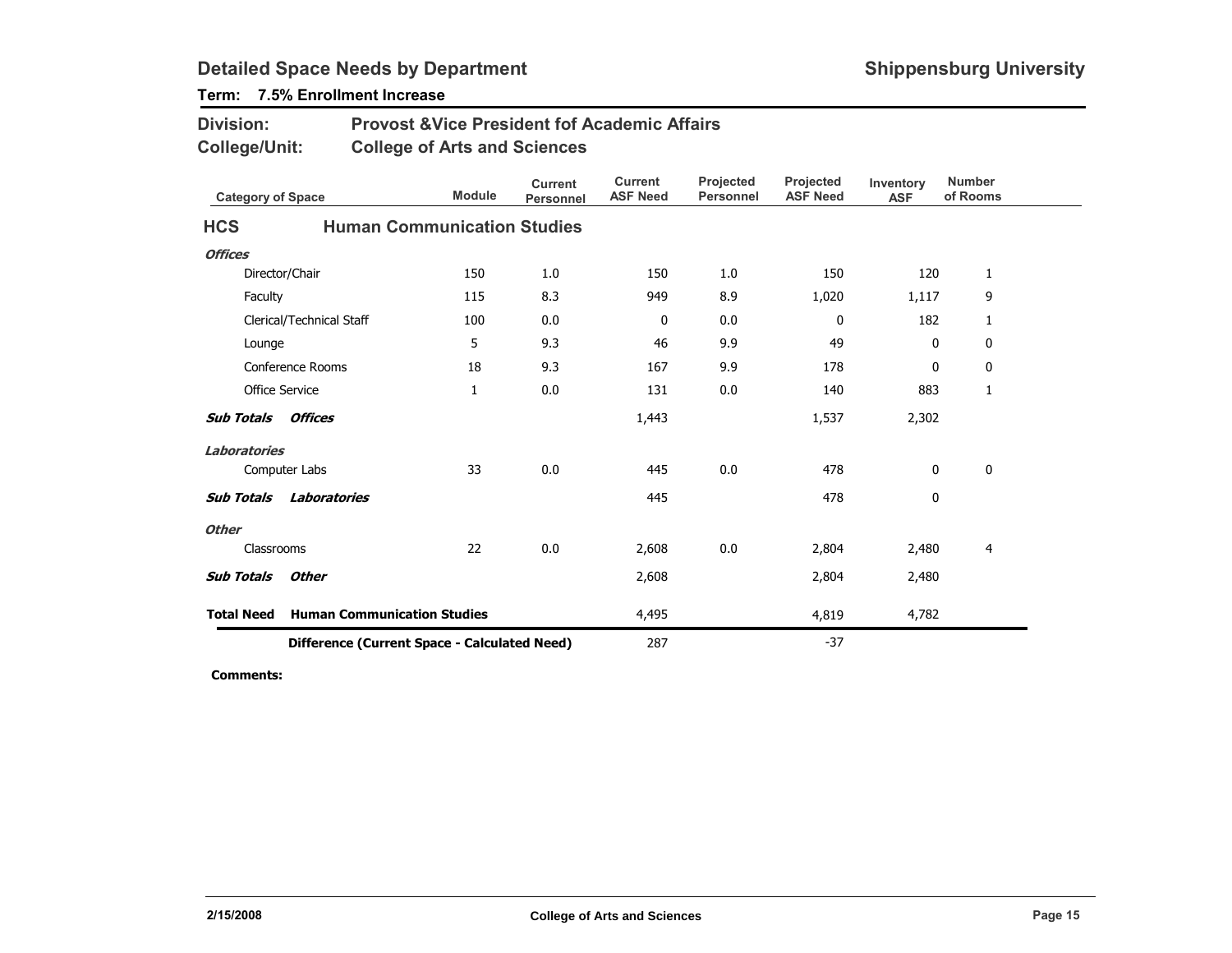## Term: 7.5% Enrollment Increase

| <b>Division:</b> | <b>Provost &amp; Vice President fof Academic Affairs</b> |
|------------------|----------------------------------------------------------|
| College/Unit:    | <b>College of Arts and Sciences</b>                      |

| <b>Category of Space</b> |                                              | <b>Module</b>                | <b>Current</b><br>Personnel | Current<br><b>ASF Need</b> | Projected<br><b>Personnel</b> | Projected<br><b>ASF Need</b> | Inventory<br><b>ASF</b> | <b>Number</b><br>of Rooms |  |
|--------------------------|----------------------------------------------|------------------------------|-----------------------------|----------------------------|-------------------------------|------------------------------|-------------------------|---------------------------|--|
| <b>INT</b>               |                                              | <b>International Studies</b> |                             |                            |                               |                              |                         |                           |  |
| <b>Offices</b>           |                                              |                              |                             |                            |                               |                              |                         |                           |  |
|                          | Director/Chair                               | 150                          | 1.0                         | 150                        | 1.0                           | 150                          | 164                     | 1                         |  |
| Lounge                   |                                              | 5                            | 1.0                         | 5                          | 1.0                           | 5                            | 0                       | 0                         |  |
|                          | Conference Rooms                             | 18                           | 1.0                         | 18                         | 1.0                           | 18                           | 0                       | 0                         |  |
| <b>Office Service</b>    |                                              | 1                            | 0.0                         | 17                         | 0.0                           | 17                           | 10                      | 1                         |  |
| <b>Sub Totals</b>        | <b>Offices</b>                               |                              |                             | 190                        |                               | 190                          | 174                     |                           |  |
| <b>Other</b>             |                                              |                              |                             |                            |                               |                              |                         |                           |  |
| Classrooms               |                                              | 22                           | 0.0                         | 125                        | 0.0                           | 134                          | $\mathbf{0}$            | 0                         |  |
| <b>Sub Totals</b>        | Other                                        |                              |                             | 125                        |                               | 134                          | 0                       |                           |  |
| <b>Total Need</b>        | <b>International Studies</b>                 |                              |                             | 315                        |                               | 324                          | 174                     |                           |  |
|                          | Difference (Current Space - Calculated Need) |                              |                             |                            |                               | $-150$                       |                         |                           |  |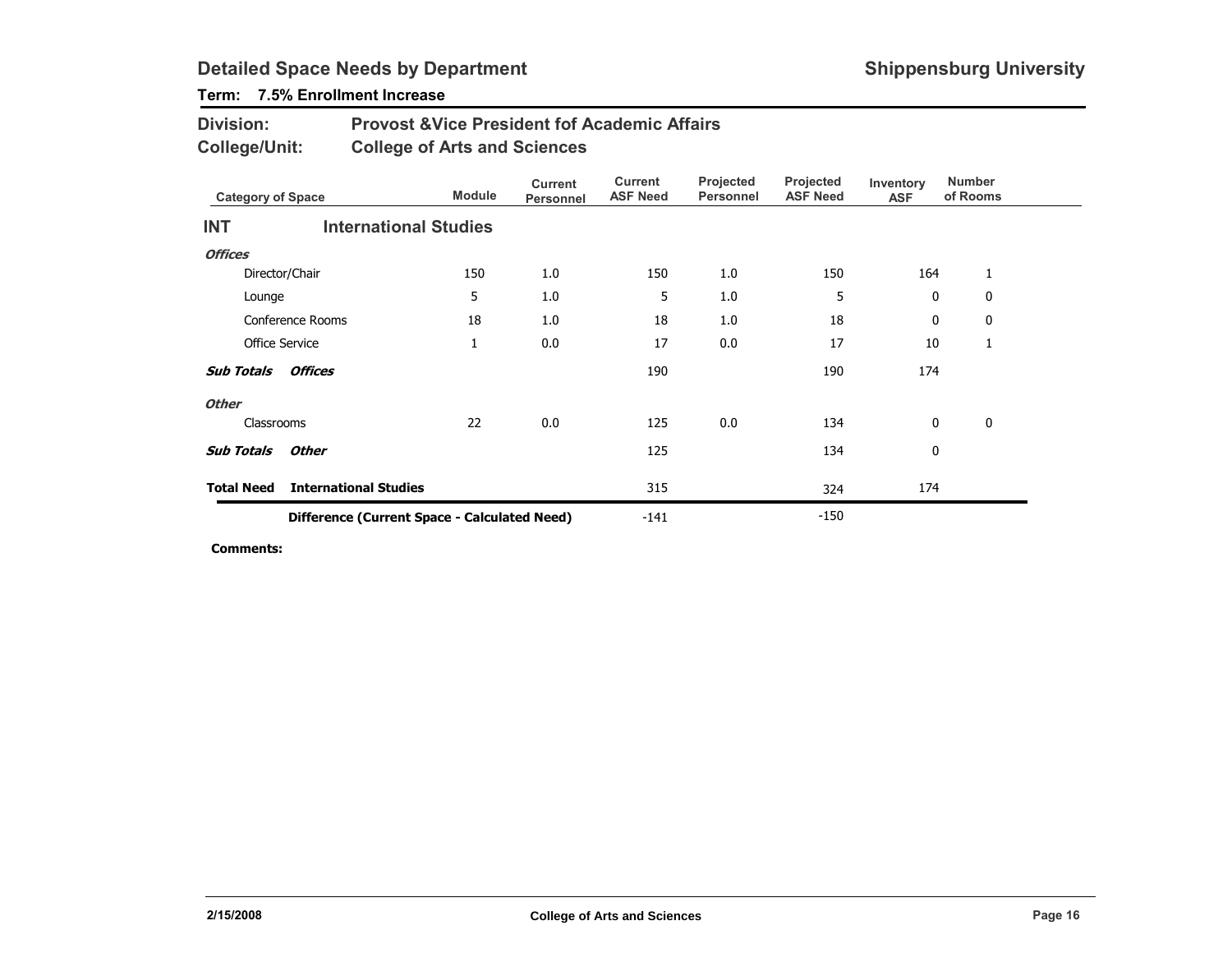## Term: 7.5% Enrollment Increase

| <b>Division:</b> | <b>Provost &amp; Vice President fof Academic Affairs</b> |
|------------------|----------------------------------------------------------|
| College/Unit:    | <b>College of Arts and Sciences</b>                      |

| <b>Category of Space</b> |                                              | <b>Module</b> | <b>Current</b><br><b>Personnel</b> | <b>Current</b><br><b>ASF Need</b> | Projected<br><b>Personnel</b> | Projected<br><b>ASF Need</b> | Inventory<br><b>ASF</b> | <b>Number</b><br>of Rooms |
|--------------------------|----------------------------------------------|---------------|------------------------------------|-----------------------------------|-------------------------------|------------------------------|-------------------------|---------------------------|
| <b>MAT</b>               | <b>Mathematics</b>                           |               |                                    |                                   |                               |                              |                         |                           |
| <b>Offices</b>           |                                              |               |                                    |                                   |                               |                              |                         |                           |
|                          | Director/Chair                               | 150           | 1.0                                | 150                               | 1.0                           | 150                          | 206                     | $\mathbf{1}$              |
| Faculty                  |                                              | 115           | 17.0                               | 1,955                             | 18.3                          | 2,102                        | 1,726                   | 17                        |
|                          | Clerical/Technical Staff                     | 100           | 2.0                                | 200                               | 2.2                           | 215                          | 389                     | $\mathbf{1}$              |
|                          | <b>Graduate Assistants</b>                   | 40            | 2.0                                | 80                                | 2.2                           | 86                           | 0                       | 0                         |
| Lounge                   |                                              | 5             | 20.0                               | 100                               | 21.4                          | 107                          | 0                       | 0                         |
|                          | Conference Rooms                             | 18            | 18.0                               | 324                               | 19.3                          | 347                          | 0                       | $\mathbf 0$               |
|                          | <b>Office Service</b>                        | $\mathbf{1}$  | 0.0                                | 281                               | 0.0                           | 301                          | 223                     | $\overline{2}$            |
|                          | Office Service/Departmental Storage          | 15            | 0.0                                | 0                                 | 0.0                           | 0                            | 176                     | 1                         |
| <b>Sub Totals</b>        | <b>Offices</b>                               |               |                                    | 3,090                             |                               | 3,307                        | 2,720                   |                           |
| <b>Laboratories</b>      |                                              |               |                                    |                                   |                               |                              |                         |                           |
|                          | Computer Labs                                | 35            | 0.0                                | 2,364                             | 0.0                           | 2,542                        | 1,638                   | $\overline{2}$            |
| <b>Sub Totals</b>        | <b>Laboratories</b>                          |               |                                    | 2,364                             |                               | 2,542                        | 1,638                   |                           |
| <b>Other</b>             |                                              |               |                                    |                                   |                               |                              |                         |                           |
| Classrooms               |                                              | 22            | 0.0                                | 4,258                             | 0.0                           | 4,578                        | 2,922                   | 4                         |
|                          | Library/Study Area                           | $\mathbf{1}$  | 0.0                                | 400                               | 0.0                           | 500                          | 297                     | 1                         |
| <b>Sub Totals</b>        | <b>Other</b>                                 |               |                                    | 4,658                             |                               | 5,078                        | 3,219                   |                           |
| <b>Total Need</b>        | <b>Mathematics</b>                           |               |                                    | 10,112                            |                               | 10,927                       | 7,577                   |                           |
|                          | Difference (Current Space - Calculated Need) |               |                                    | $-2,535$                          |                               | $-3,350$                     |                         |                           |

#### Comments:

The Library/Study area allocation is for student studying and socializing, tutoring by the graduate assistants, and testing under the supervision of the graduate assistants.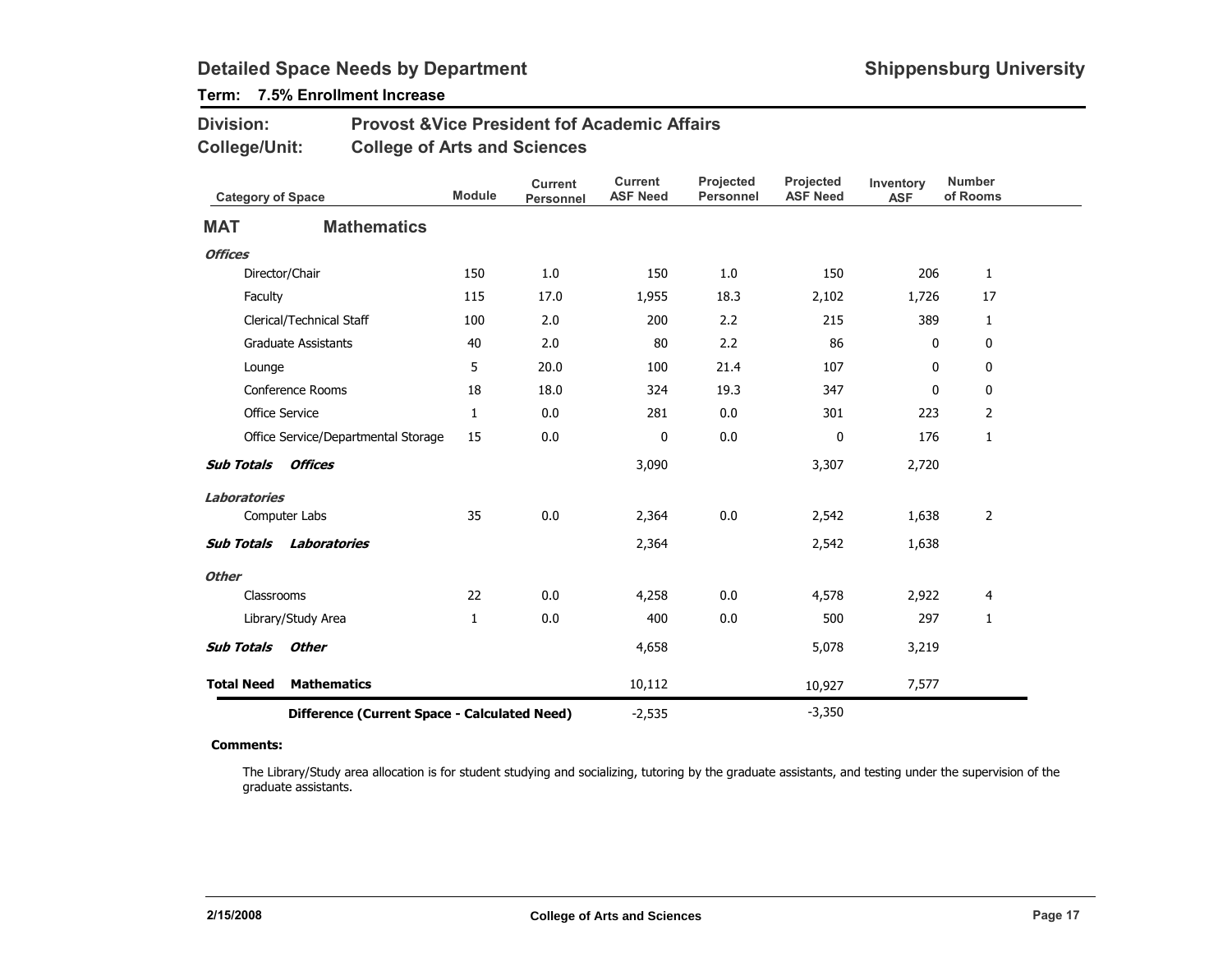## Term: 7.5% Enrollment Increase

| <b>Division:</b> | <b>Provost &amp; Vice President fof Academic Affairs</b> |
|------------------|----------------------------------------------------------|
| College/Unit:    | <b>College of Arts and Sciences</b>                      |

| <b>Category of Space</b> |                                              | <b>Module</b> | <b>Current</b><br>Personnel | <b>Current</b><br><b>ASF Need</b> | Projected<br><b>Personnel</b> | Projected<br><b>ASF Need</b> | Inventory<br><b>ASF</b> | <b>Number</b><br>of Rooms |
|--------------------------|----------------------------------------------|---------------|-----------------------------|-----------------------------------|-------------------------------|------------------------------|-------------------------|---------------------------|
| <b>LANG</b>              | <b>Modern Languages</b>                      |               |                             |                                   |                               |                              |                         |                           |
| <b>Offices</b>           |                                              |               |                             |                                   |                               |                              |                         |                           |
|                          | Director/Chair                               | 150           | 1.0                         | 150                               | 1.0                           | 150                          | 182                     | 1                         |
| Faculty                  |                                              | 115           | 7.8                         | 891                               | 8.3                           | 958                          | 926                     | 8                         |
|                          | Clerical/Technical Staff                     | 100           | 0.5                         | 50                                | 0.5                           | 54                           | 0                       | 0                         |
|                          | <b>Graduate Assistants</b>                   | 40            | 1.0                         | 40                                | 1.1                           | 43                           | 0                       | 0                         |
| Lounge                   |                                              | 5             | 9.3                         | 46                                | 9.9                           | 49                           | 0                       | 0                         |
|                          | <b>Conference Rooms</b>                      | 18            | 8.8                         | 158                               | 9.3                           | 168                          | $\mathbf{0}$            | 0                         |
|                          | <b>Office Service</b>                        | 1             | 0.0                         | 134                               | 0.0                           | 142                          | 54                      | $\mathbf{1}$              |
| <b>Sub Totals</b>        | <b>Offices</b>                               |               |                             | 1,469                             |                               | 1,564                        | 1,162                   |                           |
| <b>Laboratories</b>      |                                              |               |                             |                                   |                               |                              |                         |                           |
| Class Lab                |                                              | 37            | 0.0                         | 882                               | 0.0                           | 947                          | 0                       | $\pmb{0}$                 |
|                          | Computer Labs                                | 30            | 0.0                         | 246                               | 0.0                           | 264                          | 1,040                   | $\mathbf{1}$              |
| <b>Sub Totals</b>        | <b>Laboratories</b>                          |               |                             | 1,128                             |                               | 1,211                        | 1,040                   |                           |
| <b>Other</b>             |                                              |               |                             |                                   |                               |                              |                         |                           |
| Classrooms               |                                              | 22            | 0.0                         | 1,433                             | 0.0                           | 1,540                        | 1,404                   | 2                         |
|                          | Library/Study Area                           | $\mathbf{1}$  | 0.0                         | 306                               | 0.0                           | 306                          | 306                     | 1                         |
|                          | Meeting Room                                 | $\mathbf{1}$  | 0.0                         | 150                               | 0.0                           | 150                          | 0                       | $\mathbf 0$               |
| <b>Sub Totals</b>        | Other                                        |               |                             | 1,889                             |                               | 1,996                        | 1,710                   |                           |
| <b>Total Need</b>        | <b>Modern Languages</b>                      |               |                             | 4,485                             |                               | 4,772                        | 3,912                   |                           |
|                          | Difference (Current Space - Calculated Need) |               |                             | $-573$                            |                               | $-860$                       |                         |                           |

#### Comments:

Students in Modern Languages do not have a meeting space. They have to share a room with the faculty and this room has become a multi-purpose room unsuitable for reading or watching films. A meeting room would foster in the students a sense of belonging to the department.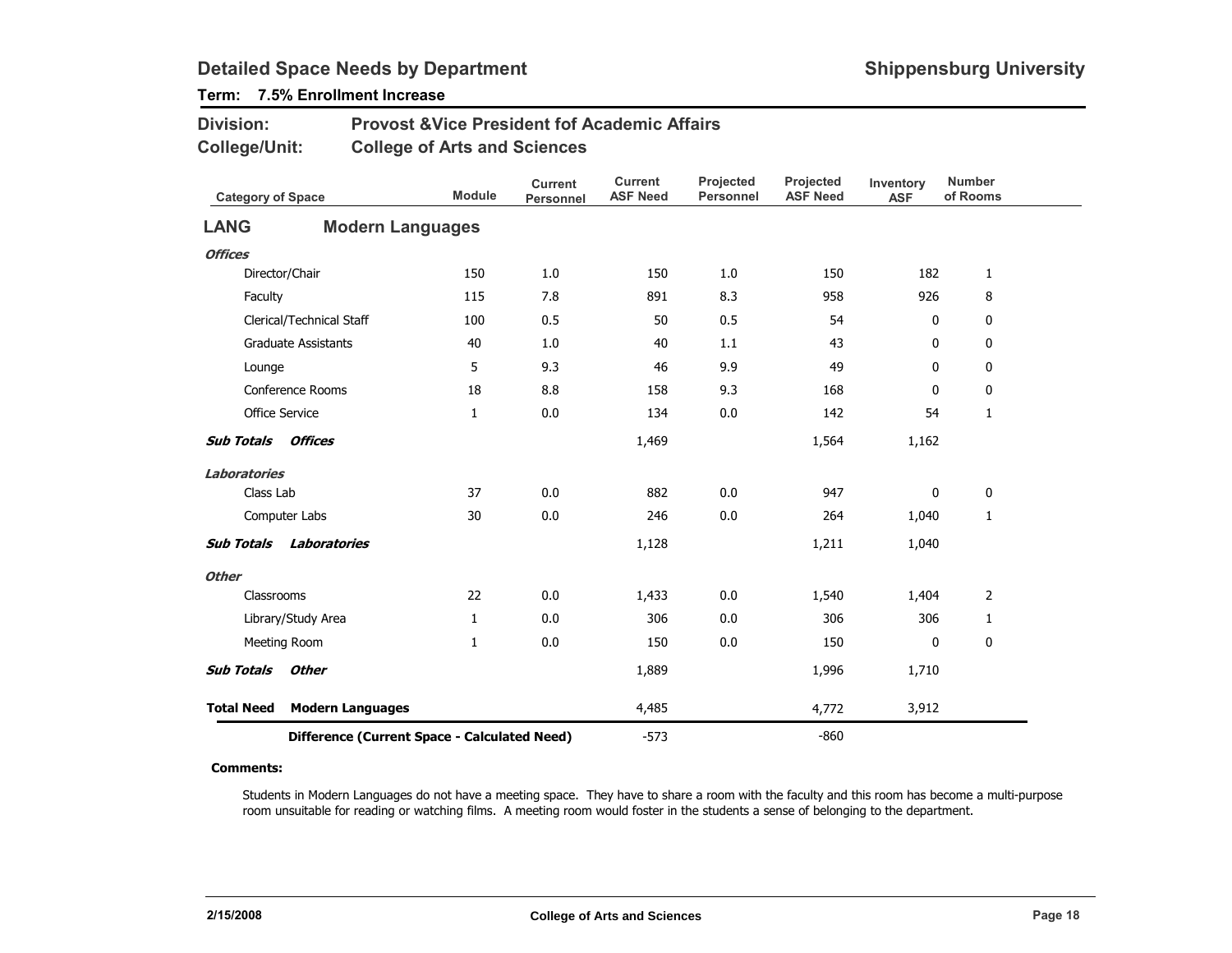## Term: 7.5% Enrollment Increase

| <b>Division:</b> | <b>Provost &amp; Vice President fof Academic Affairs</b> |
|------------------|----------------------------------------------------------|
| College/Unit:    | <b>College of Arts and Sciences</b>                      |

| <b>Category of Space</b> |                                              | <b>Module</b> | <b>Current</b><br><b>Personnel</b> | <b>Current</b><br><b>ASF Need</b> | Projected<br><b>Personnel</b> | Projected<br><b>ASF Need</b> | Inventory<br><b>ASF</b> | <b>Number</b><br>of Rooms |
|--------------------------|----------------------------------------------|---------------|------------------------------------|-----------------------------------|-------------------------------|------------------------------|-------------------------|---------------------------|
| <b>MUS</b>               | <b>Music/Theatre</b>                         |               |                                    |                                   |                               |                              |                         |                           |
| <b>Offices</b>           |                                              |               |                                    |                                   |                               |                              |                         |                           |
|                          | Director/Chair                               | 150           | 0.0                                | 0                                 | 0.0                           | 0                            | 105                     | $\mathbf{1}$              |
| Faculty                  |                                              | 150           | 9.3                                | 1,388                             | 9.9                           | 1,492                        | 882                     | $\overline{7}$            |
| <b>Staff</b>             |                                              | 120           | 0.0                                | 0                                 | 0.0                           | 0                            | 257                     | $\mathbf{1}$              |
|                          | Clerical/Technical Staff                     | 100           | 1.0                                | 100                               | 1.1                           | 108                          | 0                       | 0                         |
| Lounge                   |                                              | 5             | 10.3                               | 51                                | 11.0                          | 55                           | 0                       | 0                         |
|                          | <b>Conference Rooms</b>                      | 18            | 9.3                                | 167                               | 9.9                           | 179                          | 0                       | 0                         |
|                          | <b>Office Service</b>                        | $\mathbf{1}$  | 0.0                                | 171                               | 0.0                           | 183                          | 105                     | 4                         |
|                          | Office Service/Departmental Storage          | 15            | 0.0                                | 546                               | 0.0                           | 580                          | 152                     | 1                         |
| <b>Sub Totals</b>        | <b>Offices</b>                               |               |                                    | 2,422                             |                               | 2,596                        | 1,501                   |                           |
| <b>Laboratories</b>      |                                              |               |                                    |                                   |                               |                              |                         |                           |
| Class Lab                |                                              | 78            | 0.0                                | 8,829                             | 0.0                           | 9,491                        | 5,266                   | 16                        |
|                          | Computer Labs                                | 30            | 0.0                                | 214                               | 0.0                           | 230                          | 0                       | $\pmb{0}$                 |
| <b>Sub Totals</b>        | Laboratories                                 |               |                                    | 9,043                             |                               | 9,722                        | 5,266                   |                           |
| <b>Other</b>             |                                              |               |                                    |                                   |                               |                              |                         |                           |
| Classrooms               |                                              | 22            | 0.0                                | 1,308                             | 0.0                           | 1,406                        | 679                     | 1                         |
| <b>Sub Totals</b>        | <b>Other</b>                                 |               |                                    | 1,308                             |                               | 1,406                        | 679                     |                           |
| <b>Total Need</b>        | <b>Music/Theatre</b>                         |               |                                    | 12,773                            |                               | 13,724                       | 7,446                   |                           |
|                          | Difference (Current Space - Calculated Need) |               |                                    | $-5,327$                          |                               | $-6,278$                     |                         |                           |

#### Comments:

Additional lab space is for scene shop, costume shop, rehearsal, and performance space. Departmental storage is for theatrical equipment and costumes.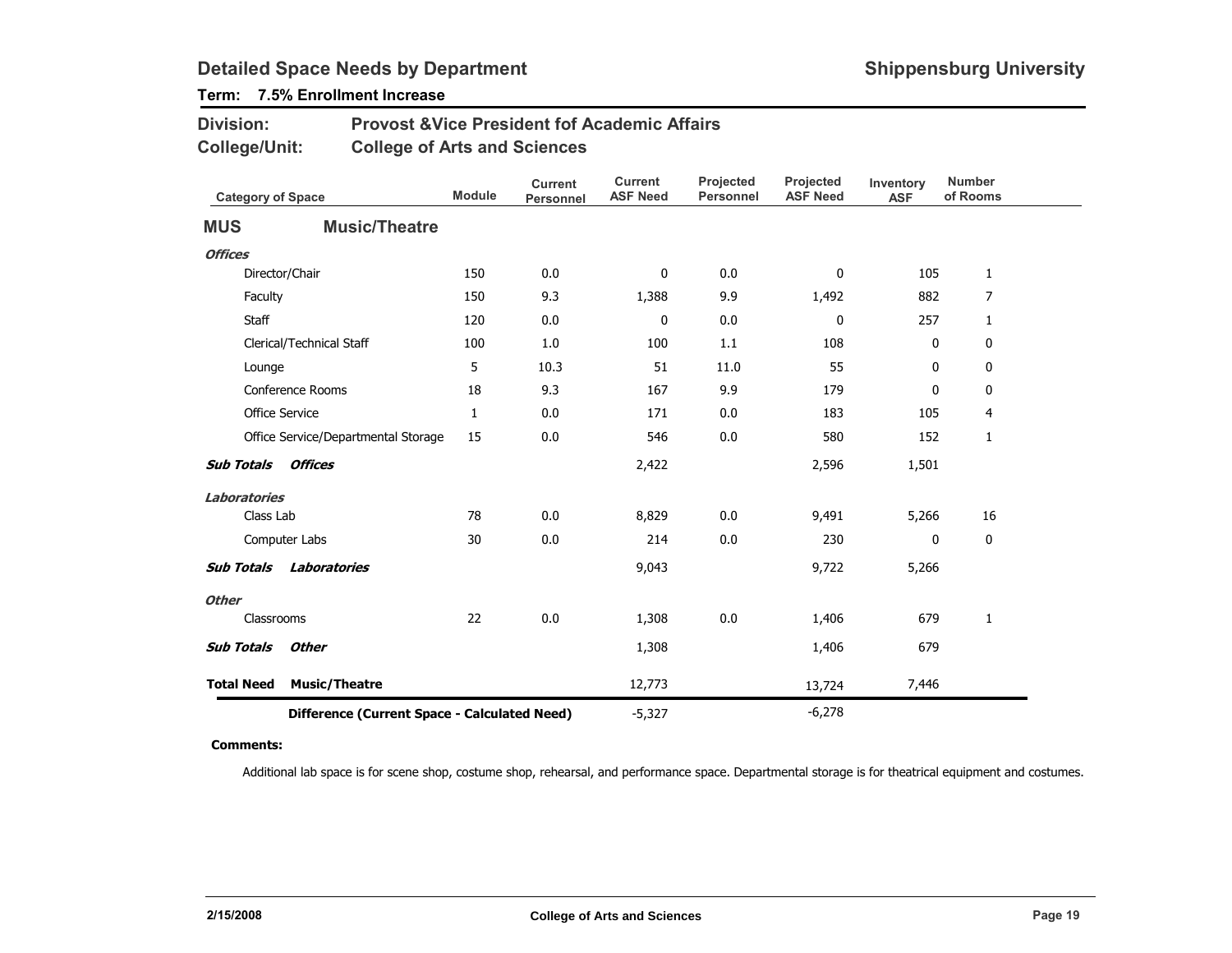## Term: 7.5% Enrollment Increase

| <b>Division:</b> | <b>Provost &amp; Vice President fof Academic Affairs</b> |
|------------------|----------------------------------------------------------|
| College/Unit:    | <b>College of Arts and Sciences</b>                      |

|                     | <b>Category of Space</b>        | <b>Module</b> | <b>Current</b><br><b>Personnel</b> | <b>Current</b><br><b>ASF Need</b> | Projected<br>Personnel | Projected<br><b>ASF Need</b> | Inventory<br><b>ASF</b> | <b>Number</b><br>of Rooms |  |
|---------------------|---------------------------------|---------------|------------------------------------|-----------------------------------|------------------------|------------------------------|-------------------------|---------------------------|--|
| <b>PHY</b>          | <b>Physics</b>                  |               |                                    |                                   |                        |                              |                         |                           |  |
| <b>Offices</b>      |                                 |               |                                    |                                   |                        |                              |                         |                           |  |
|                     | Director/Chair                  | 150           | 1.0                                | 150                               | 1.0                    | 150                          | 176                     | $\mathbf{1}$              |  |
|                     | Faculty                         | 115           | 5.0                                | 575                               | 5.4                    | 618                          | 520                     | $\overline{4}$            |  |
|                     | Clerical/Technical Staff        | 100           | 0.5                                | 50                                | 0.5                    | 54                           | 170                     | $\mathbf{1}$              |  |
|                     | Lounge                          | 5             | 6.5                                | 33                                | 6.9                    | 35                           | 0                       | 0                         |  |
|                     | Conference Rooms                | 18            | 6.0                                | 108                               | 6.4                    | 115                          | 0                       | $\mathbf 0$               |  |
|                     | Office Service                  | 1             | 0.0                                | 92                                | 0.0                    | 97                           | 120                     | $\mathbf{1}$              |  |
| <b>Sub Totals</b>   | Offices                         |               |                                    | 1,007                             |                        | 1,068                        | 986                     |                           |  |
| <b>Laboratories</b> |                                 |               |                                    |                                   |                        |                              |                         |                           |  |
|                     | Class Lab                       | 65            | 0.0                                | 2,987                             | $0.0\,$                | 3,211                        | 5,830                   | 8                         |  |
|                     | Computer Labs                   | 35            | 0.0                                | 318                               | 0.0                    | 341                          | 0                       | 0                         |  |
|                     | Research Labs                   | 300           | 5.0                                | 1,500                             | 5.0                    | 1,500                        | 568                     | 3                         |  |
|                     | Undergrad Researchers           | 100           | 90.0                               | 450                               | 120.0                  | 600                          | 0                       | 0                         |  |
|                     | Special Use                     | 0             | 0.0                                | 747                               | 0.0                    | 747                          | 747                     | 4                         |  |
| <b>Sub Totals</b>   | Laboratories                    |               |                                    | 6,002                             |                        | 6,399                        | 7,145                   |                           |  |
| <b>Other</b>        |                                 |               |                                    |                                   |                        |                              |                         |                           |  |
|                     | Classrooms                      | 22            | $0.0\,$                            | 1,003                             | 0.0                    | 1,078                        | 2,818                   | 3                         |  |
|                     | Library/Study Area              | $\mathbf{1}$  | 0.0                                | 800                               | 0.0                    | 900                          | 767                     | $\overline{2}$            |  |
|                     | <b>Demonstration Facilities</b> | 0             | 0.0                                | 971                               | 0.0                    | 971                          | 971                     | $\mathbf{1}$              |  |
|                     | Exhibition                      | 1             | 0.0                                | 1,236                             | 0.0                    | 1,236                        | 1,236                   | 4                         |  |
| <b>Sub Totals</b>   | Other                           |               |                                    | 4,010                             |                        | 4,185                        | 5,792                   |                           |  |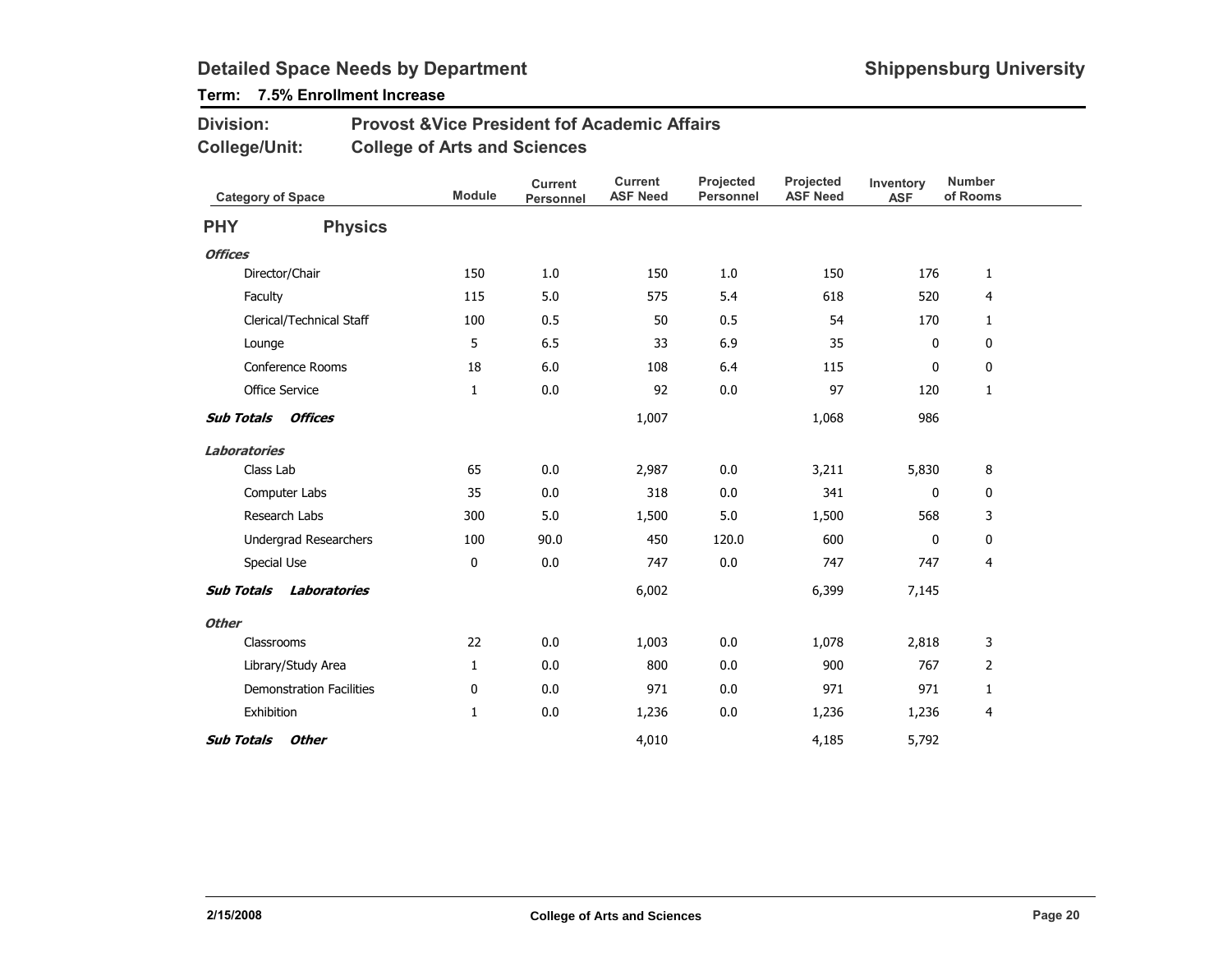### Term: 7.5% Enrollment Increase

| <b>Division:</b> | <b>Provost &amp; Vice President fof Academic Affairs</b> |
|------------------|----------------------------------------------------------|
| College/Unit:    | <b>College of Arts and Sciences</b>                      |

| <b>Category of Space</b> |                                              | <b>Module</b> | Current<br><b>Personnel</b> | Current<br><b>ASF Need</b> | <b>Projected</b><br>Personnel | <b>Projected</b><br><b>ASF Need</b> | Inventory<br><b>ASF</b> | <b>Number</b><br>of Rooms |
|--------------------------|----------------------------------------------|---------------|-----------------------------|----------------------------|-------------------------------|-------------------------------------|-------------------------|---------------------------|
| <b>Total Need</b>        | <b>Physics</b>                               |               |                             | 11,019                     |                               | 11.653                              | 13,923                  |                           |
|                          | Difference (Current Space - Calculated Need) |               |                             | 2,904                      |                               | 2,270                               |                         |                           |

#### Comments:

Exhibition space is Planetarium. Demonstration is science teaching lab/classroom FSC110. Laboratories which are initially built for 12 students are now used to accommodate 24 studens The physics department tdesires at least four more large rooms for our laboratories with capacities of 20 seats in each. Room FSC 216 (the Computer room for BCP and is not much in use) could be reassigned to Physics department as a class laboratory for Intermediate Physics II Electromagnetism Lab. 2. The department advocates for building a new big lecture hall that will accommodate 2-3 sections (about 150 students) of Gen. Ed. courses such as Astronomy and Physics for Society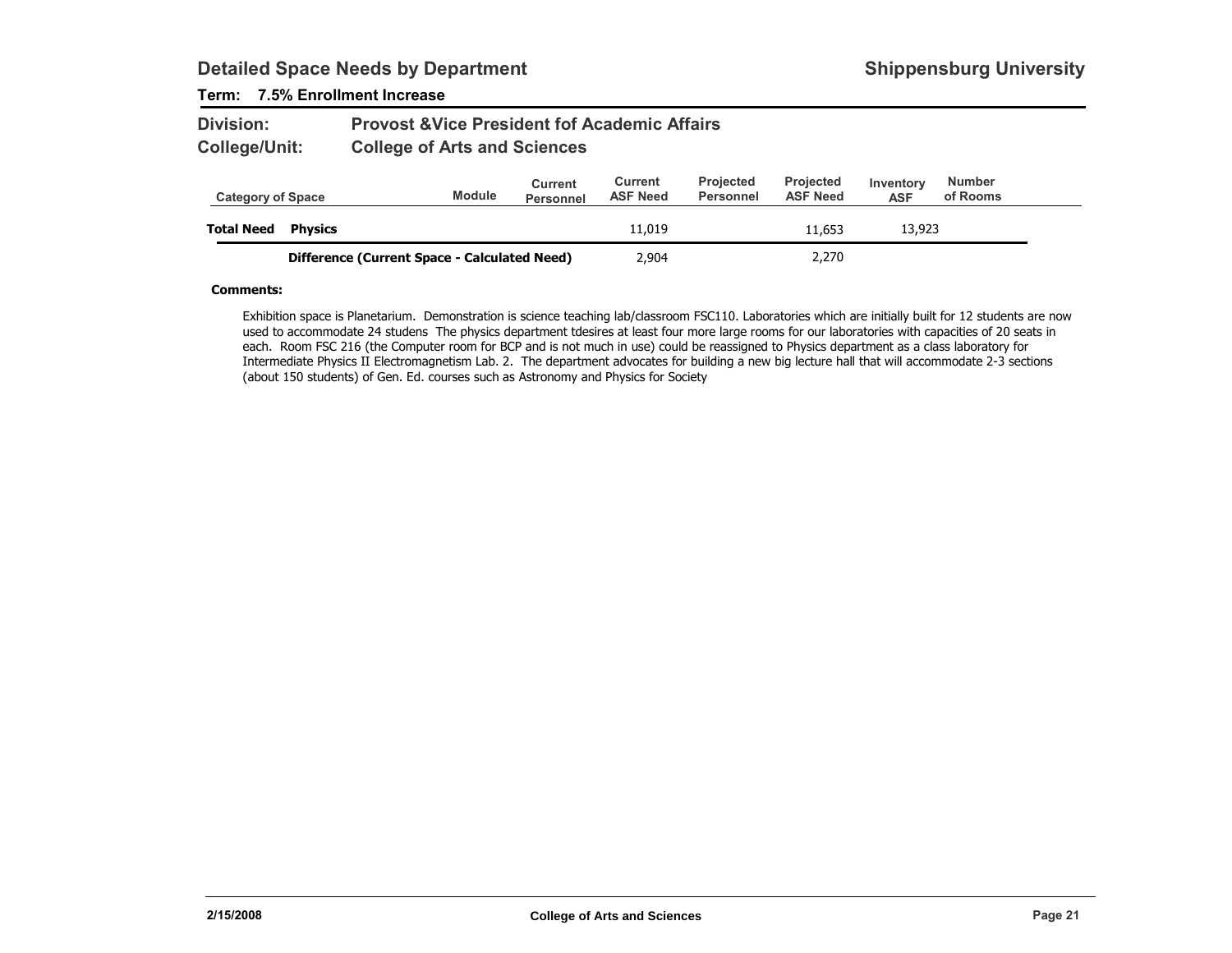## Term: 7.5% Enrollment Increase

| <b>Division:</b> | <b>Provost &amp; Vice President fof Academic Affairs</b> |
|------------------|----------------------------------------------------------|
| College/Unit:    | <b>College of Arts and Sciences</b>                      |

| <b>Category of Space</b> |                                              | <b>Module</b> | <b>Current</b><br><b>Personnel</b> | <b>Current</b><br><b>ASF Need</b> | Projected<br>Personnel | Projected<br><b>ASF Need</b> | Inventory<br><b>ASF</b> | <b>Number</b><br>of Rooms |
|--------------------------|----------------------------------------------|---------------|------------------------------------|-----------------------------------|------------------------|------------------------------|-------------------------|---------------------------|
| <b>PLS</b>               | <b>Political Science</b>                     |               |                                    |                                   |                        |                              |                         |                           |
| <b>Offices</b>           |                                              |               |                                    |                                   |                        |                              |                         |                           |
|                          | Director/Chair                               | 150           | 0.0                                | 0                                 | 0.0                    | 0                            | 136                     | $\mathbf{1}$              |
| Faculty                  |                                              | 115           | 13.8                               | 1,581                             | 14.8                   | 1,700                        | 1,250                   | 10                        |
|                          | Clerical/Technical Staff                     | 100           | 1.0                                | 100                               | 1.1                    | 108                          | 212                     | $\mathbf{1}$              |
|                          | <b>Graduate Assistants</b>                   | 40            | 2.0                                | 80                                | 2.2                    | 86                           | 0                       | 0                         |
| Lounge                   |                                              | 5             | 14.8                               | 74                                | 15.9                   | 79                           | 0                       | 0                         |
|                          | <b>Conference Rooms</b>                      | 18            | 13.8                               | 248                               | 14.8                   | 266                          | $\mathbf{0}$            | 0                         |
|                          | <b>Office Service</b>                        | $\mathbf{1}$  | 0.0                                | 208                               | 0.0                    | 224                          | 60                      | 1                         |
| <b>Sub Totals</b>        | <b>Offices</b>                               |               |                                    | 2,291                             |                        | 2,463                        | 1,658                   |                           |
| <b>Laboratories</b>      |                                              |               |                                    |                                   |                        |                              |                         |                           |
|                          | Computer Labs                                | 31            | 0.0                                | 530                               | 0.0                    | 570                          | 0                       | 0                         |
|                          | Project Room                                 | $\mathbf{1}$  | 0.0                                | 200                               | 0.0                    | 200                          | 0                       | $\mathbf 0$               |
| <b>Sub Totals</b>        | Laboratories                                 |               |                                    | 730                               |                        | 770                          | 0                       |                           |
| <b>Other</b>             |                                              |               |                                    |                                   |                        |                              |                         |                           |
| Classrooms               |                                              | 22            | 0.0                                | 3,079                             | 0.0                    | 3,310                        | 2,600                   | 4                         |
|                          | Resource Room                                | $\mathbf{1}$  | 0.0                                | 125                               | 0.0                    | 125                          | 0                       | $\mathbf 0$               |
| <b>Sub Totals</b>        | <b>Other</b>                                 |               |                                    | 3,204                             |                        | 3,435                        | 2,600                   |                           |
| <b>Total Need</b>        | <b>Political Science</b>                     |               |                                    | 6,224                             |                        | 6,667                        | 4,258                   |                           |
|                          | Difference (Current Space - Calculated Need) |               |                                    | $-1,966$                          |                        | $-2,409$                     |                         |                           |

#### Comments:

Project room is for undergraduate research activities. The department would like to create more of a sense of community and foster more informal interaction with students. This will lead to more formal collaboration between students and faculty and among faculty. A quality seminar room would be a great place for bag lunches and intellectual interaction between everyone.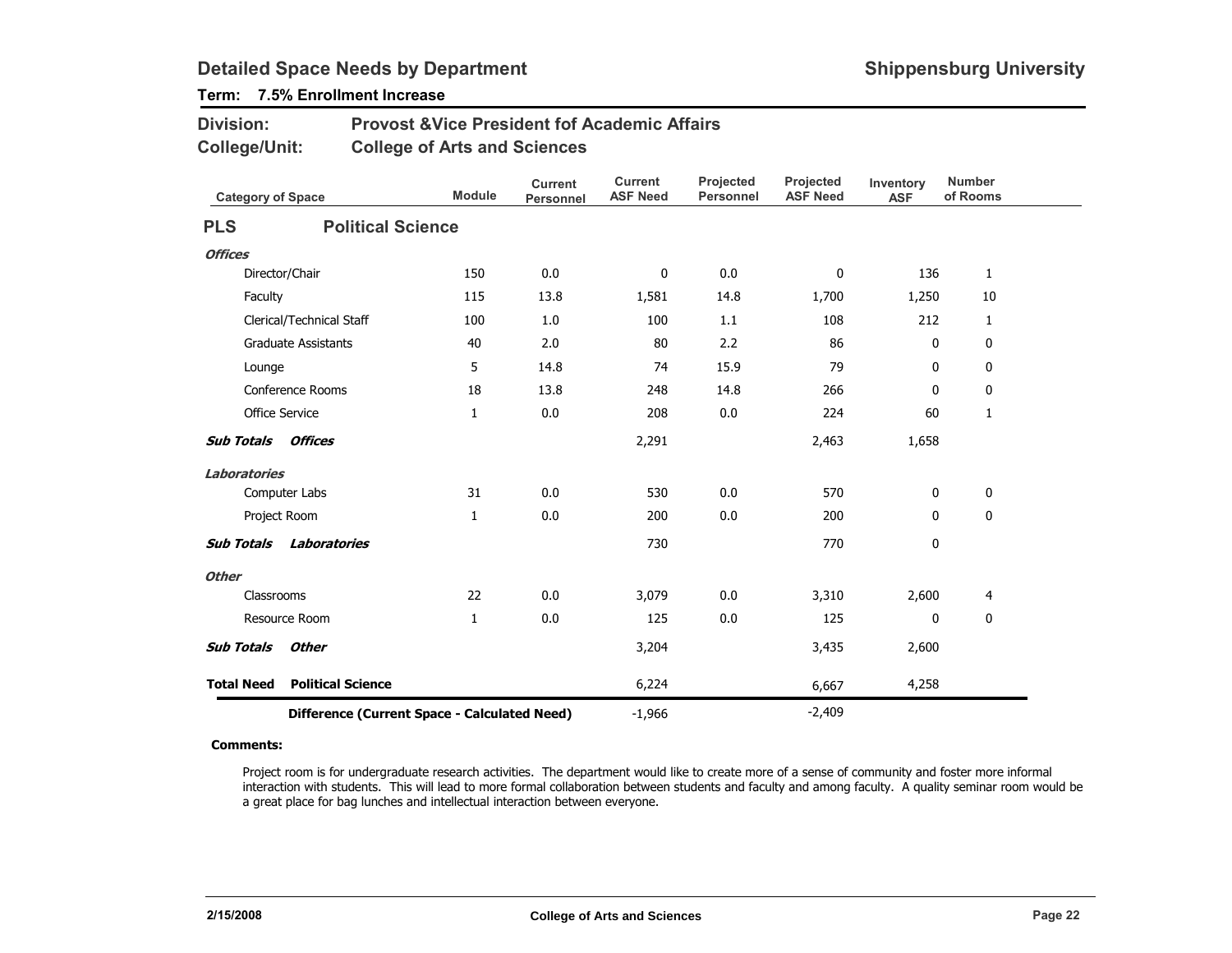## Term: 7.5% Enrollment Increase

| <b>Division:</b> | <b>Provost &amp; Vice President fof Academic Affairs</b> |
|------------------|----------------------------------------------------------|
| College/Unit:    | <b>College of Arts and Sciences</b>                      |

|                     | <b>Category of Space</b>            | <b>Module</b> | <b>Current</b><br><b>Personnel</b> | <b>Current</b><br><b>ASF Need</b> | Projected<br><b>Personnel</b> | Projected<br><b>ASF Need</b> | Inventory<br><b>ASF</b> | <b>Number</b><br>of Rooms |  |
|---------------------|-------------------------------------|---------------|------------------------------------|-----------------------------------|-------------------------------|------------------------------|-------------------------|---------------------------|--|
| <b>PSY</b>          | <b>Psychology</b>                   |               |                                    |                                   |                               |                              |                         |                           |  |
| <b>Offices</b>      |                                     |               |                                    |                                   |                               |                              |                         |                           |  |
|                     | Director/Chair                      | 150           | 1.0                                | 150                               | 1.0                           | 150                          | 190                     | $\mathbf{1}$              |  |
| Faculty             |                                     | 115           | 17.3                               | 1,984                             | 18.5                          | 2,133                        | 2,132                   | 17                        |  |
|                     | Clerical/Technical Staff            | 100           | 1.0                                | 100                               | 1.1                           | 108                          | 164                     | $\mathbf{1}$              |  |
|                     | <b>Graduate Assistants</b>          | 40            | 3.0                                | 120                               | 3.2                           | 129                          | 265                     | $\mathbf{1}$              |  |
| Lounge              |                                     | 5             | 19.3                               | 96                                | 20.6                          | 103                          | 0                       | $\mathbf 0$               |  |
|                     | Conference Rooms                    | 18            | 18.3                               | 329                               | 19.5                          | 352                          | 405                     | $\mathbf{1}$              |  |
|                     | <b>Office Service</b>               | $\mathbf{1}$  | 0.0                                | 278                               | 0.0                           | 297                          | 478                     | 6                         |  |
|                     | Office Service/Departmental Storage | 10            | 0.0                                | 698                               | 0.0                           | 740                          | 163                     | $\mathbf{1}$              |  |
| <b>Sub Totals</b>   | Offices                             |               |                                    | 3,754                             |                               | 4,011                        | 3,797                   |                           |  |
| <b>Laboratories</b> |                                     |               |                                    |                                   |                               |                              |                         |                           |  |
|                     | Class Lab                           | 28            | 0.0                                | 900                               | 0.0                           | 900                          | 963                     | 3                         |  |
|                     | Computer Labs                       | 35            | 0.0                                | 473                               | 0.0                           | 509                          | 0                       | 0                         |  |
|                     | Research Labs                       | 150           | 20.0                               | 3,000                             | 22.0                          | 3,300                        | 2,170                   | 26                        |  |
|                     | Undergrad Researchers               | 50            | 395.0                              | 988                               | 533.0                         | 1,333                        | 0                       | 0                         |  |
| <b>Sub Totals</b>   | Laboratories                        |               |                                    | 5,361                             |                               | 6,041                        | 3,133                   |                           |  |
| <b>Other</b>        |                                     |               |                                    |                                   |                               |                              |                         |                           |  |
|                     | Classrooms                          | 22            | 0.0                                | 5,037                             | 0.0                           | 5,414                        | 4,818                   | 6                         |  |
|                     | Library/Study Area                  | $\mathbf{1}$  | 0.0                                | 750                               | 0.0                           | 750                          | $\mathbf 0$             | 0                         |  |
|                     | <b>Animal Facility</b>              | 1             | 0.0                                | 1,600                             | 0.0                           | 1,800                        | 0                       | 0                         |  |
| <b>Sub Totals</b>   | <b>Other</b>                        |               |                                    | 7,387                             |                               | 7,964                        | 4,818                   |                           |  |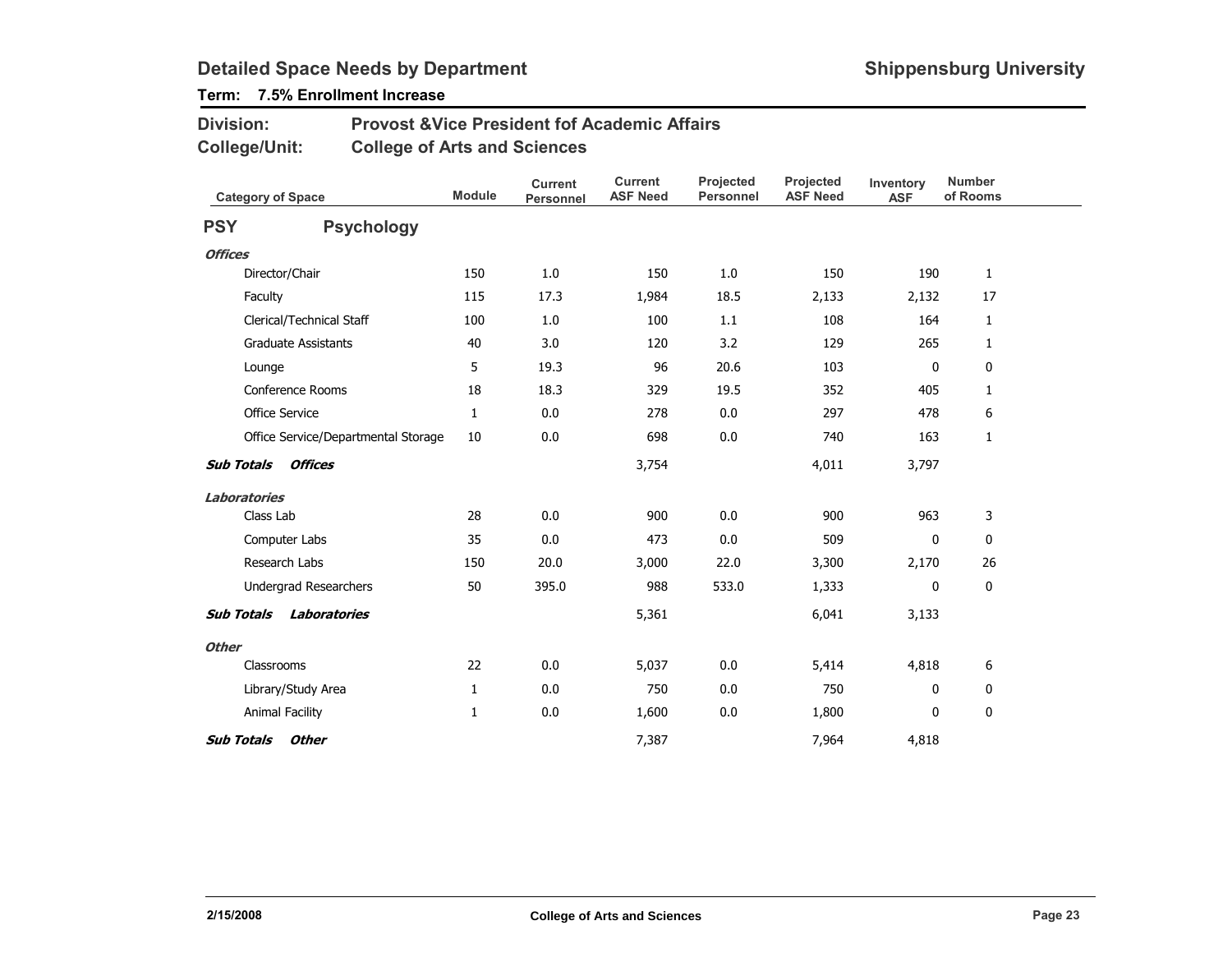### Term: 7.5% Enrollment Increase

| <b>Division:</b>     | <b>Provost &amp; Vice President fof Academic Affairs</b> |
|----------------------|----------------------------------------------------------|
| <b>College/Unit:</b> | <b>College of Arts and Sciences</b>                      |

| <b>Category of Space</b> |                                              | <b>Module</b> | Current<br><b>Personnel</b> | Current<br><b>ASF Need</b> | <b>Projected</b><br>Personnel | <b>Projected</b><br><b>ASF Need</b> | Inventory<br><b>ASF</b> | <b>Number</b><br>of Rooms |
|--------------------------|----------------------------------------------|---------------|-----------------------------|----------------------------|-------------------------------|-------------------------------------|-------------------------|---------------------------|
| <b>Total Need</b>        | Psychology                                   |               |                             | 16,501                     |                               | 18,017                              | 11,748                  |                           |
|                          | Difference (Current Space - Calculated Need) |               |                             | $-4.753$                   |                               | $-6.269$                            |                         |                           |

#### Comments:

Animal Facility provides space for holding rooms, food/bedding storage, cage wash, and proceedure room with office area. The department would like a video room that can be scheduled for classes and it has a minimum usable size of 12 ft. by 16 ft. In addition to that space there is a storage closet. Both the HVAC and the lights for the room, as well as nearby areas, are QUIET so that audio recording can take place. The room provides a video monitor and audio/video recording equipment. Undergraduate and Student Research space is desired. A Human Psychophysiology Lab is needed, with space to run group studies (with mirror and audio equipped and attached observation room) Space (soundproof) to interview, tape and observe individuals and groups Space to run individuals in studies (with mirrors, audio equipped, and a centralized observation room, e.g., several individual rooms around the observation room)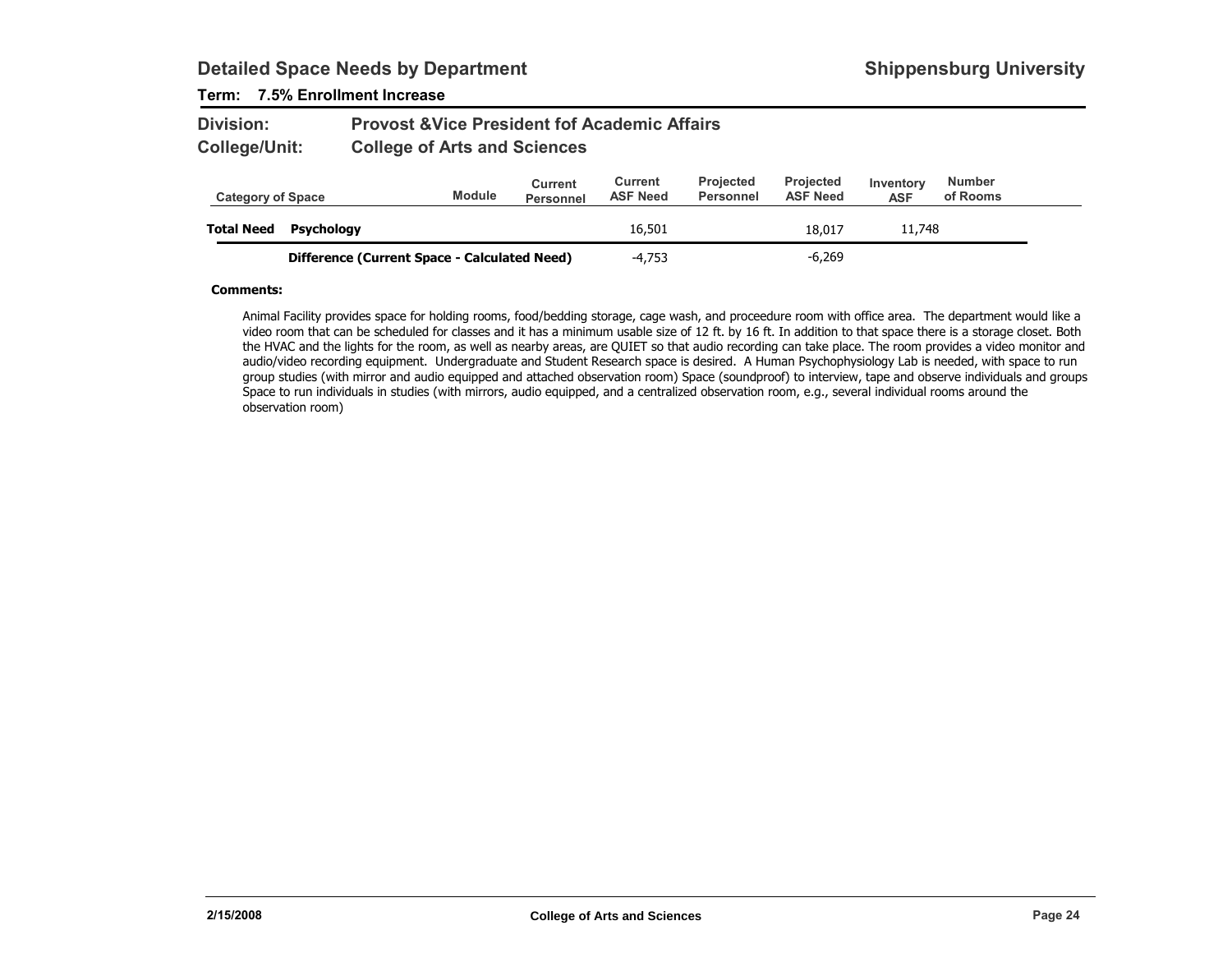## Term: 7.5% Enrollment Increase

| Division:                                        | <b>Provost &amp; Vice President fof Academic Affairs</b> |               |                             |                                   |                               |                              |                         |                           |
|--------------------------------------------------|----------------------------------------------------------|---------------|-----------------------------|-----------------------------------|-------------------------------|------------------------------|-------------------------|---------------------------|
| <b>College/Unit:</b><br><b>Category of Space</b> | <b>College of Arts and Sciences</b>                      | <b>Module</b> | <b>Current</b><br>Personnel | <b>Current</b><br><b>ASF Need</b> | Projected<br><b>Personnel</b> | Projected<br><b>ASF Need</b> | Inventory<br><b>ASF</b> | <b>Number</b><br>of Rooms |
| <b>SOC</b>                                       | Sociology/Anthropology                                   |               |                             |                                   |                               |                              |                         |                           |
| <b>Offices</b>                                   |                                                          |               |                             |                                   |                               |                              |                         |                           |
|                                                  | Director/Chair                                           | 150           | 0.0                         | $\mathbf 0$                       | 0.0                           | 0                            | 133                     | $\mathbf{1}$              |
| Faculty                                          |                                                          | 115           | 12.8                        | 1,466                             | 13.7                          | 1,576                        | 1,381                   | 11                        |
|                                                  | Clerical/Technical Staff                                 | 100           | 1.0                         | 100                               | 1.1                           | 108                          | 211                     | $\mathbf{1}$              |
|                                                  | <b>Graduate Assistants</b>                               | 40            | 1.0                         | 40                                | 1.1                           | 43                           | 0                       | $\mathbf{0}$              |
| Lounge                                           |                                                          | 5             | 13.8                        | 69                                | 14.8                          | 74                           | 0                       | 0                         |
|                                                  | Conference Rooms                                         | 18            | 12.8                        | 230                               | 13.7                          | 247                          | 0                       | 0                         |
|                                                  | Office Service                                           | 1             | 0.0                         | 190                               | 0.0                           | 205                          | 58                      | $\mathbf{1}$              |
|                                                  | Office Service/Departmental Storage                      | 15            | 0.0                         | 719                               | 0.0                           | 765                          | 0                       | 0                         |
| <b>Sub Totals</b>                                | Offices                                                  |               |                             | 2,814                             |                               | 3,017                        | 1,783                   |                           |
| <b>Laboratories</b>                              |                                                          |               |                             |                                   |                               |                              |                         |                           |
| Class Lab                                        |                                                          | 30            | 0.0                         | 624                               | 0.0                           | 671                          | $\mathbf{0}$            | $\mathbf 0$               |
|                                                  | Computer Labs                                            | 30            | 0.0                         | 304                               | 0.0                           | 327                          | 0                       | 0                         |
|                                                  | Research Labs                                            | 180           | 6.0                         | 1,080                             | 8.0                           | 1,440                        | 349                     | $\overline{2}$            |
|                                                  | Project Room                                             | 1             | 0.0                         | 200                               | 0.0                           | 200                          | $\mathbf{0}$            | 0                         |
| <b>Sub Totals</b>                                | Laboratories                                             |               |                             | 2,209                             |                               | 2,638                        | 349                     |                           |
| <b>Other</b>                                     |                                                          |               |                             |                                   |                               |                              |                         |                           |
| Classrooms                                       |                                                          | 22            | 0.0                         | 4,055                             | 0.0                           | 4,359                        | 3,373                   | $\boldsymbol{6}$          |
| <b>Sub Totals</b>                                | <b>Other</b>                                             |               |                             | 4,055                             |                               | 4,359                        | 3,373                   |                           |
| <b>Total Need</b>                                | Sociology/Anthropology                                   |               |                             | 9,077                             |                               | 10,014                       | 5,505                   |                           |
|                                                  | Difference (Current Space - Calculated Need)             |               |                             | $-3,572$                          |                               | $-4,509$                     |                         |                           |

#### Comments:

Class lab is for archaeology lab. Project room is for undergraduate research activities. Seminar Rooms conducive to discussion-oriented classes assigned to the department are needed. The growth of the graduate program in organizational development and leadership has increased the need for such space. The department needs a place for storing, analyzing, and exhibiting archeological artifacts and specimens also is absent impacting instruction in physical anthropology.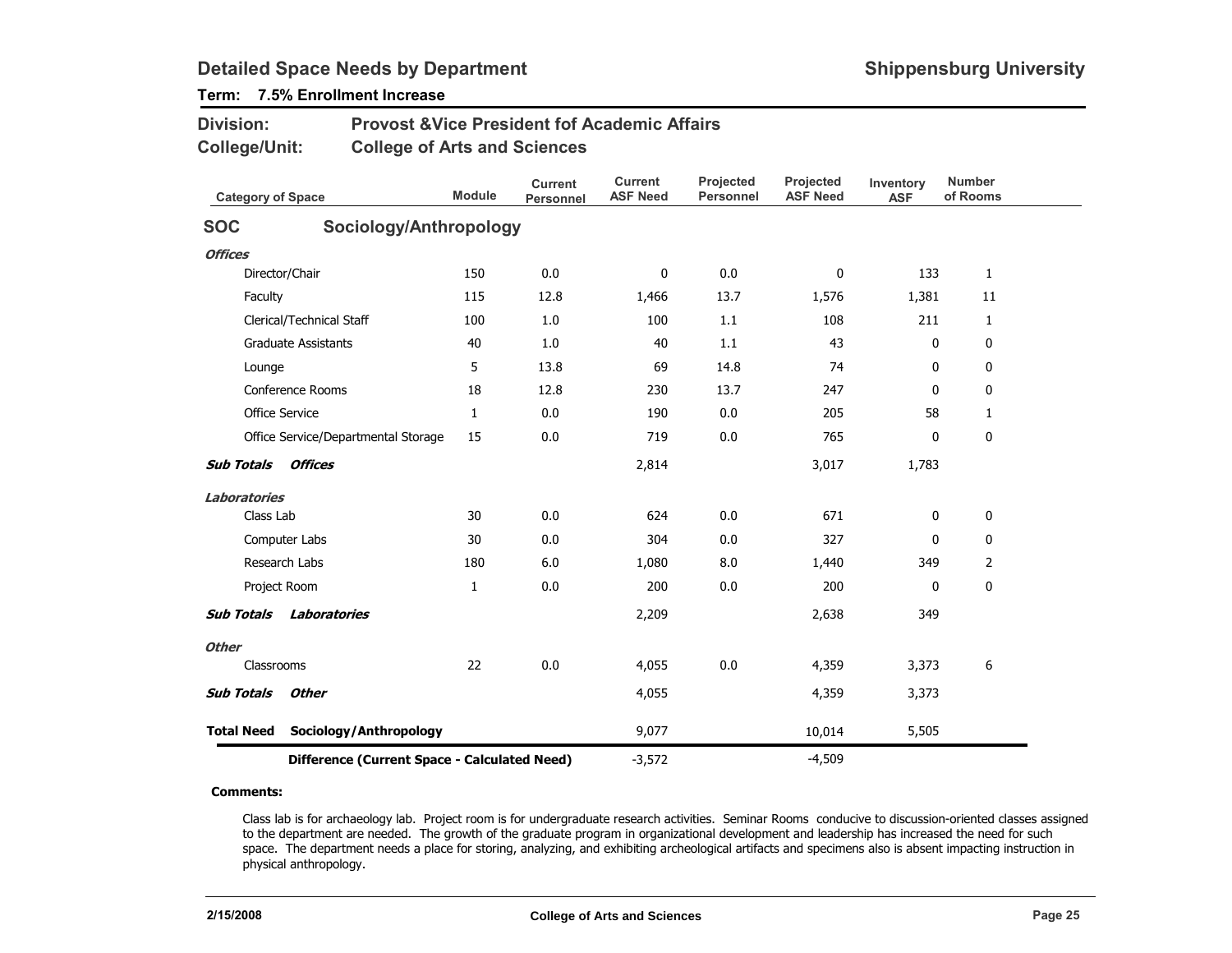## Term: 7.5% Enrollment Increase

| <b>Division:</b> | <b>Provost &amp; Vice President fof Academic Affairs</b> |
|------------------|----------------------------------------------------------|
| College/Unit:    | <b>College of Arts and Sciences</b>                      |

| <b>Category of Space</b> |                                              | <b>Module</b>  | <b>Current</b><br><b>Personnel</b> | <b>Current</b><br><b>ASF Need</b> | Projected<br><b>Personnel</b> | <b>Projected</b><br><b>ASF Need</b> | Inventory<br><b>ASF</b> | <b>Number</b><br>of Rooms |
|--------------------------|----------------------------------------------|----------------|------------------------------------|-----------------------------------|-------------------------------|-------------------------------------|-------------------------|---------------------------|
| <b>WST</b>               | <b>Womens' Studies</b>                       |                |                                    |                                   |                               |                                     |                         |                           |
| <b>Offices</b>           |                                              |                |                                    |                                   |                               |                                     |                         |                           |
|                          | Director/Chair                               | 150            | 2.0                                | 300                               | 2.0                           | 300                                 | 314                     | 2                         |
| Staff                    |                                              | 120            | 1.0                                | 120                               | 1.1                           | 129                                 | 201                     | 1                         |
|                          | <b>Graduate Assistants</b>                   | 40             | 1.0                                | 40                                | 1.1                           | 43                                  | 193                     | 1                         |
| Lounge                   |                                              | 5              | 3.0                                | 15                                | 3.1                           | 15                                  | $\mathbf 0$             | 0                         |
|                          | Conference Rooms                             | 18             | 3.0                                | 500                               | 3.1                           | 500                                 | 495                     | 1                         |
|                          | Office Service                               | 1              | 0.0                                | 128                               | 0.0                           | 129                                 | 31                      | 3                         |
|                          | Office Service/Departmental Storage          | 15             | 0.0                                | 280                               | 0.0                           | 285                                 | 174                     | 1                         |
|                          | <b>Student Organization</b>                  | 150            | 2.0                                | 300                               | 2.0                           | 300                                 | 175                     | 3                         |
| <b>Sub Totals</b>        | <b>Offices</b>                               |                |                                    | 1,683                             |                               | 1,701                               | 1,583                   |                           |
| <b>Other</b>             |                                              |                |                                    |                                   |                               |                                     |                         |                           |
|                          | Classrooms                                   | 22             | 0.0                                | 47                                | 0.0                           | 51                                  | 0                       | 0                         |
|                          | Student Lounge                               | $\overline{2}$ | 0.0                                | 265                               | 0.0                           | 265                                 | 265                     | 1                         |
| <b>Sub Totals</b>        | <b>Other</b>                                 |                |                                    | 312                               |                               | 316                                 | 265                     |                           |
| <b>Total Need</b>        | <b>Womens' Studies</b>                       |                |                                    | 1,995                             |                               | 2,016                               | 1,848                   |                           |
|                          | Difference (Current Space - Calculated Need) |                |                                    | $-147$                            |                               | $-168$                              |                         |                           |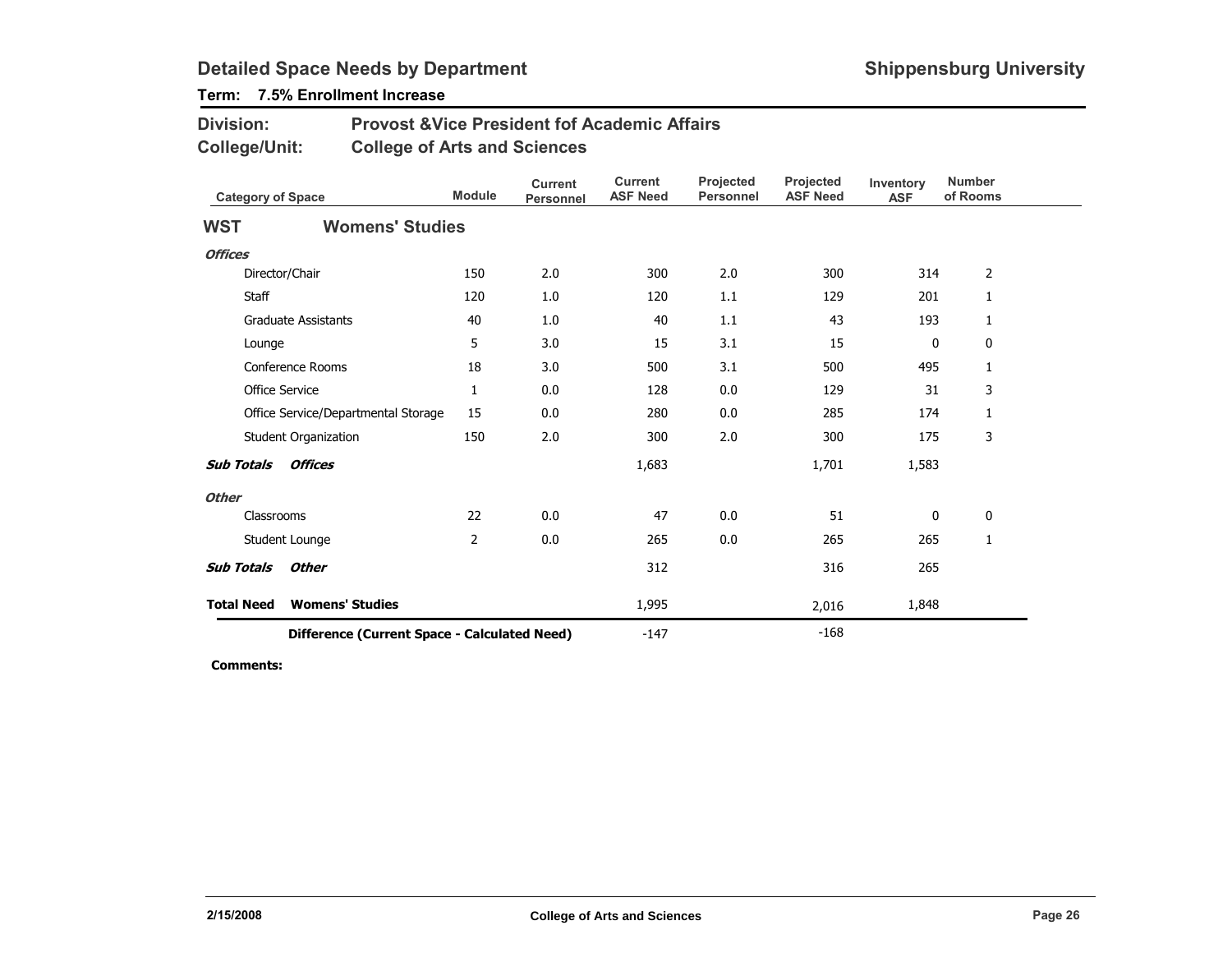### Term: 7.5% Enrollment Increase

| <b>Division:</b>     | <b>Provost &amp; Vice President fof Academic Affairs</b> |
|----------------------|----------------------------------------------------------|
| <b>College/Unit:</b> | <b>College of Arts and Sciences</b>                      |

| <b>Category of Space</b> | <b>Module</b> | Current<br><b>Personnel</b> | Current<br><b>ASF Need</b> | <b>Projected</b><br>Personnel | <b>Projected</b><br><b>ASF Need</b> | Inventory<br><b>ASF</b> | <b>Number</b><br>of Rooms |  |
|--------------------------|---------------|-----------------------------|----------------------------|-------------------------------|-------------------------------------|-------------------------|---------------------------|--|
| <b>Grand Total</b>       |               |                             | 203,882                    |                               | 220,702                             | 179,399                 |                           |  |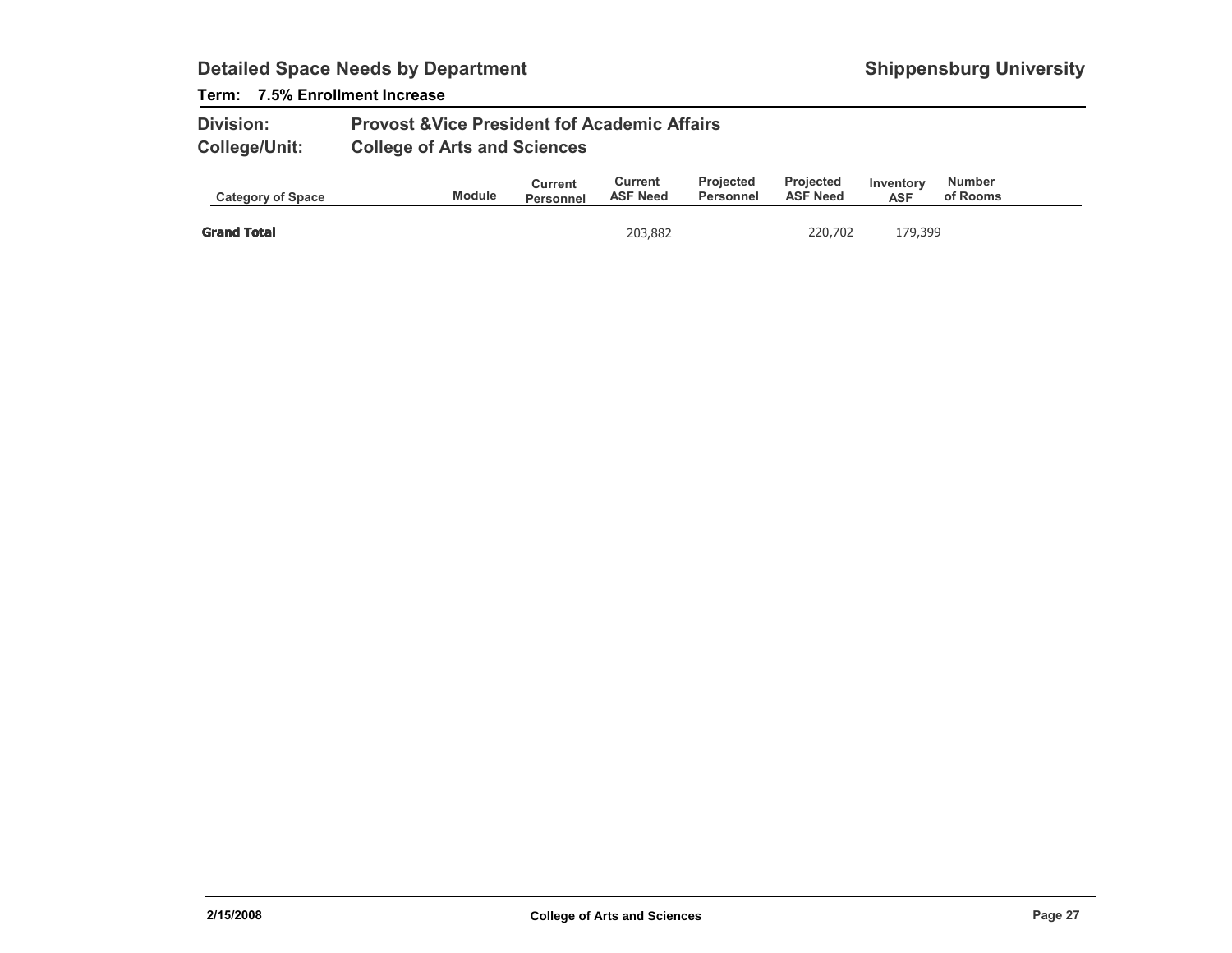| Division:<br><b>College/Unit:</b> |                            | <b>Provost &amp; Vice President fof Academic Affairs</b><br><b>School of Academic Programs and Services</b> |                                    |                                   |                               |                              |                         |                           |  |  |
|-----------------------------------|----------------------------|-------------------------------------------------------------------------------------------------------------|------------------------------------|-----------------------------------|-------------------------------|------------------------------|-------------------------|---------------------------|--|--|
|                                   | <b>Category of Space</b>   | <b>Module</b>                                                                                               | <b>Current</b><br><b>Personnel</b> | <b>Current</b><br><b>ASF Need</b> | Projected<br><b>Personnel</b> | Projected<br><b>ASF Need</b> | Inventory<br><b>ASF</b> | <b>Number</b><br>of Rooms |  |  |
| <b>SUC</b>                        |                            | <b>Academic Success Programs</b>                                                                            |                                    |                                   |                               |                              |                         |                           |  |  |
| <b>Offices</b>                    |                            |                                                                                                             |                                    |                                   |                               |                              |                         |                           |  |  |
|                                   | Director/Chair             | 150                                                                                                         | 1.0                                | 150                               | 1.0                           | 150                          | 0                       | 0                         |  |  |
| Faculty                           |                            | 115                                                                                                         | 3.0                                | 345                               | 3.2                           | 414                          | 522                     | 3                         |  |  |
| Staff                             |                            | 120                                                                                                         | 1.0                                | 120                               | 1.1                           | 144                          | 386                     | $\overline{2}$            |  |  |
|                                   | Clerical/Technical Staff   | 100                                                                                                         | 1.0                                | 100                               | 1.1                           | 120                          | 197                     | 1                         |  |  |
|                                   | <b>Graduate Assistants</b> | 40                                                                                                          | 5.0                                | 200                               | 5.4                           | 240                          | 591                     | 3                         |  |  |
| Lounge                            |                            | 5                                                                                                           | 6.0                                | 30                                | 7.0                           | 35                           | 0                       | 0                         |  |  |
|                                   | Conference Rooms           | 18                                                                                                          | 5.0                                | 200                               | 5.8                           | 200                          | 221                     | 1                         |  |  |
|                                   | <b>Office Service</b>      | 1                                                                                                           | 0.0                                | 115                               | 0.0                           | 130                          | 218                     | 1                         |  |  |
| <b>Sub Totals</b>                 | <b>Offices</b>             |                                                                                                             |                                    | 1,260                             |                               | 1,433                        | 2,135                   |                           |  |  |
| <b>Total Need</b>                 |                            | <b>Academic Success Programs</b>                                                                            | 1,260                              |                                   | 1,433                         | 2,135                        |                         |                           |  |  |
|                                   |                            | Difference (Current Space - Calculated Need)                                                                | 876                                |                                   | 702                           |                              |                         |                           |  |  |

## Term: 7.5% Enrollment Increase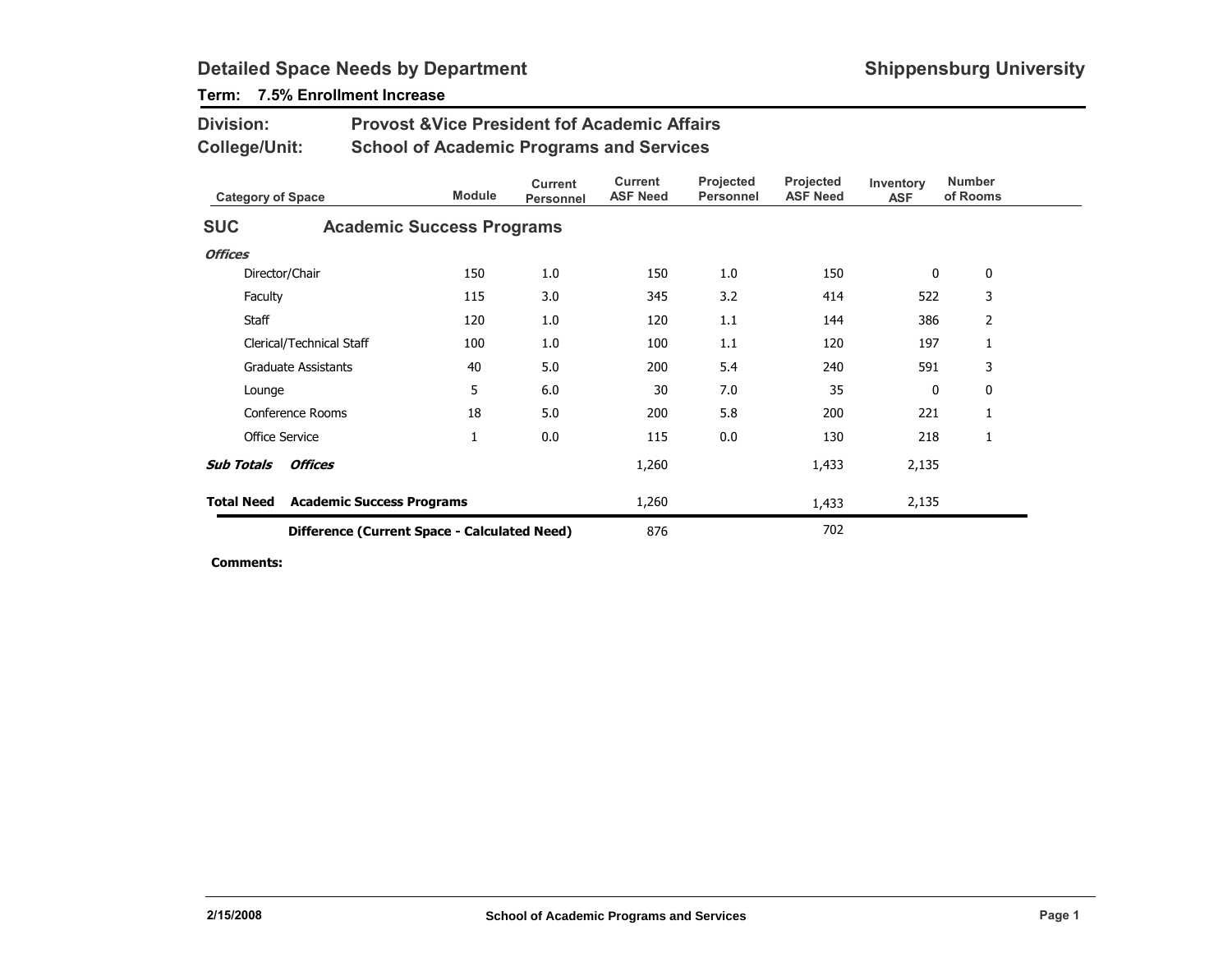| <b>Division:</b><br><b>Provost &amp; Vice President fof Academic Affairs</b> |                                              |                                                 |                                    |                                   |                               |                              |                         |                           |  |
|------------------------------------------------------------------------------|----------------------------------------------|-------------------------------------------------|------------------------------------|-----------------------------------|-------------------------------|------------------------------|-------------------------|---------------------------|--|
| <b>College/Unit:</b>                                                         |                                              | <b>School of Academic Programs and Services</b> |                                    |                                   |                               |                              |                         |                           |  |
| <b>Category of Space</b>                                                     |                                              | <b>Module</b>                                   | <b>Current</b><br><b>Personnel</b> | <b>Current</b><br><b>ASF Need</b> | Projected<br><b>Personnel</b> | Projected<br><b>ASF Need</b> | Inventory<br><b>ASF</b> | <b>Number</b><br>of Rooms |  |
| <b>APS</b>                                                                   |                                              | Dean, School Academic Programs and Services     |                                    |                                   |                               |                              |                         |                           |  |
| <b>Offices</b>                                                               |                                              |                                                 |                                    |                                   |                               |                              |                         |                           |  |
| Dean                                                                         |                                              | 200                                             | 1.0                                | 200                               | 1.0                           | 200                          | 0                       | 0                         |  |
| Director/Chair                                                               |                                              | 150                                             | 1.0                                | 150                               | 1.0                           | 150                          | 0                       | 0                         |  |
| <b>Asst Director</b>                                                         |                                              | 130                                             | 1.0                                | 130                               | 1.0                           | 130                          | 0                       | $\mathbf 0$               |  |
| Faculty                                                                      |                                              | 115                                             | 1.0                                | 115                               | 1.0                           | 115                          | 0                       | $\mathbf 0$               |  |
| Staff                                                                        |                                              | 120                                             | 3.0                                | 360                               | 3.0                           | 480                          | 1,442                   | 14                        |  |
|                                                                              | Clerical/Technical Staff                     | 100                                             | 1.0                                | 100                               | 1.0                           | 200                          | 204                     | $\mathbf{1}$              |  |
|                                                                              | <b>Graduate Assistants</b>                   | 40                                              | 7.0                                | 280                               | 7.0                           | 280                          | $\mathbf 0$             | $\mathbf 0$               |  |
| Lounge                                                                       |                                              | 5                                               | 8.0                                | 40                                | 10.0                          | 50                           | 0                       | 0                         |  |
|                                                                              | Conference Rooms                             | 18                                              | 7.0                                | 126                               | 8.0                           | 144                          | 0                       | 0                         |  |
| Office Service                                                               |                                              | $\mathbf{1}$                                    | 0.0                                | 300                               | 0.0                           | 350                          | 400                     | 10                        |  |
|                                                                              | Office Service/Waiting Room                  | 120                                             | 0.0                                | 120                               | 0.0                           | 120                          | 0                       | $\mathbf 0$               |  |
| <b>Sub Totals</b>                                                            | <b>Offices</b>                               |                                                 |                                    | 1,921                             |                               | 2,219                        | 2,046                   |                           |  |
| <b>Other</b>                                                                 |                                              |                                                 |                                    |                                   |                               |                              |                         |                           |  |
| Classrooms                                                                   |                                              | 22                                              | 0.0                                | $\mathbf 0$                       | 0.0                           | 0                            | 501                     | $\overline{2}$            |  |
| <b>Testing Room</b>                                                          |                                              | 1                                               | 0.0                                | 800                               | 0.0                           | 800                          | 0                       | 0                         |  |
| <b>Sub Totals</b>                                                            | <b>Other</b>                                 |                                                 |                                    | 800                               |                               | 800                          | 501                     |                           |  |
| <b>Total Need</b>                                                            | Dean, School Academic Programs and Services  |                                                 |                                    | 2,721                             |                               | 3,019                        | 2,547                   |                           |  |
|                                                                              | Difference (Current Space - Calculated Need) |                                                 |                                    | $-174$                            |                               | $-472$                       |                         |                           |  |

## Term: 7.5% Enrollment Increase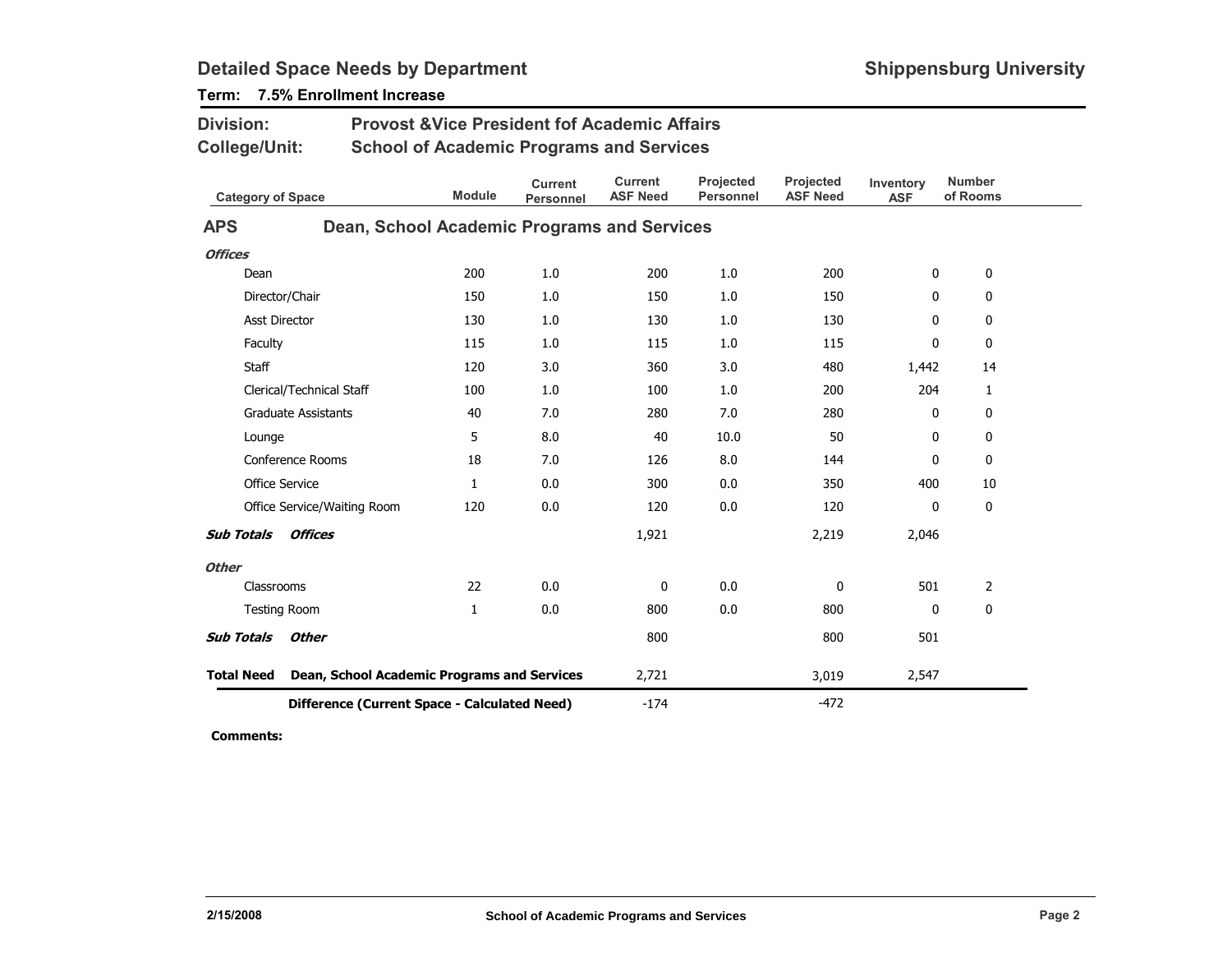## Term: 7.5% Enrollment Increase

Division:

| <b>College/Unit:</b>                         |                            | <b>School of Academic Programs and Services</b> |                             |                                   |                               |                              |                         |                           |
|----------------------------------------------|----------------------------|-------------------------------------------------|-----------------------------|-----------------------------------|-------------------------------|------------------------------|-------------------------|---------------------------|
|                                              | <b>Category of Space</b>   | <b>Module</b>                                   | <b>Current</b><br>Personnel | <b>Current</b><br><b>ASF Need</b> | Projected<br><b>Personnel</b> | Projected<br><b>ASF Need</b> | Inventory<br><b>ASF</b> | <b>Number</b><br>of Rooms |
| LC                                           | <b>Learning Center</b>     |                                                 |                             |                                   |                               |                              |                         |                           |
| <b>Offices</b>                               |                            |                                                 |                             |                                   |                               |                              |                         |                           |
|                                              | Director/Chair             |                                                 | 1.0                         | 150                               | 1.0                           | 150                          | 0                       | 0                         |
| Faculty                                      |                            | 115                                             | 1.0                         | 115                               | 1.1                           | 138                          | 254                     | $\overline{2}$            |
| Staff                                        |                            | 120                                             | 2.0                         | 240                               | 2.2                           | 288                          | 641                     | $\overline{4}$            |
|                                              | Clerical/Technical Staff   | 100                                             | 1.0                         | 100                               | 1.1                           | 120                          | 0                       | 0                         |
|                                              | <b>Graduate Assistants</b> | 40                                              | 7.0                         | 280                               | 7.5                           | 336                          | 0                       | 0                         |
| Lounge                                       |                            | 5                                               | 5.0                         | 25                                | 5.8                           | 29                           | 0                       | 0                         |
|                                              | <b>Conference Rooms</b>    | 18                                              | 4.0                         | 72                                | 4.6                           | 83                           | 0                       | 0                         |
|                                              | <b>Office Service</b>      | $\mathbf{1}$                                    | 0.0                         | 98                                | 0.0                           | 114                          | $\mathbf{0}$            | $\bf{0}$                  |
| <b>Sub Totals</b>                            | <b>Offices</b>             |                                                 |                             | 1,080                             |                               | 1,258                        | 895                     |                           |
| <b>Other</b>                                 |                            |                                                 |                             |                                   |                               |                              |                         |                           |
|                                              | Library/Study Area         | 1                                               | 0.0                         | 1,231                             | 0.0                           | 1,231                        | 0                       | $\bf{0}$                  |
|                                              | <b>Tutoring Room</b>       | 1                                               | 0.0                         | 4,000                             | 0.0                           | 4,500                        | 0                       | 0                         |
| <b>Sub Totals</b>                            | <b>Other</b>               |                                                 |                             | 5,231                             |                               | 5,731                        | 0                       |                           |
| <b>Total Need</b>                            | <b>Learning Center</b>     |                                                 |                             | 6,311                             |                               | 6,989                        | 895                     |                           |
| Difference (Current Space - Calculated Need) |                            |                                                 |                             | $-5,416$                          |                               | $-6,094$                     |                         |                           |

Provost &Vice President fof Academic Affairs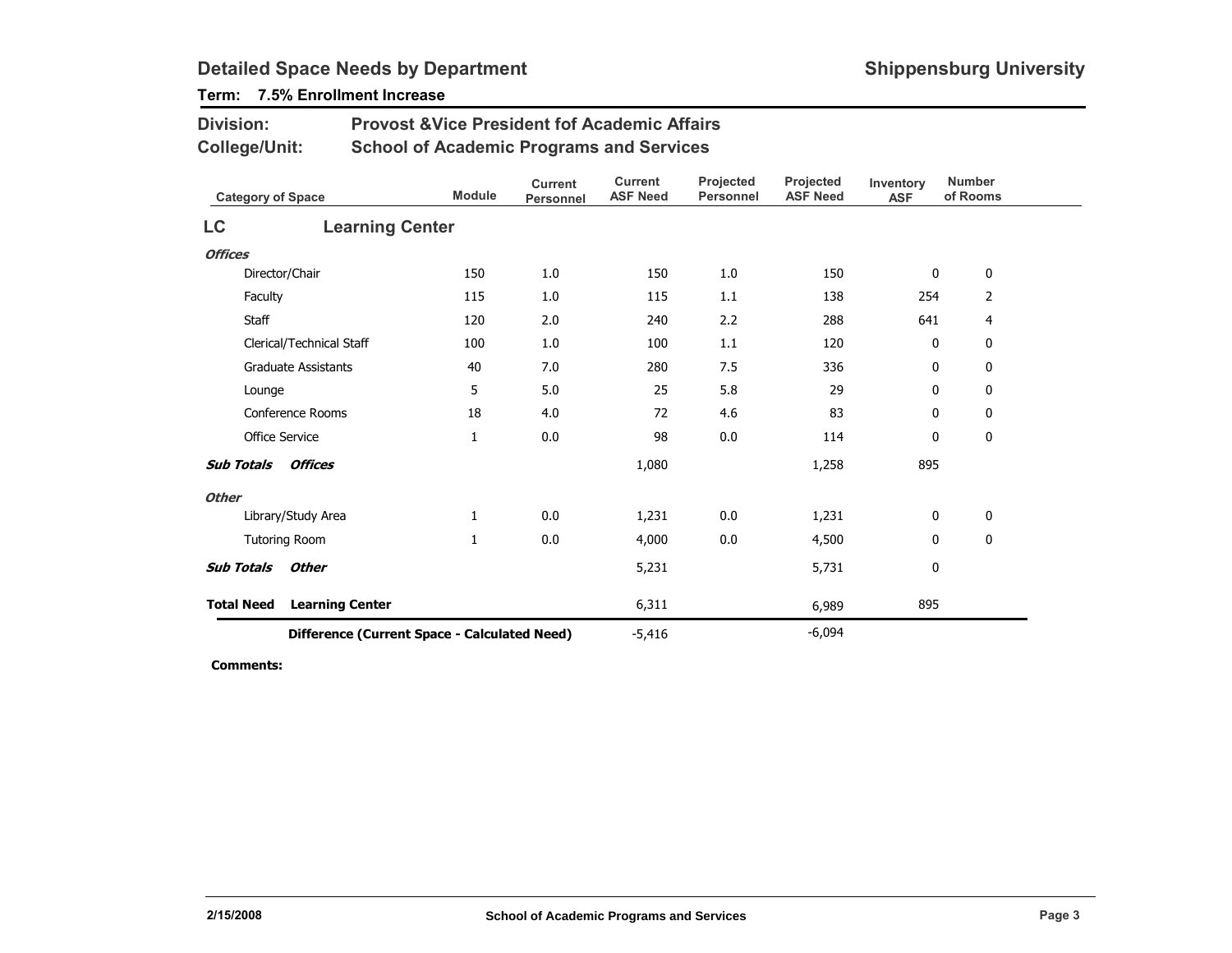### Term: 7.5% Enrollment Increase

| <b>Division:</b>     | <b>Provost &amp; Vice President fof Academic Affairs</b> |
|----------------------|----------------------------------------------------------|
| <b>College/Unit:</b> | <b>School of Academic Programs and Services</b>          |

| <b>Category of Space</b> | <b>Module</b> | Current<br><b>Personnel</b> | Current<br><b>ASF Need</b> | <b>Projected</b><br>Personnel | <b>Projected</b><br><b>ASF Need</b> | Inventory<br><b>ASF</b> | <b>Number</b><br>of Rooms |  |
|--------------------------|---------------|-----------------------------|----------------------------|-------------------------------|-------------------------------------|-------------------------|---------------------------|--|
| <b>Grand Total</b>       |               |                             | 10,292                     |                               | 11,441                              | 5,577                   |                           |  |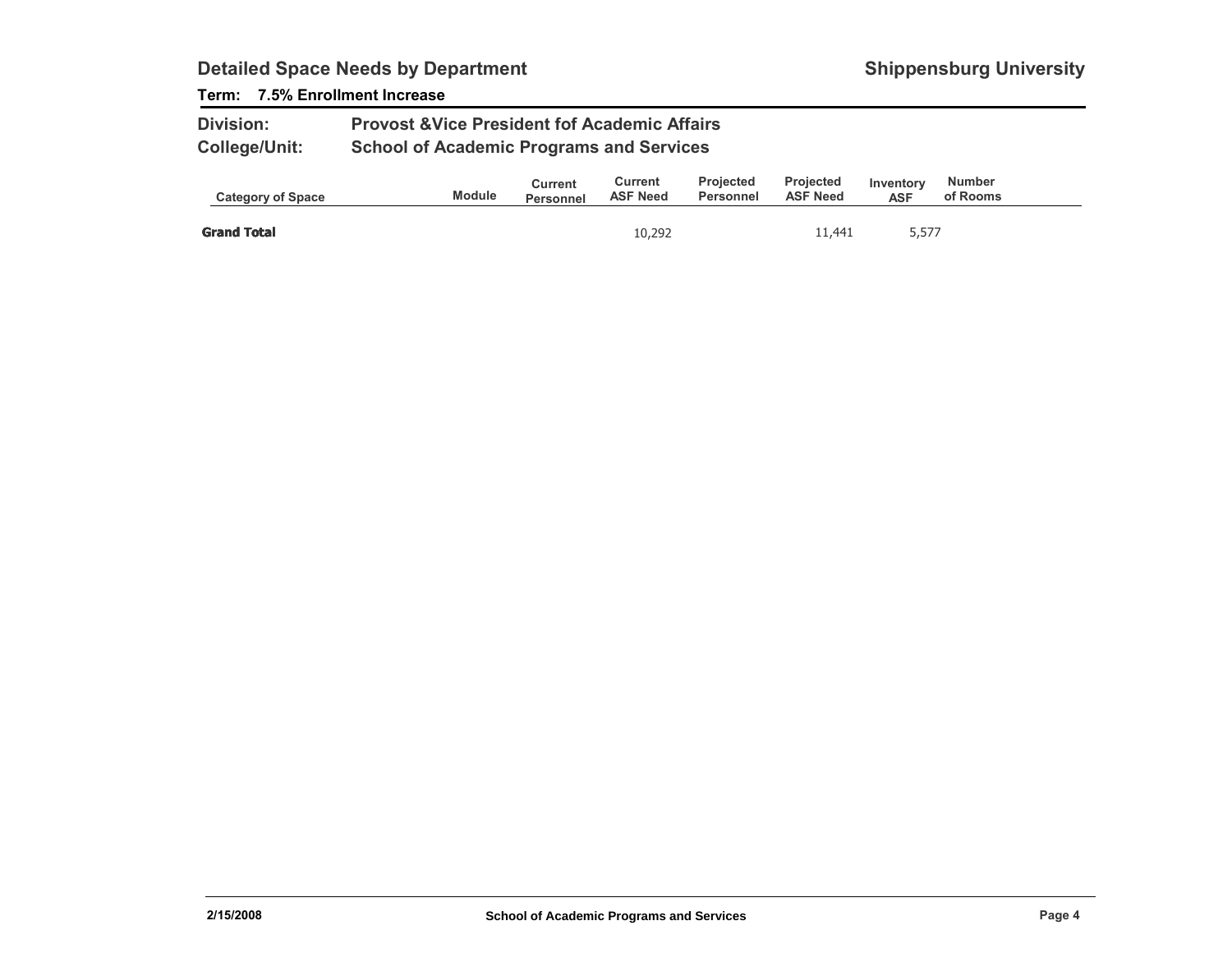| <b>Division:</b>         |                                | <b>Provost &amp; Vice President fof Academic Affairs</b>      |                                    |                                   |                               |                              |                         |                           |
|--------------------------|--------------------------------|---------------------------------------------------------------|------------------------------------|-----------------------------------|-------------------------------|------------------------------|-------------------------|---------------------------|
| <b>College/Unit:</b>     |                                | John L. Grove College of Business                             |                                    |                                   |                               |                              |                         |                           |
| <b>Category of Space</b> |                                | <b>Module</b>                                                 | <b>Current</b><br><b>Personnel</b> | <b>Current</b><br><b>ASF Need</b> | Projected<br><b>Personnel</b> | Projected<br><b>ASF Need</b> | Inventory<br><b>ASF</b> | <b>Number</b><br>of Rooms |
| <b>ACC</b>               |                                | <b>Accounting and Management Information Systems</b>          |                                    |                                   |                               |                              |                         |                           |
| <b>Offices</b>           |                                |                                                               |                                    |                                   |                               |                              |                         |                           |
|                          | Director/Chair                 | 150                                                           | 1.0                                | 150                               | 1.0                           | 150                          | 132                     | $\mathbf{1}$              |
| Faculty                  |                                | 115                                                           | 14.5                               | 1,668                             | 15.6                          | 2,001                        | 1,402                   | 11                        |
|                          | Clerical/Technical Staff       | 100                                                           | 1.0                                | 100                               | 1.1                           | 120                          | 210                     | $\mathbf{1}$              |
|                          | <b>Graduate Assistants</b>     | 40                                                            | 2.0                                | 80                                | 2.2                           | 96                           | 0                       | $\mathbf 0$               |
| Lounge                   |                                | 5                                                             | 16.5                               | 83                                | 19.6                          | 98                           | $\mathbf 0$             | 0                         |
|                          | Conference Rooms               | 18                                                            | 15.5                               | 279                               | 18.4                          | 331                          | 0                       | 0                         |
|                          | <b>Office Service</b>          | $\mathbf{1}$                                                  | 0.0                                | 236                               | 0.0                           | 280                          | 134                     | 3                         |
| <b>Sub Totals</b>        | Offices                        |                                                               |                                    | 2,595                             |                               | 3,076                        | 1,878                   |                           |
| <b>Laboratories</b>      |                                |                                                               |                                    |                                   |                               |                              |                         |                           |
| Class Lab                |                                | 0                                                             | 0.0                                | 0                                 | 0.0                           | 0                            | 22                      | 3                         |
|                          | Computer Labs                  | 33                                                            | 0.0                                | 2,545                             | 0.0                           | 3,052                        | 2,261                   | 2                         |
|                          | Project Room                   | 250                                                           | 0.0                                | 250                               | 0.0                           | 250                          | 0                       | $\bf{0}$                  |
|                          | <b>Sub Totals Laboratories</b> |                                                               |                                    | 2,795                             |                               | 3,302                        | 2,283                   |                           |
| <b>Other</b>             |                                |                                                               |                                    |                                   |                               |                              |                         |                           |
| Classrooms               |                                | 22                                                            | 0.0                                | 1,702                             | 0.0                           | 1,829                        | 1,567                   | 4                         |
| <b>Sub Totals</b>        | <b>Other</b>                   |                                                               |                                    | 1,702                             |                               | 1,829                        | 1,567                   |                           |
|                          |                                | <b>Total Need</b> Accounting and Management Information Syste |                                    | 7,092                             |                               | 8,207                        | 5,728                   |                           |
|                          |                                | Difference (Current Space - Calculated Need)                  |                                    | $-1,364$                          |                               | $-2,479$                     |                         |                           |

Term: 7.5% Enrolllment Increase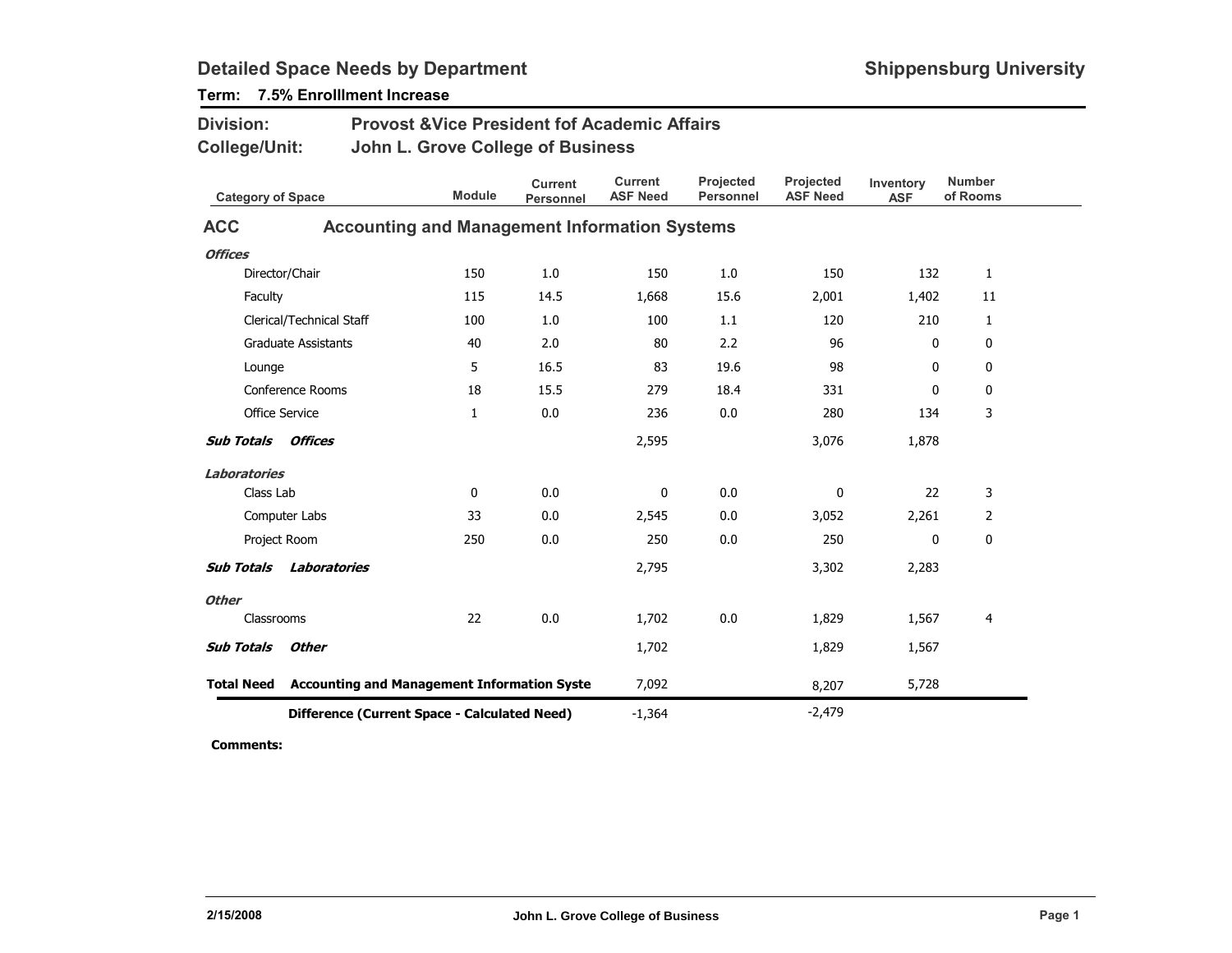| <b>Division:</b><br><b>College/Unit:</b> |                                              | <b>Provost &amp; Vice President fof Academic Affairs</b><br>John L. Grove College of Business |                                    |                                   |                               |                              |                         |                           |  |  |  |  |
|------------------------------------------|----------------------------------------------|-----------------------------------------------------------------------------------------------|------------------------------------|-----------------------------------|-------------------------------|------------------------------|-------------------------|---------------------------|--|--|--|--|
| <b>Category of Space</b>                 |                                              | <b>Module</b>                                                                                 | <b>Current</b><br><b>Personnel</b> | <b>Current</b><br><b>ASF Need</b> | Projected<br><b>Personnel</b> | Projected<br><b>ASF Need</b> | Inventory<br><b>ASF</b> | <b>Number</b><br>of Rooms |  |  |  |  |
| <b>BUS</b>                               |                                              | <b>Dean, College of Business</b>                                                              |                                    |                                   |                               |                              |                         |                           |  |  |  |  |
| <b>Offices</b>                           |                                              |                                                                                               |                                    |                                   |                               |                              |                         |                           |  |  |  |  |
| Dean                                     |                                              |                                                                                               | 1.0                                | 200                               | 1.0                           | 200                          | 0                       | 0                         |  |  |  |  |
| Assoc./Asst Administrator                |                                              | 180                                                                                           | 1.0                                | 180                               | 1.0                           | 180                          | 0                       | 0                         |  |  |  |  |
| Director/Chair<br>150                    |                                              |                                                                                               | 0.0                                | 0                                 | 0.0                           | 0                            | 244                     | $\mathbf{1}$              |  |  |  |  |
| <b>Staff</b><br>120                      |                                              |                                                                                               | 2.0                                | 240                               | 2.0                           | 360                          | 1,445                   | 5                         |  |  |  |  |
|                                          | Clerical/Technical Staff<br>100              |                                                                                               | 1.0                                | 100                               | 2.0                           | 200                          | 1,061                   | 6                         |  |  |  |  |
|                                          | <b>Graduate Assistants</b><br>40             |                                                                                               | 3.0                                | 120                               | 3.0                           | 120                          | 81                      | 1                         |  |  |  |  |
| Lounge                                   |                                              | 5                                                                                             | 5.0                                | 25                                | 7.0                           | 35                           | 0                       | 0                         |  |  |  |  |
|                                          | Conference Rooms                             | 18                                                                                            | 4.0                                | 815                               | 5.0                           | 815                          | 815                     | 3                         |  |  |  |  |
| <b>Office Service</b>                    |                                              | $\mathbf{1}$                                                                                  | 0.0                                | 336                               | 0.0                           | 382                          | 478                     | 9                         |  |  |  |  |
|                                          | Office Service/Waiting Room                  | 120                                                                                           | 0.0                                | 120                               | 0.0                           | 120                          | 0                       | 0                         |  |  |  |  |
| <b>Sub Totals</b>                        | Offices                                      |                                                                                               |                                    | 2,136                             |                               | 2,412                        | 4,124                   |                           |  |  |  |  |
| <b>Other</b>                             |                                              |                                                                                               |                                    |                                   |                               |                              |                         |                           |  |  |  |  |
| Classrooms                               |                                              | 22                                                                                            | 0.0                                | 591                               | 0.0                           | 636                          | 0                       | 0                         |  |  |  |  |
|                                          | $\overline{2}$<br>Meeting Room               |                                                                                               | 0.0                                | 1,800                             | 0.0                           | 1,800                        | 0                       | 0                         |  |  |  |  |
| <b>Sub Totals</b>                        | Other                                        |                                                                                               |                                    | 2,391                             |                               | 2,436                        | 0                       |                           |  |  |  |  |
| <b>Total Need</b>                        |                                              | <b>Dean, College of Business</b>                                                              |                                    | 4,527                             |                               | 4,848                        | 4,124                   |                           |  |  |  |  |
|                                          | Difference (Current Space - Calculated Need) |                                                                                               |                                    |                                   |                               | $-724$                       |                         |                           |  |  |  |  |

## Term: 7.5% Enrolllment Increase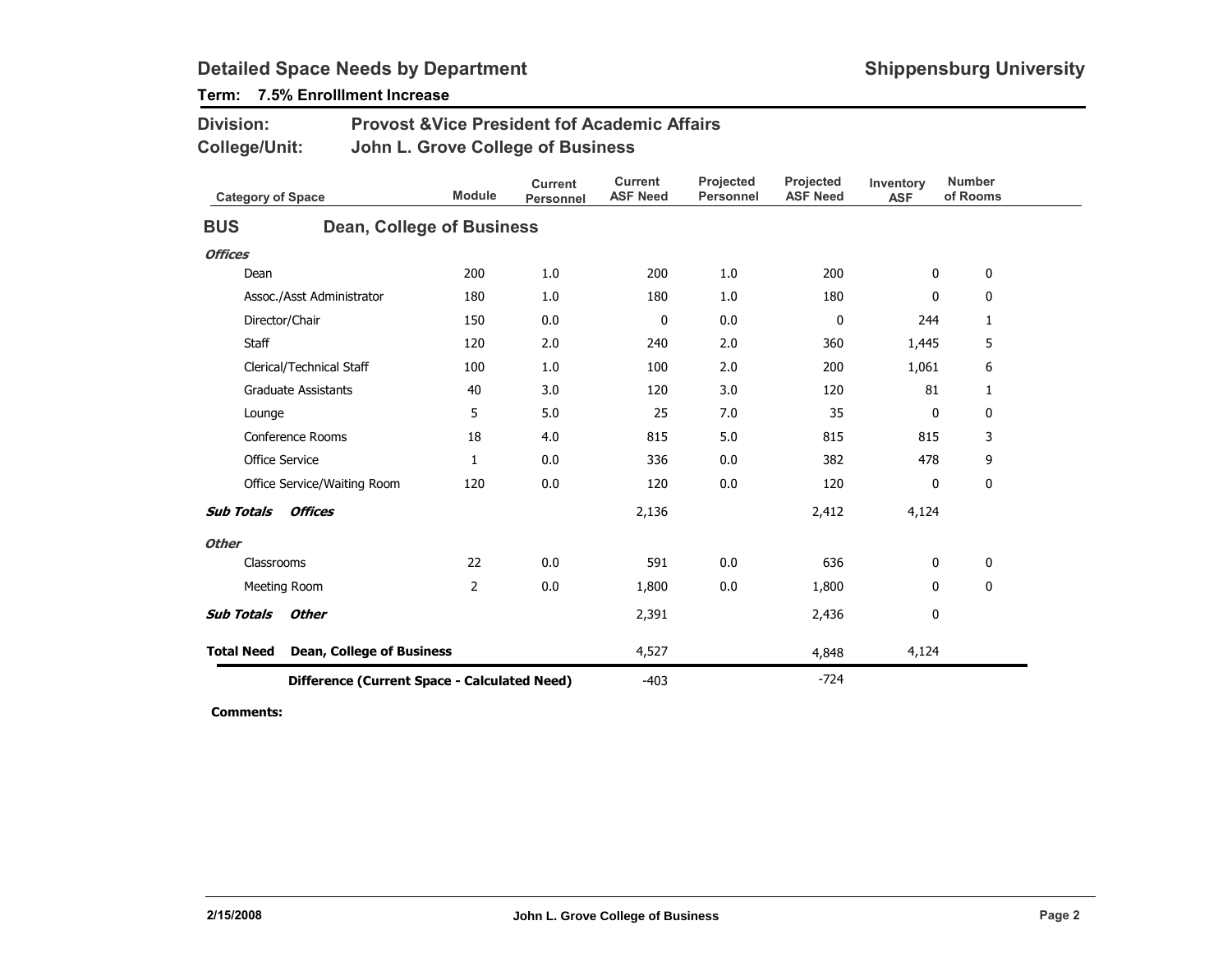| Division:<br>College/Unit:                                      |                       | <b>Provost &amp; Vice President fof Academic Affairs</b><br>John L. Grove College of Business |                                    |                                   |                               |                              |                         |                           |  |  |
|-----------------------------------------------------------------|-----------------------|-----------------------------------------------------------------------------------------------|------------------------------------|-----------------------------------|-------------------------------|------------------------------|-------------------------|---------------------------|--|--|
| <b>Category of Space</b>                                        |                       | <b>Module</b>                                                                                 | <b>Current</b><br><b>Personnel</b> | <b>Current</b><br><b>ASF Need</b> | Projected<br><b>Personnel</b> | Projected<br><b>ASF Need</b> | Inventory<br><b>ASF</b> | <b>Number</b><br>of Rooms |  |  |
| <b>FIN</b>                                                      |                       | <b>Finance and Supply Chain Management</b>                                                    |                                    |                                   |                               |                              |                         |                           |  |  |
| <b>Offices</b>                                                  |                       |                                                                                               |                                    |                                   |                               |                              |                         |                           |  |  |
| 150<br>Director/Chair                                           |                       |                                                                                               | 1.0                                | 150                               | 1.0                           | 150                          | 132                     | $\mathbf{1}$              |  |  |
| Faculty                                                         |                       | 115                                                                                           | 9.0                                | 1,035                             | 9.7                           | 1,242                        | 1,136                   | 9                         |  |  |
| Clerical/Technical Staff<br>100                                 |                       | 1.0                                                                                           | 100                                | 1.1                               | 120                           | 209                          | $\mathbf{1}$            |                           |  |  |
| <b>Graduate Assistants</b><br>40                                |                       | 1.0                                                                                           | 40                                 | 1.1                               | 48                            | 0                            | 0                       |                           |  |  |
| 5<br>Lounge                                                     |                       | 11.0                                                                                          | 55                                 | 13.0                              | 65                            | 0                            | $\mathbf 0$             |                           |  |  |
| <b>Conference Rooms</b><br>18                                   |                       | 10.0                                                                                          | 180                                | 11.8                              | 212                           | $\mathbf 0$                  | 0                       |                           |  |  |
|                                                                 | <b>Office Service</b> | 1                                                                                             | 0.0                                | 156                               | 0.0                           | 184                          | 59                      | 1                         |  |  |
| <b>Sub Totals</b>                                               | Offices               |                                                                                               |                                    | 1,716                             |                               | 2,021                        | 1,536                   |                           |  |  |
| <b>Laboratories</b>                                             |                       |                                                                                               |                                    |                                   |                               |                              |                         |                           |  |  |
|                                                                 | Computer Labs         | 30                                                                                            | 0.0                                | 1,523                             | 0.0                           | 1,828                        | 1,469                   | 3                         |  |  |
|                                                                 | Project Room          | 250                                                                                           | 0.0                                | 250                               | 0.0                           | 250                          | $\mathbf 0$             | 0                         |  |  |
| <b>Sub Totals</b>                                               | Laboratories          |                                                                                               |                                    | 1,773                             |                               | 2,078                        | 1,469                   |                           |  |  |
| <b>Other</b>                                                    |                       |                                                                                               |                                    |                                   |                               |                              |                         |                           |  |  |
| Classrooms                                                      |                       | 22                                                                                            | 0.0                                | 1,256                             | 0.0                           | 1,350                        | 763                     | 2                         |  |  |
| <b>Sub Totals</b>                                               | Other                 |                                                                                               |                                    | 1,256                             |                               | 1,350                        | 763                     |                           |  |  |
| <b>Finance and Supply Chain Management</b><br><b>Total Need</b> |                       |                                                                                               | 4,745                              |                                   | 5,449                         | 3,768                        |                         |                           |  |  |
|                                                                 |                       | Difference (Current Space - Calculated Need)                                                  | $-977$                             |                                   | $-1,681$                      |                              |                         |                           |  |  |

Term: 7.5% Enrolllment Increase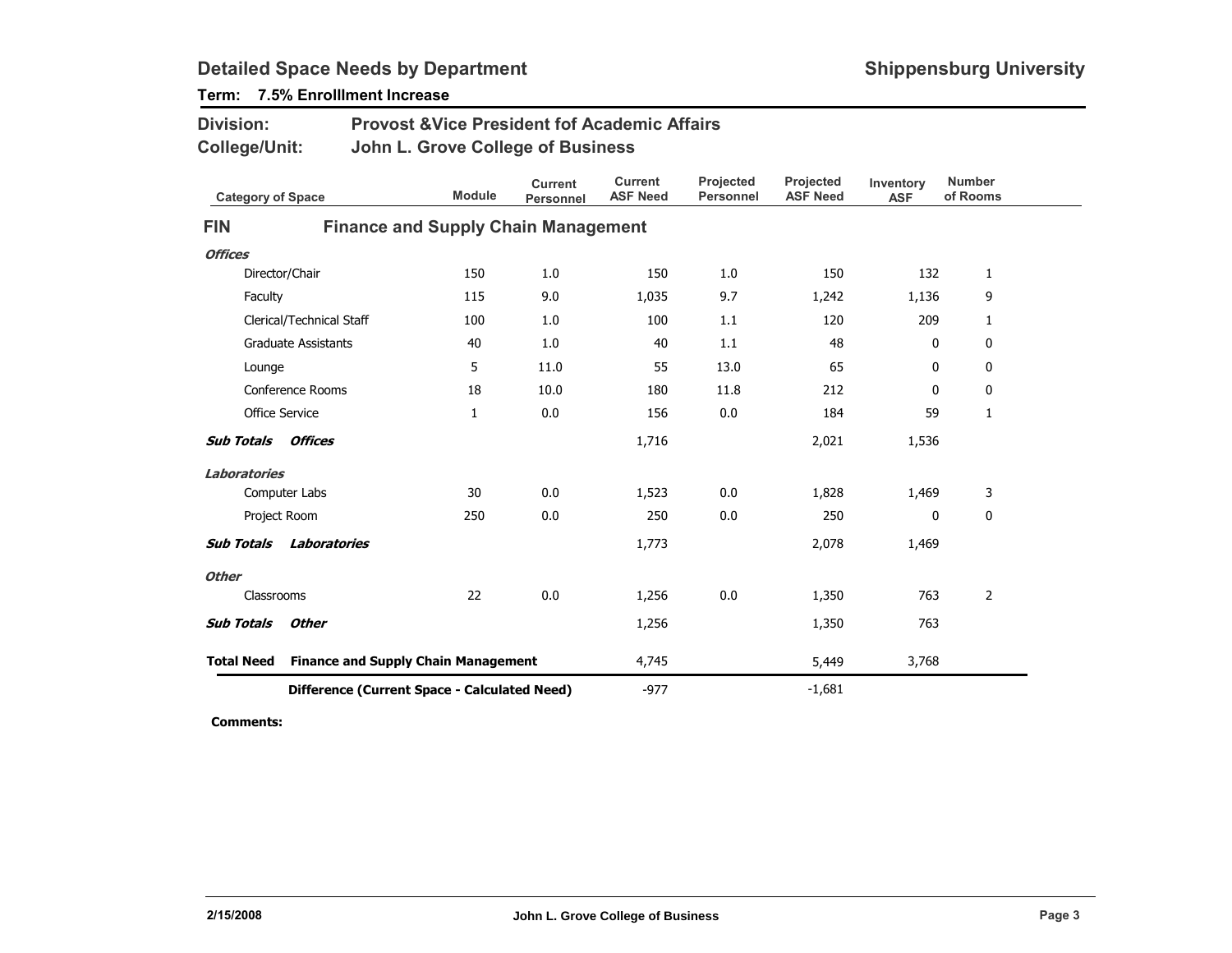| <b>Division:</b><br>College/Unit:            |                       | <b>Provost &amp; Vice President fof Academic Affairs</b><br>John L. Grove College of Business |                             |                                   |                               |                              |                         |                           |
|----------------------------------------------|-----------------------|-----------------------------------------------------------------------------------------------|-----------------------------|-----------------------------------|-------------------------------|------------------------------|-------------------------|---------------------------|
| <b>Category of Space</b>                     |                       | <b>Module</b>                                                                                 | <b>Current</b><br>Personnel | <b>Current</b><br><b>ASF Need</b> | Projected<br><b>Personnel</b> | Projected<br><b>ASF Need</b> | Inventory<br><b>ASF</b> | <b>Number</b><br>of Rooms |
| <b>MGT</b>                                   |                       | <b>Management and Marketing</b>                                                               |                             |                                   |                               |                              |                         |                           |
| <b>Offices</b>                               |                       |                                                                                               |                             |                                   |                               |                              |                         |                           |
|                                              | Director/Chair        | 150                                                                                           | 0.0                         | $\mathbf 0$                       | 0.0                           | 0                            | 133                     | $\mathbf{1}$              |
| Faculty                                      |                       | 115                                                                                           | 18.8                        | 2,156                             | 20.2                          | 2,588                        | 2,039                   | 16                        |
| Clerical/Technical Staff<br>100              |                       | 1.0                                                                                           | 100                         | 1.1                               | 120                           | 206                          | $\mathbf{1}$            |                           |
| <b>Graduate Assistants</b><br>40             |                       | 1.0                                                                                           | 40                          | 1.1                               | 48                            | 0                            | 0                       |                           |
| 5<br>Lounge                                  |                       | 19.8                                                                                          | 99                          | 23.7                              | 119                           | 0                            | $\mathbf 0$             |                           |
| Conference Rooms<br>18                       |                       | 18.8                                                                                          | 338                         | 22.5                              | 405                           | $\mathbf 0$                  | $\mathbf 0$             |                           |
|                                              | <b>Office Service</b> | $\mathbf{1}$                                                                                  | 0.0                         | 273                               | 0.0                           | 328                          | 59                      | 1                         |
| <b>Sub Totals</b>                            | Offices               |                                                                                               |                             | 3,006                             |                               | 3,607                        | 2,437                   |                           |
| <b>Laboratories</b>                          |                       |                                                                                               |                             |                                   |                               |                              |                         |                           |
|                                              | Computer Labs         | 35                                                                                            | 0.0                         | 632                               | 0.0                           | 758                          | 1,910                   | $\overline{4}$            |
|                                              | Project Room          | 250                                                                                           | 0.0                         | 250                               | 0.0                           | 250                          | 0                       | $\mathbf{0}$              |
| <b>Sub Totals</b>                            | Laboratories          |                                                                                               |                             | 882                               |                               | 1,008                        | 1,910                   |                           |
| <b>Other</b>                                 |                       |                                                                                               |                             |                                   |                               |                              |                         |                           |
| Classrooms                                   |                       | 22                                                                                            | 0.0                         | 3,603                             | 0.0                           | 3,873                        | 3,835                   | 9                         |
| <b>Sub Totals</b>                            | <b>Other</b>          |                                                                                               |                             | 3,603                             |                               | 3,873                        | 3,835                   |                           |
| <b>Total Need</b>                            |                       | <b>Management and Marketing</b>                                                               |                             | 7,490                             |                               | 8,488                        | 8,182                   |                           |
| Difference (Current Space - Calculated Need) |                       |                                                                                               |                             | 692                               |                               | $-306$                       |                         |                           |

## Term: 7.5% Enrolllment Increase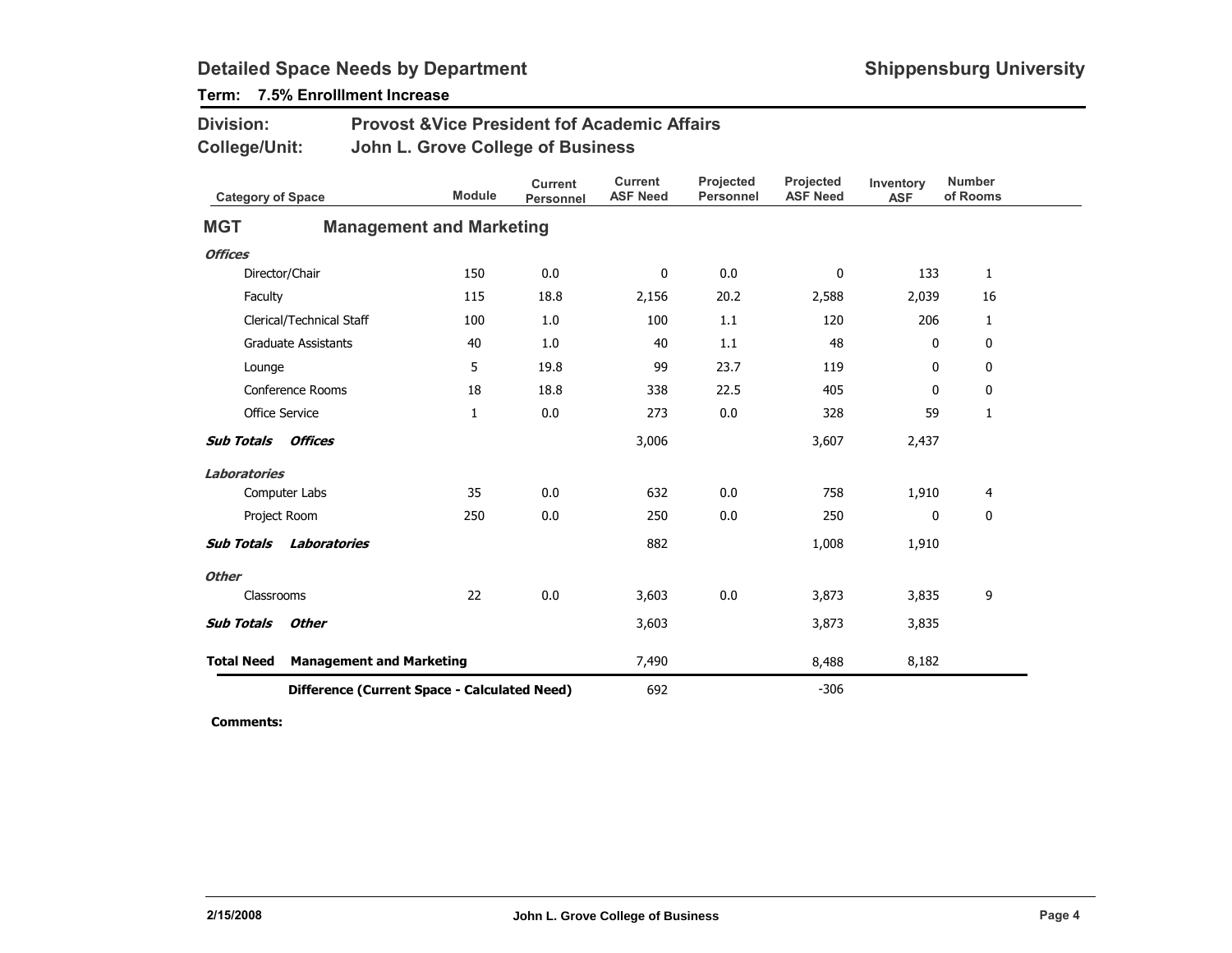## Term: 7.5% Enrolllment Increase

| <b>Division:</b> | <b>Provost &amp; Vice President fof Academic Affairs</b> |
|------------------|----------------------------------------------------------|
| College/Unit:    | John L. Grove College of Business                        |

|                                              | <b>Category of Space</b> |              | <b>Current</b><br><b>Personnel</b> | <b>Current</b><br><b>ASF Need</b> | Projected<br><b>Personnel</b> | Projected<br><b>ASF Need</b> | Inventory<br><b>ASF</b> | <b>Number</b><br>of Rooms |
|----------------------------------------------|--------------------------|--------------|------------------------------------|-----------------------------------|-------------------------------|------------------------------|-------------------------|---------------------------|
| <b>MBA</b>                                   | <b>MBA</b>               |              |                                    |                                   |                               |                              |                         |                           |
| <b>Offices</b>                               |                          |              |                                    |                                   |                               |                              |                         |                           |
| Faculty                                      |                          | 115          | 1.0                                | 115                               | 1.0                           | 115                          | 124                     | $\mathbf{1}$              |
|                                              | Graduate Assistants      | 40           | 1.0                                | 40                                | 1.0                           | 40                           | 118                     | 1                         |
| Lounge                                       |                          | 5            | 1.0                                | 5                                 | 1.0                           | 5                            | 0                       | 0                         |
|                                              | Conference Rooms         | 18           | 1.0                                | 18                                | 1.0                           | 18                           | 0                       | 0                         |
|                                              | <b>Office Service</b>    | $\mathbf{1}$ | 0.0                                | 18                                | 0.0                           | 18                           | 0                       | 0                         |
| <b>Sub Totals Offices</b>                    |                          |              |                                    | 196                               |                               | 196                          | 242                     |                           |
| Laboratories                                 |                          |              |                                    |                                   |                               |                              |                         |                           |
| Class Lab                                    |                          | 30           | 0.0                                | 1,106                             | 0.0                           | 1,329                        | 649                     | 2                         |
|                                              | Computer Labs            | 30           | 0.0                                | 86                                | 0.0                           | 103                          | 0                       | 0                         |
|                                              | Project Room             | 250          | 0.0                                | 250                               | 0.0                           | 250                          | 0                       | $\mathbf 0$               |
| <b>Sub Totals</b>                            | Laboratories             |              |                                    | 1,442                             |                               | 1,682                        | 649                     |                           |
| <b>Total Need</b>                            | <b>MBA</b>               |              |                                    | 1,638                             |                               | 1,878                        | 891                     |                           |
| Difference (Current Space - Calculated Need) |                          |              |                                    | $-747$                            |                               | $-987$                       |                         |                           |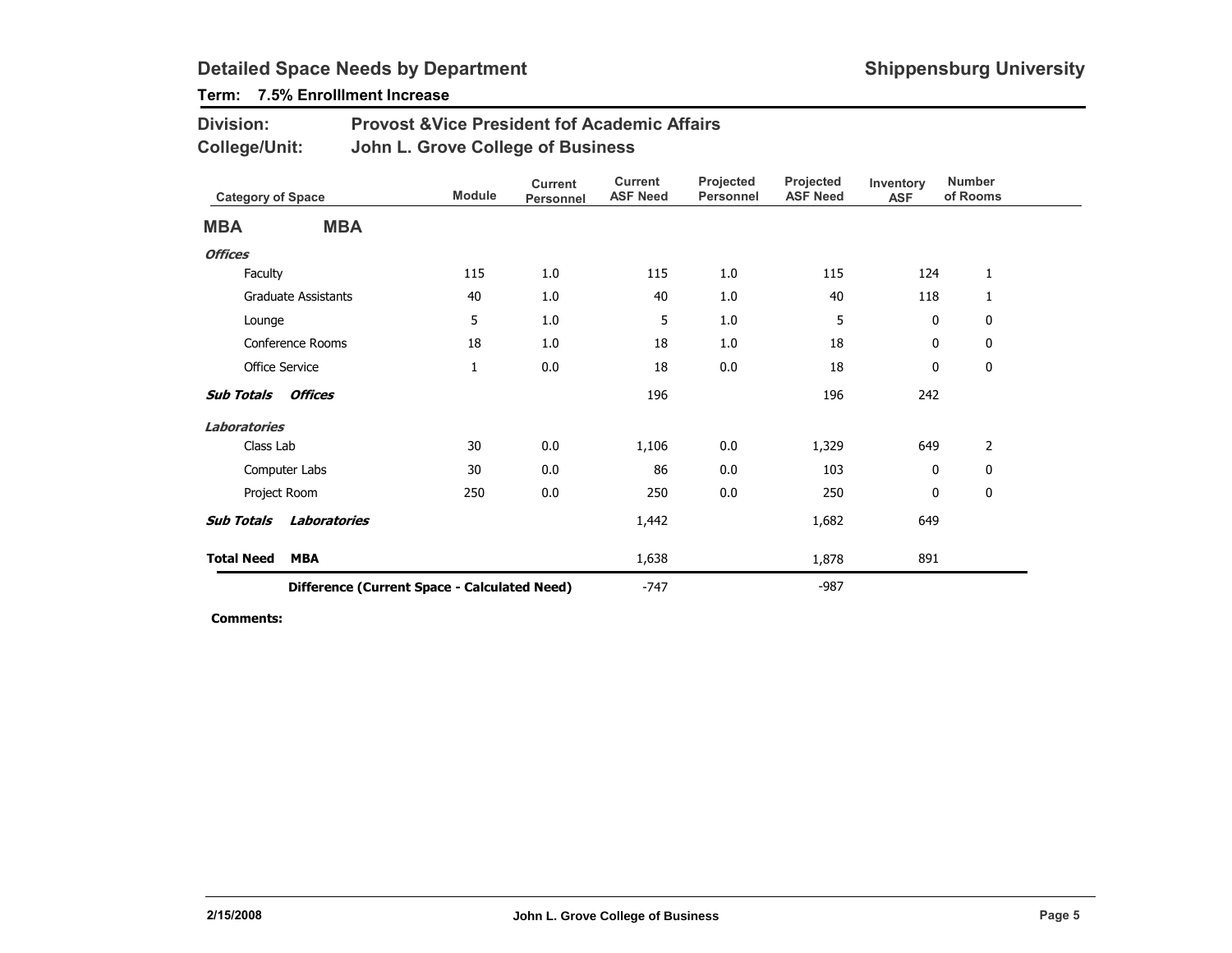### Term: 7.5% Enrolllment Increase

| <b>Division:</b>     | <b>Provost &amp; Vice President fof Academic Affairs</b> |
|----------------------|----------------------------------------------------------|
| <b>College/Unit:</b> | John L. Grove College of Business                        |

| <b>Category of Space</b> | <b>Module</b> | Current<br>Personnel | Current<br><b>ASF Need</b> | <b>Projected</b><br>Personnel | <b>Projected</b><br><b>ASF Need</b> | Inventory<br>ASF | <b>Number</b><br>of Rooms |  |
|--------------------------|---------------|----------------------|----------------------------|-------------------------------|-------------------------------------|------------------|---------------------------|--|
| <b>Grand Total</b>       |               |                      | 25,492                     |                               | 28,869                              | 22,693           |                           |  |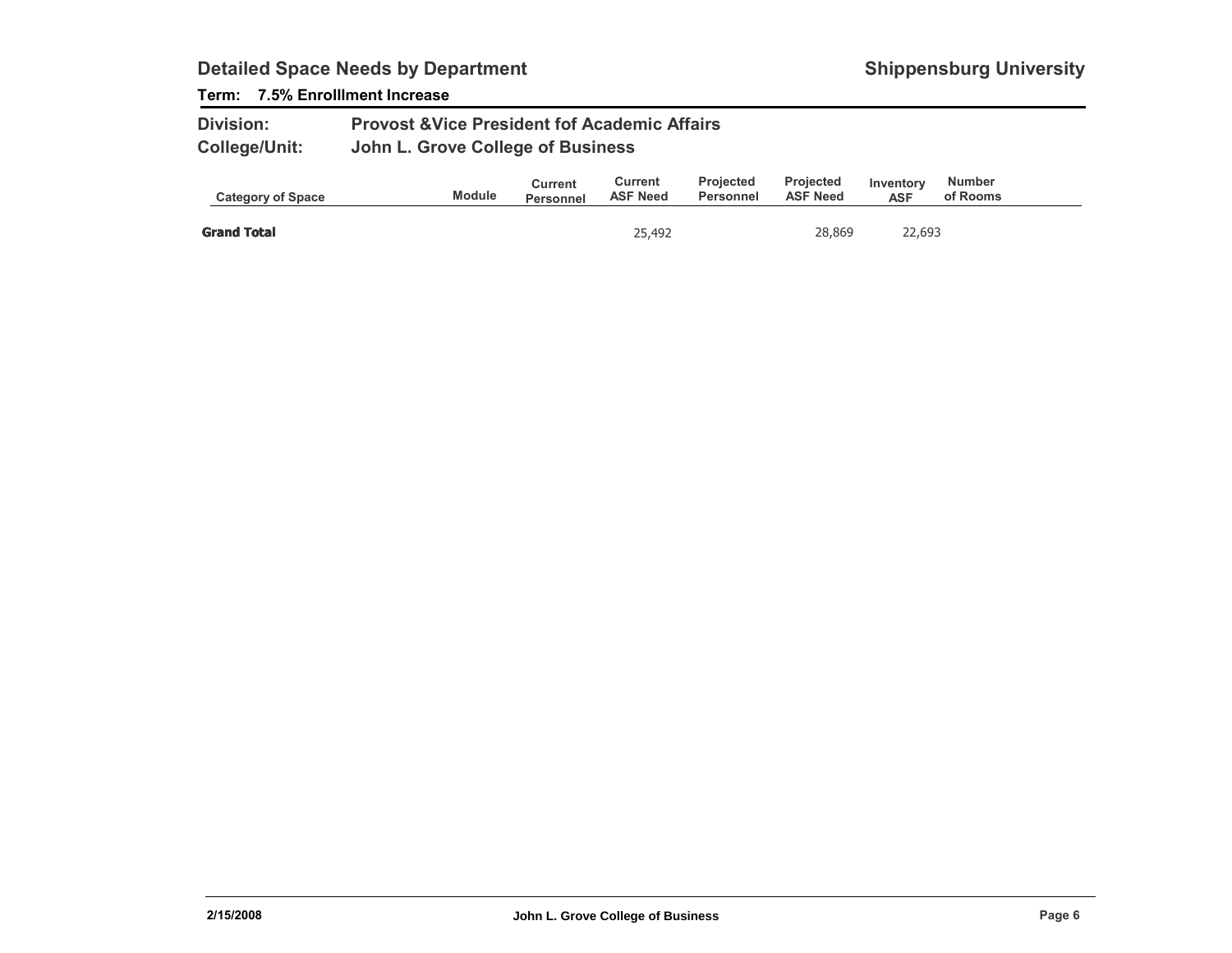| <b>Division:</b>                                                     |                                                 | <b>Provost &amp; Vice President fof Academic Affairs</b> |                                    |                                   |                               |                              |                         |                           |
|----------------------------------------------------------------------|-------------------------------------------------|----------------------------------------------------------|------------------------------------|-----------------------------------|-------------------------------|------------------------------|-------------------------|---------------------------|
| <b>College/Unit:</b>                                                 |                                                 | <b>College of Education and Human Services</b>           |                                    |                                   |                               |                              |                         |                           |
| <b>Category of Space</b>                                             |                                                 | <b>Module</b>                                            | <b>Current</b><br><b>Personnel</b> | <b>Current</b><br><b>ASF Need</b> | Projected<br><b>Personnel</b> | Projected<br><b>ASF Need</b> | Inventory<br><b>ASF</b> | <b>Number</b><br>of Rooms |
| <b>CNS</b>                                                           | <b>Counseling and College Student Personnel</b> |                                                          |                                    |                                   |                               |                              |                         |                           |
| <b>Offices</b>                                                       |                                                 |                                                          |                                    |                                   |                               |                              |                         |                           |
|                                                                      | Director/Chair                                  | 150                                                      | 0.0                                | $\mathbf 0$                       | 0.0                           | 0                            | 114                     | $\mathbf{1}$              |
| Faculty                                                              |                                                 | 115                                                      | 13.5                               | 1,553                             | 14.5                          | 1,863                        | 901                     | 8                         |
| Staff                                                                |                                                 | 120                                                      | 0.0                                | 0                                 | 0.0                           | 0                            | 107                     | 1                         |
|                                                                      | Clerical/Technical Staff                        | 100                                                      | 1.0                                | 100                               | 1.1                           | 120                          | 125                     | 1                         |
|                                                                      | <b>Graduate Assistants</b>                      | 40                                                       | 9.0                                | 360                               | 9.7                           | 432                          | 0                       | 0                         |
| Lounge                                                               |                                                 | 5                                                        | 14.5                               | 73                                | 17.4                          | 87                           | $\mathbf{0}$            | 0                         |
|                                                                      | <b>Conference Rooms</b>                         | 18                                                       | 13.5                               | 243                               | 16.2                          | 292                          | 234                     | 1                         |
|                                                                      | <b>Office Service</b>                           | $\mathbf{1}$                                             | 0.0                                | 233                               | 0.0                           | 279                          | 0                       | 0                         |
|                                                                      | Office Service/Departmental Storage             | 0                                                        | 0.0                                | 350                               | 0.0                           | 350                          | 0                       | $\mathbf 0$               |
| <b>Sub Totals</b>                                                    | <b>Offices</b>                                  |                                                          |                                    | 2,911                             |                               | 3,423                        | 1,481                   |                           |
| <b>Laboratories</b>                                                  |                                                 |                                                          |                                    |                                   |                               |                              |                         |                           |
| Class Lab                                                            |                                                 | 40                                                       | 0.0                                | 1,210                             | 0.0                           | 1,452                        | 1,816                   | 7                         |
|                                                                      | Computer Labs                                   | 33                                                       | 0.0                                | 83                                | 0.0                           | 100                          | 0                       | 0                         |
| <b>Sub Totals</b>                                                    | <b>Laboratories</b>                             |                                                          |                                    | 1,293                             |                               | 1,552                        | 1,816                   |                           |
| <b>Other</b>                                                         |                                                 |                                                          |                                    |                                   |                               |                              |                         |                           |
| Classrooms                                                           |                                                 | 22                                                       | 0.0                                | 490                               | 0.0                           | 527                          | 449                     | 1                         |
| <b>Sub Totals</b>                                                    | <b>Other</b>                                    |                                                          |                                    | 490                               |                               | 527                          | 449                     |                           |
| <b>Counseling and College Student Personnel</b><br><b>Total Need</b> |                                                 |                                                          |                                    | 4,694                             |                               | 5,502                        | 3,746                   |                           |
|                                                                      | Difference (Current Space - Calculated Need)    |                                                          |                                    | $-948$                            |                               | $-1,756$                     |                         |                           |

## Term: 7.5% Enrollment Increase

#### Comments:

The instructional labs are used for counseling practice. Departmental storage is for recording equipment used in the instructional labs.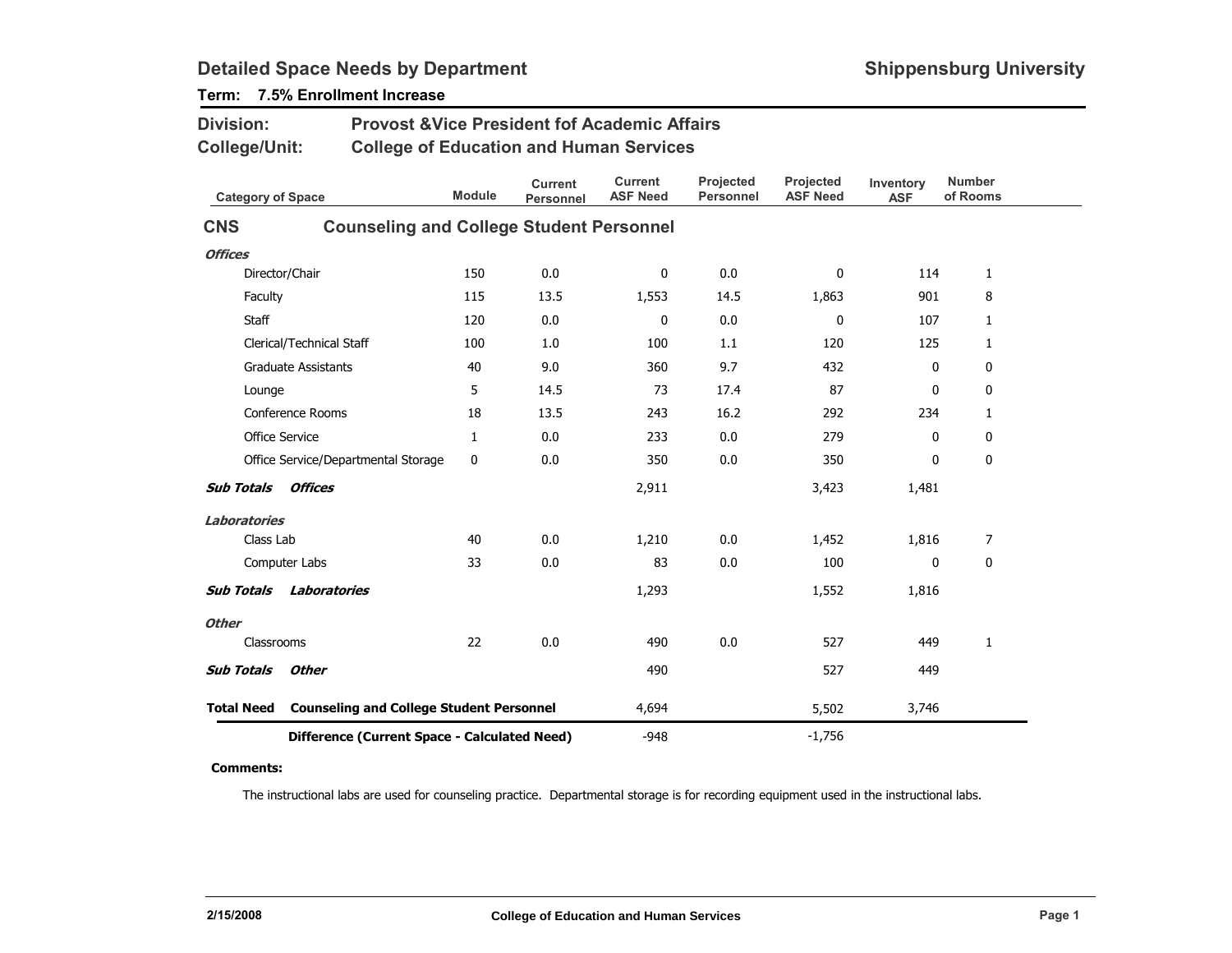## Term: 7.5% Enrollment Increase

Division:

| <b>Category of Space</b> |                                              | <b>Module</b> | <b>Current</b><br>Personnel | <b>Current</b><br><b>ASF Need</b> | Projected<br><b>Personnel</b> | <b>Projected</b><br><b>ASF Need</b> | Inventory<br><b>ASF</b> | <b>Number</b><br>of Rooms |
|--------------------------|----------------------------------------------|---------------|-----------------------------|-----------------------------------|-------------------------------|-------------------------------------|-------------------------|---------------------------|
| <b>CRJ</b>               | <b>Criminal Justice</b>                      |               |                             |                                   |                               |                                     |                         |                           |
| <b>Offices</b>           |                                              |               |                             |                                   |                               |                                     |                         |                           |
| Director/Chair           |                                              | 150           | 1.0                         | 150                               | 1.0                           | 150                                 | 125                     | 1                         |
| Faculty                  |                                              | 115           | 9.0                         | 1,035                             | 9.7                           | 1,242                               | 1,025                   | 9                         |
|                          | Clerical/Technical Staff                     | 100           | 1.0                         | 100                               | 1.1                           | 120                                 | 115                     | 1                         |
|                          | <b>Graduate Assistants</b>                   | 40            | 4.0                         | 160                               | 4.3                           | 192                                 | 249                     | 1                         |
| Lounge                   |                                              | 5             | 11.0                        | 55                                | 13.0                          | 65                                  | 0                       | 0                         |
|                          | Conference Rooms                             | 18            | 10.0                        | 180                               | 11.8                          | 212                                 | 250                     | 1                         |
| Office Service           |                                              | 1             | 0.0                         | 168                               | 0.0                           | 198                                 | 0                       | 0                         |
| <b>Sub Totals</b>        | Offices                                      |               |                             | 1,848                             |                               | 2,180                               | 1,764                   |                           |
| <b>Laboratories</b>      |                                              |               |                             |                                   |                               |                                     |                         |                           |
|                          | Computer Labs                                | 30            | 0.0                         | 312                               | 0.0                           | 374                                 | 0                       | 0                         |
| <b>Sub Totals</b>        | Laboratories                                 |               |                             | 312                               |                               | 374                                 | 0                       |                           |
| <b>Other</b>             |                                              |               |                             |                                   |                               |                                     |                         |                           |
| Classrooms               |                                              | 22            | 0.0                         | 1,991                             | 0.0                           | 2,141                               | 2,240                   | 3                         |
| <b>Sub Totals</b>        | <b>Other</b>                                 |               |                             | 1,991                             |                               | 2,141                               | 2,240                   |                           |
| <b>Total Need</b>        | <b>Criminal Justice</b>                      |               |                             | 4,151                             |                               | 4,694                               | 4,004                   |                           |
|                          | Difference (Current Space - Calculated Need) |               |                             | $-147$                            |                               | $-690$                              |                         |                           |

Provost &Vice President fof Academic Affairs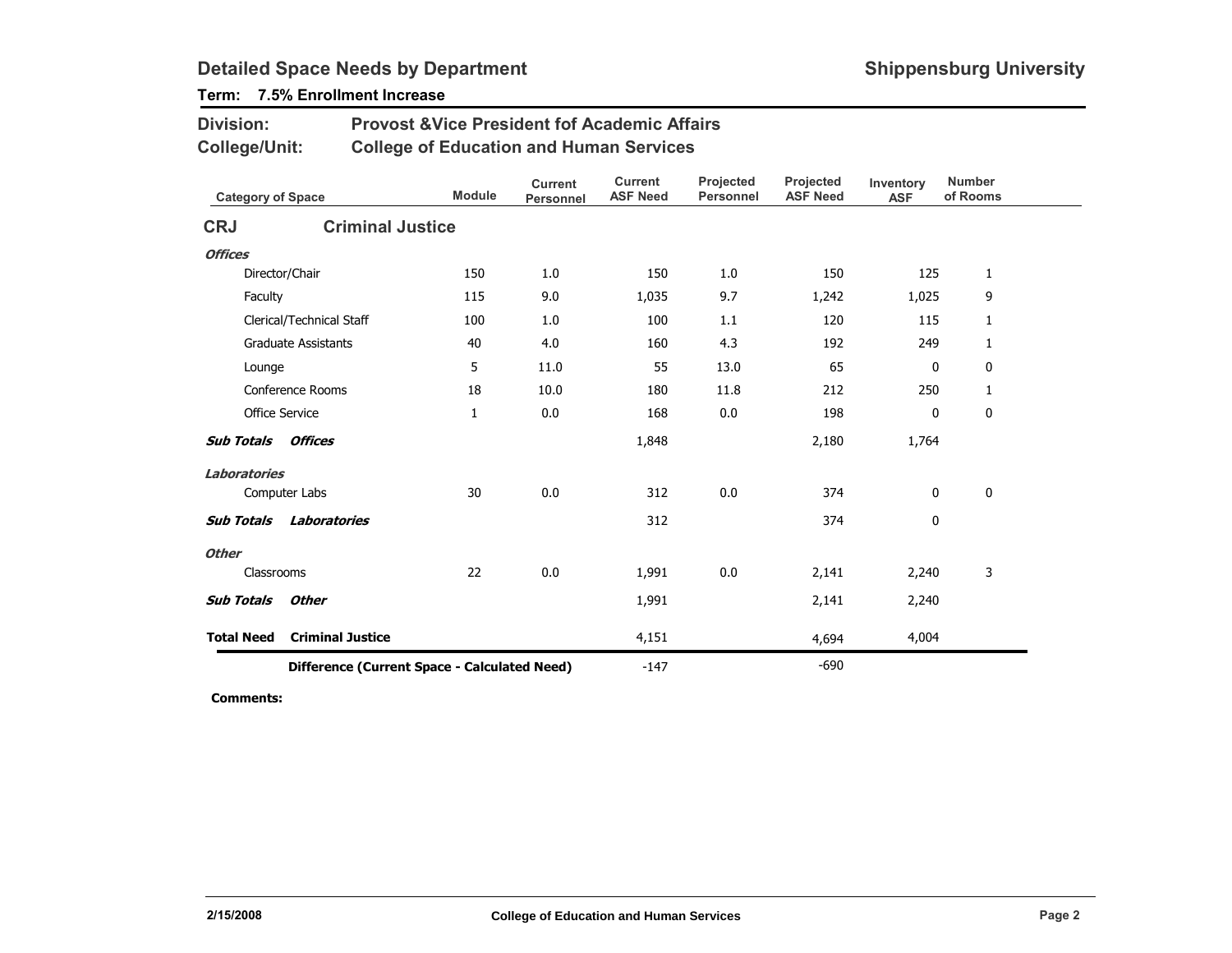| Division:                                       |                                              | <b>Provost &amp; Vice President fof Academic Affairs</b> |                                    |                                   |                               |                              |                         |                           |
|-------------------------------------------------|----------------------------------------------|----------------------------------------------------------|------------------------------------|-----------------------------------|-------------------------------|------------------------------|-------------------------|---------------------------|
| <b>College/Unit:</b>                            |                                              | <b>College of Education and Human Services</b>           |                                    |                                   |                               |                              |                         |                           |
| <b>Category of Space</b>                        |                                              | <b>Module</b>                                            | <b>Current</b><br><b>Personnel</b> | <b>Current</b><br><b>ASF Need</b> | Projected<br><b>Personnel</b> | Projected<br><b>ASF Need</b> | Inventory<br><b>ASF</b> | <b>Number</b><br>of Rooms |
| <b>EDU</b>                                      |                                              | Dean, College of Education                               |                                    |                                   |                               |                              |                         |                           |
| <b>Offices</b>                                  |                                              |                                                          |                                    |                                   |                               |                              |                         |                           |
| Dean                                            |                                              | 200                                                      | 1.0                                | 200                               | 1.0                           | 200                          | 0                       | 0                         |
|                                                 | Assoc./Asst Administrator                    | 180                                                      | 1.0                                | 180                               | 1.0                           | 180                          | 0                       | 0                         |
| Faculty                                         |                                              | 115                                                      | 0.0                                | 0                                 | 0.0                           | 0                            | 330                     | 3                         |
| Staff                                           |                                              | 120                                                      | 2.0                                | 240                               | 2.0                           | 360                          | 1,056                   | 4                         |
|                                                 | Clerical/Technical Staff                     | 100                                                      | 1.0                                | 100                               | 1.0                           | 200                          | 632                     | 2                         |
|                                                 | <b>Graduate Assistants</b>                   | 40                                                       | 1.0                                | 40                                | 1.0                           | 40                           | 0                       | 0                         |
| Lounge                                          |                                              | 5                                                        | 5.0                                | 25                                | 7.0                           | 35                           | 0                       | 0                         |
|                                                 | <b>Conference Rooms</b>                      | 18                                                       | 4.0                                | 200                               | 5.0                           | 200                          | 189                     | 1                         |
| Office Service                                  |                                              | $\mathbf{1}$                                             | 0.0                                | 197                               | 0.0                           | 243                          | 220                     | 2                         |
|                                                 | Office Service/Waiting Room                  | 120                                                      | 0.0                                | 120                               | 0.0                           | 120                          | 0                       | 0                         |
| <b>Sub Totals</b>                               | <b>Offices</b>                               |                                                          |                                    | 1,302                             |                               | 1,578                        | 2,427                   |                           |
| <b>Other</b>                                    |                                              |                                                          |                                    |                                   |                               |                              |                         |                           |
|                                                 | <b>Demonstration Facilities</b>              | $\mathbf 0$                                              | 0.0                                | 805                               | 0.0                           | 805                          | 0                       | 0                         |
|                                                 | <b>Support Facilities</b>                    | 1                                                        | 0.0                                | 182                               | 0.0                           | 182                          | $\Omega$                | $\mathbf 0$               |
| <b>Sub Totals</b>                               | <b>Other</b>                                 |                                                          |                                    | 987                               |                               | 987                          | 0                       |                           |
| <b>Total Need</b><br>Dean, College of Education |                                              |                                                          |                                    | 2,289                             |                               | 2,565                        | 2,427                   |                           |
|                                                 | Difference (Current Space - Calculated Need) | 138                                                      |                                    | $-138$                            |                               |                              |                         |                           |

## Term: 7.5% Enrollment Increase

#### Comments:

The support space is a receiving dock in Shippen Hall. Demonstration space is the Little Red School House.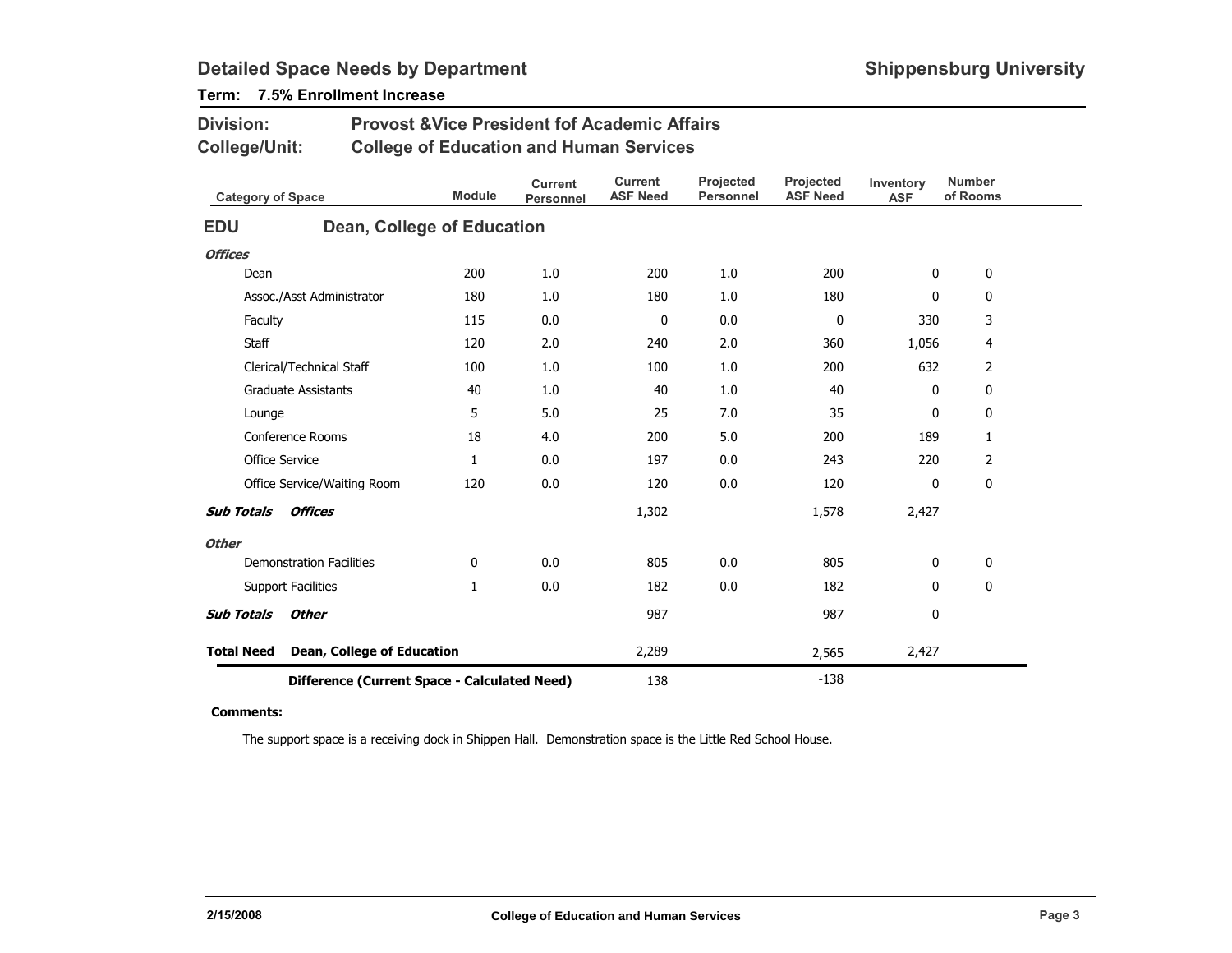| <b>Division:</b>         |                            | <b>Provost &amp; Vice President fof Academic Affairs</b> |                                    |                                   |                               |                              |                         |                           |
|--------------------------|----------------------------|----------------------------------------------------------|------------------------------------|-----------------------------------|-------------------------------|------------------------------|-------------------------|---------------------------|
| <b>College/Unit:</b>     |                            | <b>College of Education and Human Services</b>           |                                    |                                   |                               |                              |                         |                           |
| <b>Category of Space</b> |                            | <b>Module</b>                                            | <b>Current</b><br><b>Personnel</b> | <b>Current</b><br><b>ASF Need</b> | Projected<br><b>Personnel</b> | Projected<br><b>ASF Need</b> | Inventory<br><b>ASF</b> | <b>Number</b><br>of Rooms |
| <b>ELP</b>               |                            | <b>Educational Leadership and Special Education</b>      |                                    |                                   |                               |                              |                         |                           |
| <b>Offices</b>           |                            |                                                          |                                    |                                   |                               |                              |                         |                           |
|                          | Director/Chair             | 150                                                      | 3.0                                | 450                               | 3.0                           | 450                          | 126                     | $\mathbf{1}$              |
| Faculty                  |                            | 115                                                      | 12.5                               | 1,438                             | 13.4                          | 1,725                        | 682                     | 6                         |
|                          | Clerical/Technical Staff   | 100                                                      | 1.0                                | 100                               | 1.1                           | 120                          | 114                     | $\mathbf{1}$              |
|                          | <b>Graduate Assistants</b> | 40                                                       | 3.0                                | 120                               | 3.2                           | 144                          | 0                       | 0                         |
| Lounge                   |                            | 5                                                        | 16.5                               | 83                                | 19.2                          | 96                           | 0                       | 0                         |
|                          | Conference Rooms           | 18                                                       | 15.5                               | 279                               | 18.0                          | 324                          | 238                     | $\mathbf{1}$              |
|                          | <b>Office Service</b>      | $\mathbf{1}$                                             | 0.0                                | 247                               | 0.0                           | 286                          | 304                     | 1                         |
| <b>Sub Totals</b>        | Offices                    |                                                          |                                    | 2,716                             |                               | 3,145                        | 1,464                   |                           |
| <b>Laboratories</b>      |                            |                                                          |                                    |                                   |                               |                              |                         |                           |
| Class Lab                |                            | 40                                                       | 0.0                                | 800                               | 0.0                           | 1,000                        | 634                     | $\mathbf{1}$              |
|                          | Computer Labs              | 30                                                       | 0.0                                | 87                                | 0.0                           | 104                          | 0                       | 0                         |
| <b>Sub Totals</b>        | Laboratories               |                                                          |                                    | 887                               |                               | 1,104                        | 634                     |                           |
| <b>Other</b>             |                            |                                                          |                                    |                                   |                               |                              |                         |                           |
| Classrooms               |                            | 22                                                       | 0.0                                | 1,053                             | 0.0                           | 1,132                        | 1,515                   | $\overline{2}$            |
|                          | <b>Testing Room</b>        | $\mathbf{1}$                                             | 0.0                                | 200                               | 0.0                           | 200                          | 0                       | 0                         |
| <b>Sub Totals</b>        | <b>Other</b>               |                                                          |                                    | 1,253                             |                               | 1,332                        | 1,515                   |                           |
| <b>Total Need</b>        |                            | <b>Educational Leadership and Special Education</b>      |                                    | 4,855                             |                               | 5,581                        | 3,613                   |                           |
|                          |                            | Difference (Current Space - Calculated Need)             |                                    | $-1,242$                          |                               | $-1,968$                     |                         |                           |

## Term: 7.5% Enrollment Increase

#### Comments:

Faculty offices should be in close proximety to each other. The department office should be larger with adequate space for files and office equipment. The testing room is for psychological testing with one way mirror for observations.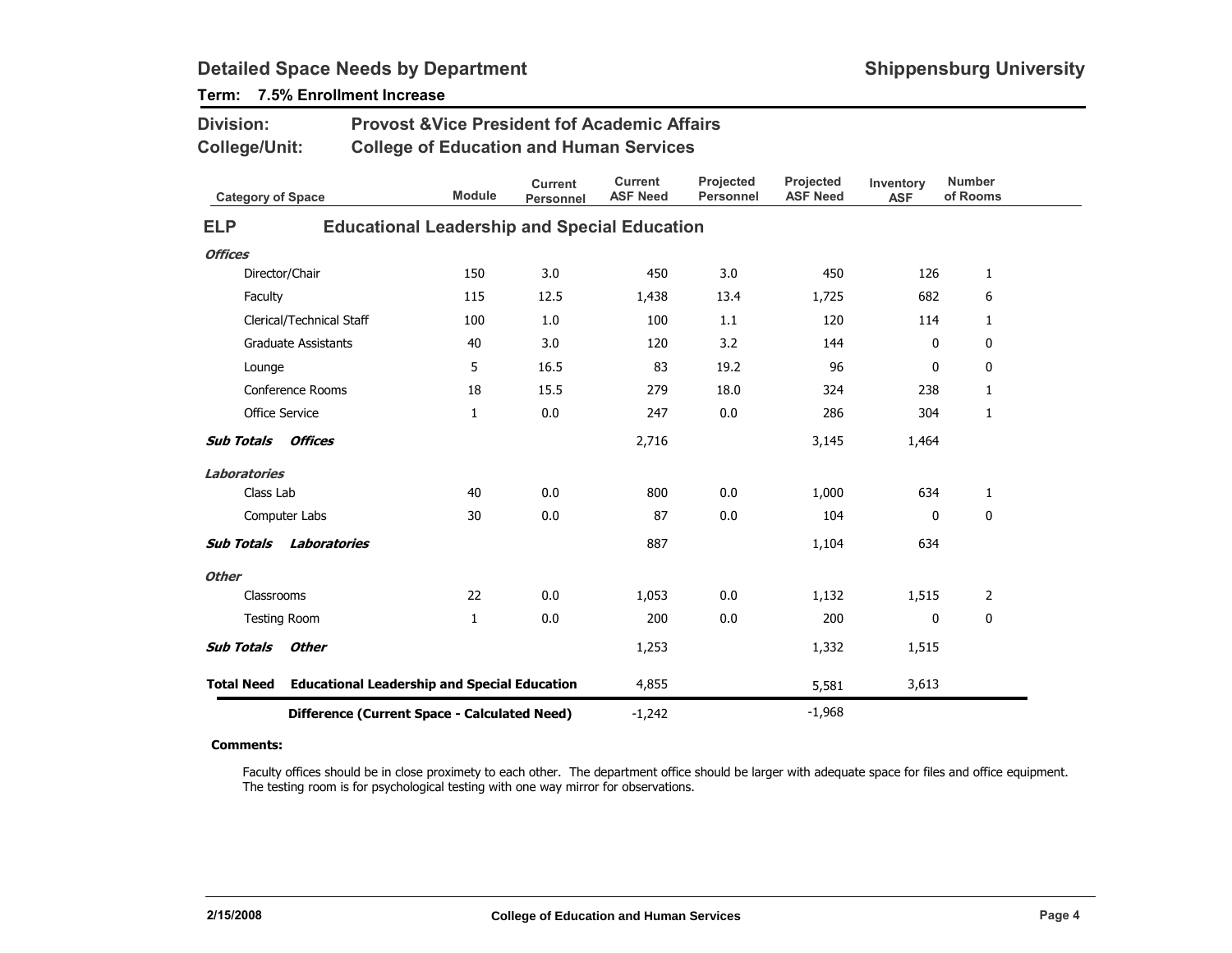### Term: 7.5% Enrollment Increase

Division:

| <b>College/Unit:</b>      |                                              | <b>College of Education and Human Services</b> |                             |                                   |                               |                              |                         |                           |
|---------------------------|----------------------------------------------|------------------------------------------------|-----------------------------|-----------------------------------|-------------------------------|------------------------------|-------------------------|---------------------------|
| <b>Category of Space</b>  |                                              | <b>Module</b>                                  | <b>Current</b><br>Personnel | <b>Current</b><br><b>ASF Need</b> | Projected<br><b>Personnel</b> | Projected<br><b>ASF Need</b> | Inventory<br><b>ASF</b> | <b>Number</b><br>of Rooms |
| <b>ESC</b>                | <b>Exercise Science</b>                      |                                                |                             |                                   |                               |                              |                         |                           |
| <b>Offices</b>            |                                              |                                                |                             |                                   |                               |                              |                         |                           |
|                           | Director/Chair                               | 150                                            | 1.0                         | 150                               | 1.0                           | 150                          | 0                       | 0                         |
| Faculty                   |                                              | 115                                            | 4.0                         | 460                               | 4.3                           | 552                          | 623                     | 5                         |
|                           | Clerical/Technical Staff                     | 100                                            | 1.0                         | 100                               | 1.1                           | 120                          | 232                     | $\mathbf{1}$              |
| Lounge                    |                                              | 5                                              | 6.0                         | 30                                | 7.0                           | 35                           | 0                       | 0                         |
|                           | Conference Rooms                             | 18                                             | 5.0                         | 90                                | 5.8                           | 104                          | 149                     | $\mathbf{1}$              |
| Office Service            |                                              | $\mathbf{1}$                                   | 0.0                         | 83                                | 0.0                           | 96                           | 108                     | $\mathbf{1}$              |
| <b>Sub Totals Offices</b> |                                              |                                                |                             | 913                               |                               | 1,058                        | 1,112                   |                           |
| <b>Laboratories</b>       |                                              |                                                |                             |                                   |                               |                              |                         |                           |
| Class Lab                 |                                              | 63                                             | 0.0                         | 1,736                             | 0.0                           | 2,083                        | 1,417                   | $\mathbf{1}$              |
|                           | Computer Labs                                | 35                                             | 0.0                         | 82                                | 0.0                           | 98                           | $\mathbf{0}$            | 0                         |
|                           | Research Labs                                | 200                                            | 3.0                         | 600                               | 3.0                           | 600                          | 0                       | 0                         |
| <b>Sub Totals</b>         | Laboratories                                 |                                                |                             | 2,418                             |                               | 2,782                        | 1,417                   |                           |
| <b>Other</b>              |                                              |                                                |                             |                                   |                               |                              |                         |                           |
| Classrooms                |                                              | 22                                             | 0.0                         | 935                               | 0.0                           | 1,005                        | 1,337                   | $\overline{2}$            |
| <b>Sub Totals</b>         | <b>Other</b>                                 |                                                |                             | 935                               |                               | 1,005                        | 1,337                   |                           |
| <b>Total Need</b>         | <b>Exercise Science</b>                      |                                                |                             | 4,266                             |                               | 4,844                        | 3,866                   |                           |
|                           | Difference (Current Space - Calculated Need) |                                                |                             | $-400$                            |                               | $-978$                       |                         |                           |

Provost &Vice President fof Academic Affairs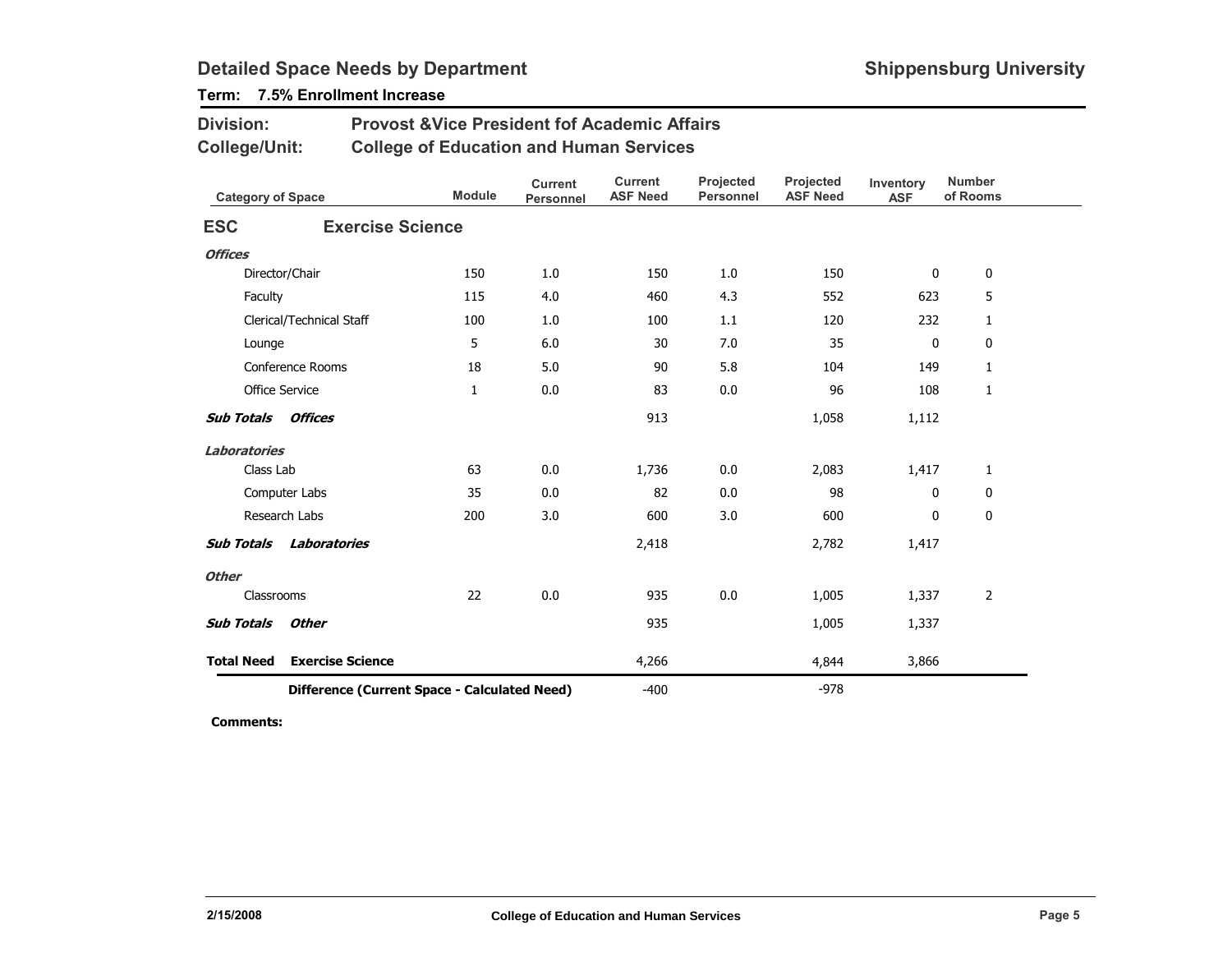## Term: 7.5% Enrollment Increase

Division:

| <b>College/Unit:</b>     |                                              | <b>College of Education and Human Services</b> |                             |                                   |                               |                              |                         |                           |
|--------------------------|----------------------------------------------|------------------------------------------------|-----------------------------|-----------------------------------|-------------------------------|------------------------------|-------------------------|---------------------------|
| <b>Category of Space</b> |                                              | <b>Module</b>                                  | <b>Current</b><br>Personnel | <b>Current</b><br><b>ASF Need</b> | Projected<br><b>Personnel</b> | Projected<br><b>ASF Need</b> | Inventory<br><b>ASF</b> | <b>Number</b><br>of Rooms |
| <b>MIL</b>               |                                              | <b>Military Science</b>                        |                             |                                   |                               |                              |                         |                           |
| <b>Offices</b>           |                                              |                                                |                             |                                   |                               |                              |                         |                           |
| Faculty                  |                                              | 115                                            | 9.0                         | 1,035                             | 9.7                           | 1,242                        | 0                       | 0                         |
| <b>Staff</b>             |                                              | 120                                            | 1.0                         | 120                               | 1.1                           | 144                          | 0                       | 0                         |
|                          | Clerical/Technical Staff                     | 100                                            | 0.0                         | 0                                 | 0.0                           | 0                            | 197                     | 1                         |
| Lounge                   |                                              | 5                                              | 10.0                        | 50                                | 12.0                          | 60                           | 0                       | 0                         |
|                          | Conference Rooms                             | 18                                             | 10.0                        | 180                               | 12.0                          | 216                          | 0                       | 0                         |
|                          | <b>Office Service</b>                        | $\mathbf{1}$                                   | 0.0                         | 139                               | 0.0                           | 166                          | 0                       | 0                         |
| <b>Sub Totals</b>        | <b>Offices</b>                               |                                                |                             | 1,524                             |                               | 1,828                        | 197                     |                           |
| <b>Other</b>             |                                              |                                                |                             |                                   |                               |                              |                         |                           |
|                          | Classrooms                                   | 22                                             | 0.0                         | 123                               | 0.0                           | 132                          | 616                     | 1                         |
| Armory                   |                                              | $\mathbf{1}$                                   | 0.0                         | 1,930                             | 0.0                           | 1,930                        | 0                       | 0                         |
| <b>Sub Totals</b>        | <b>Other</b>                                 |                                                |                             | 2,053                             |                               | 2,062                        | 616                     |                           |
| <b>Total Need</b>        | <b>Military Science</b>                      |                                                |                             | 3,577                             |                               | 3,890                        | 813                     |                           |
|                          | Difference (Current Space - Calculated Need) |                                                |                             |                                   |                               | $-3,077$                     |                         |                           |

Provost &Vice President fof Academic Affairs

#### Comments:

Where are the current offices for the faculty?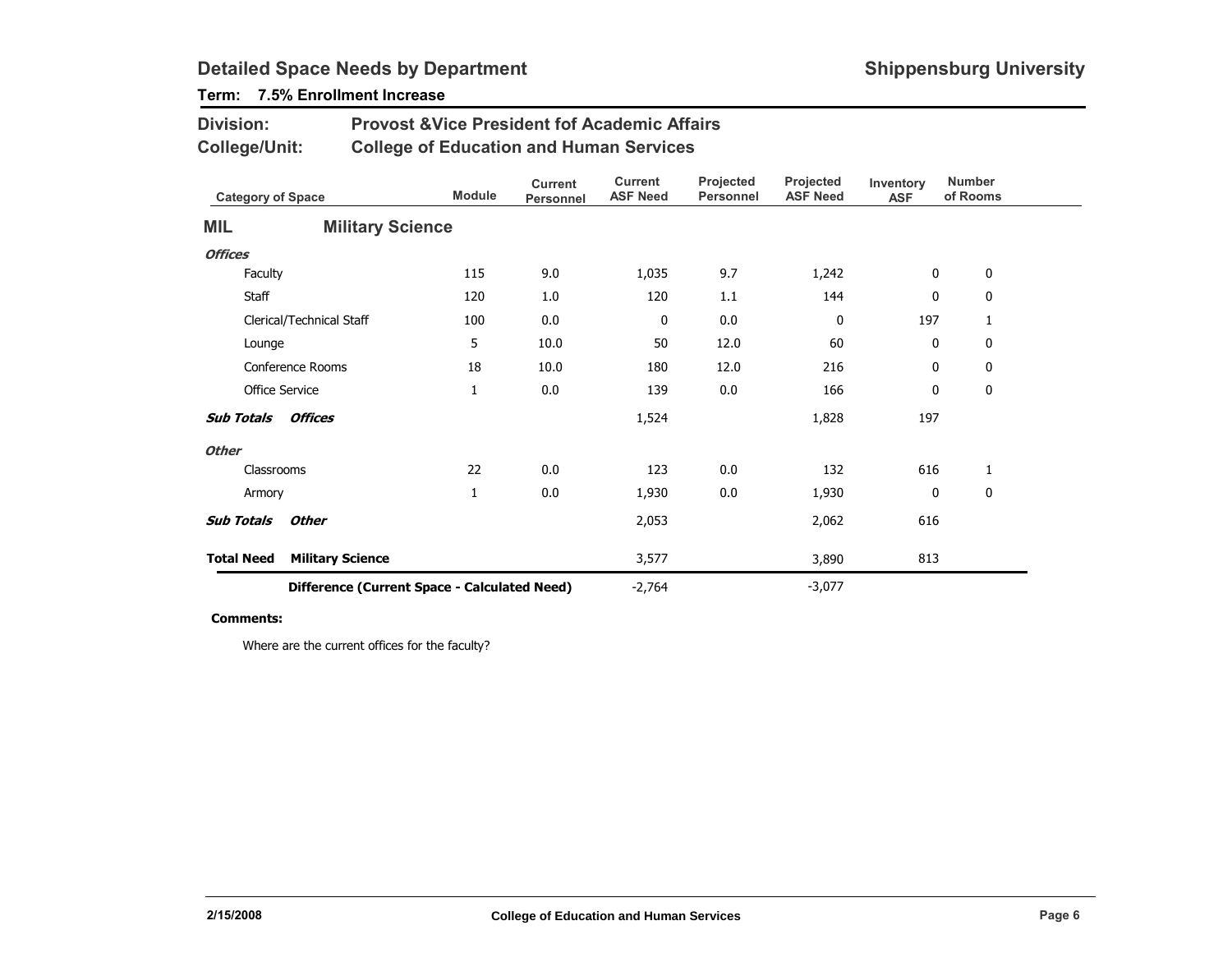| <b>Division:</b>         |                            | <b>Provost &amp;Vice President fof Academic Affairs</b> |                                    |                                   |                               |                              |                         |                           |  |
|--------------------------|----------------------------|---------------------------------------------------------|------------------------------------|-----------------------------------|-------------------------------|------------------------------|-------------------------|---------------------------|--|
| <b>College/Unit:</b>     |                            | <b>College of Education and Human Services</b>          |                                    |                                   |                               |                              |                         |                           |  |
| <b>Category of Space</b> |                            | <b>Module</b>                                           | <b>Current</b><br><b>Personnel</b> | <b>Current</b><br><b>ASF Need</b> | Projected<br><b>Personnel</b> | Projected<br><b>ASF Need</b> | Inventory<br><b>ASF</b> | <b>Number</b><br>of Rooms |  |
| <b>SWK</b>               |                            | <b>Social Work/Gerontology</b>                          |                                    |                                   |                               |                              |                         |                           |  |
| <b>Offices</b>           |                            |                                                         |                                    |                                   |                               |                              |                         |                           |  |
|                          | Director/Chair             | 150                                                     | 0.0                                | $\mathbf{0}$                      | 0.0                           | $\mathbf{0}$                 | 189                     | $\mathbf{1}$              |  |
| Faculty                  |                            | 115                                                     | 9.3                                | 1,064                             | 9.9                           | 1,277                        | 934                     | 8                         |  |
|                          | Clerical/Technical Staff   | 100                                                     | 1.0                                | 100                               | 1.1                           | 120                          | 366                     | $\mathbf{1}$              |  |
|                          | <b>Graduate Assistants</b> | 40                                                      | 1.0                                | 40                                | 1.1                           | 48                           | 0                       | 0                         |  |
| Lounge                   |                            | 5                                                       | 10.3                               | 51                                | 12.3                          | 62                           | $\mathbf{0}$            | 0                         |  |
|                          | Conference Rooms           | 18                                                      | 9.3                                | 167                               | 11.1                          | 200                          | $\mathbf{0}$            | 0                         |  |
|                          | Office Service             | $\mathbf{1}$                                            | 0.0                                | 142                               | 0.0                           | 171                          | 0                       | 0                         |  |
| <b>Sub Totals</b>        | Offices                    |                                                         |                                    | 1,564                             |                               | 1,876                        | 1,489                   |                           |  |
| <b>Laboratories</b>      |                            |                                                         |                                    |                                   |                               |                              |                         |                           |  |
| Class Lab                |                            | 12                                                      | 0.0                                | 765                               | 0.0                           | 920                          | 816                     | 1                         |  |
|                          | Computer Labs              | 30                                                      | 0.0                                | 199                               | 0.0                           | 239                          | $\mathbf{0}$            | 0                         |  |
| <b>Sub Totals</b>        | Laboratories               |                                                         |                                    | 964                               |                               | 1,159                        | 816                     |                           |  |
| <b>Other</b>             |                            |                                                         |                                    |                                   |                               |                              |                         |                           |  |
| Classrooms               |                            | 22                                                      | 0.0                                | 930                               | 0.0                           | 1,000                        | 1,659                   | 2                         |  |
|                          | Library/Study Area         | 1                                                       | 0.0                                | 330                               | 0.0                           | 330                          | 0                       | 0                         |  |
| <b>Sub Totals</b>        | <b>Other</b>               |                                                         |                                    | 1,260                             |                               | 1,330                        | 1,659                   |                           |  |
| <b>Total Need</b>        |                            | <b>Social Work/Gerontology</b>                          |                                    | 3,788                             |                               | 4,366                        | 3,964                   |                           |  |
|                          |                            | Difference (Current Space - Calculated Need)            |                                    | 176                               |                               | $-402$                       |                         |                           |  |

## Term: 7.5% Enrollment Increase

#### Comments:

Department would like a behavioral lab with a 2-way mirror for group and individual sessions. Social Work computer lab should have 8-10 stations.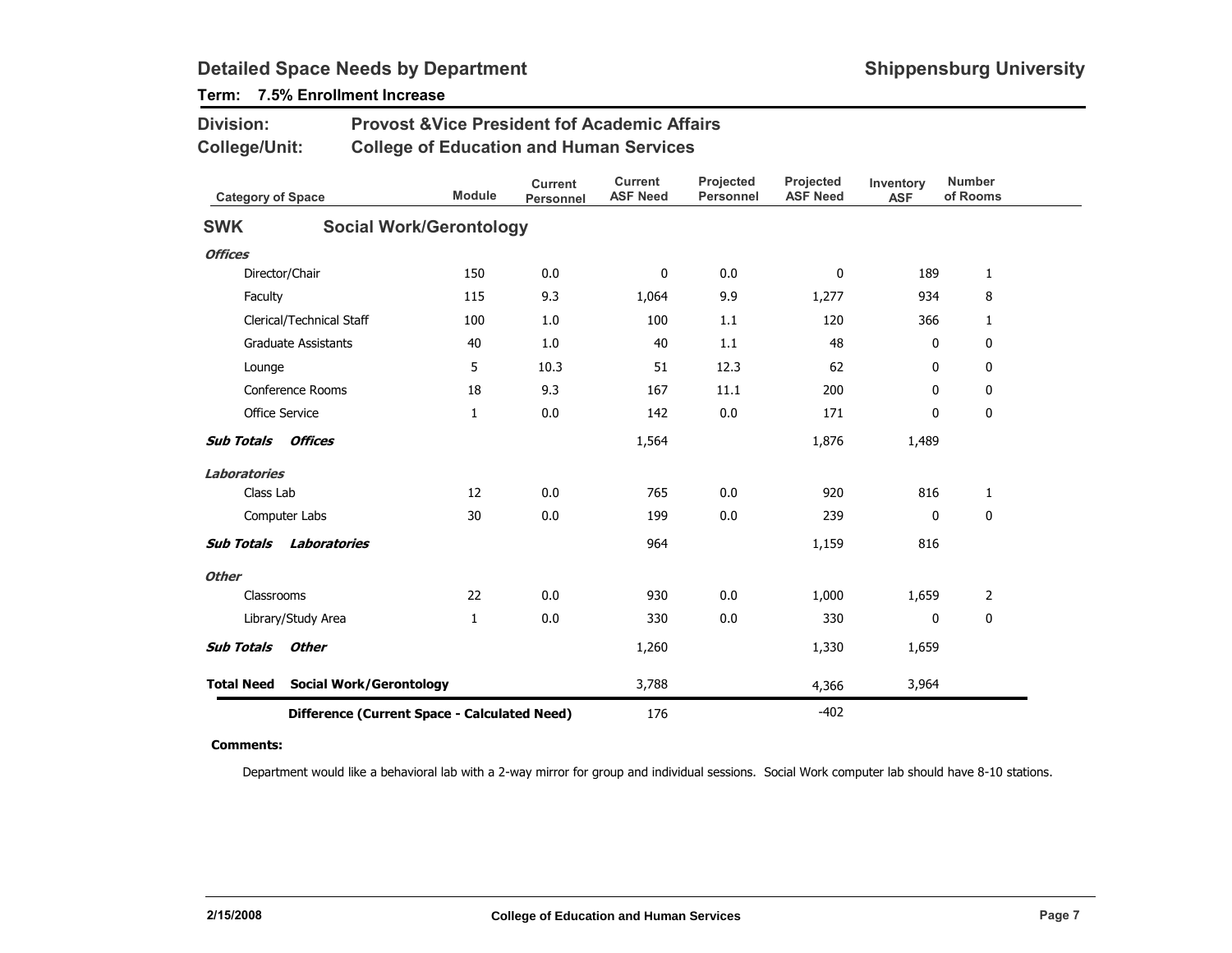### Term: 7.5% Enrollment Increase

Division:

| <b>College/Unit:</b>     |                                              |                | <b>College of Education and Human Services</b> |                                   |                        |                              |                         |                           |
|--------------------------|----------------------------------------------|----------------|------------------------------------------------|-----------------------------------|------------------------|------------------------------|-------------------------|---------------------------|
| <b>Category of Space</b> |                                              | <b>Module</b>  | <b>Current</b><br><b>Personnel</b>             | <b>Current</b><br><b>ASF Need</b> | Projected<br>Personnel | Projected<br><b>ASF Need</b> | Inventory<br><b>ASF</b> | <b>Number</b><br>of Rooms |
| <b>TCH</b>               | <b>Teacher Education</b>                     |                |                                                |                                   |                        |                              |                         |                           |
| <b>Offices</b>           |                                              |                |                                                |                                   |                        |                              |                         |                           |
|                          | Director/Chair                               | 150            | 1.0                                            | 150                               | 1.0                    | 150                          | 153                     | $\mathbf{1}$              |
| Faculty                  |                                              | 115            | 21.8                                           | 2,501                             | 23.4                   | 3,002                        | 2,073                   | 18                        |
|                          | Clerical/Technical Staff                     | 100            | 1.5                                            | 150                               | 1.6                    | 180                          | 467                     | $\mathbf{1}$              |
|                          | <b>Graduate Assistants</b>                   | 40             | 5.0                                            | 200                               | 5.4                    | 240                          | $\mathbf 0$             | 0                         |
| Lounge                   |                                              | 5              | 24.3                                           | 121                               | 28.9                   | 145                          | 0                       | 0                         |
|                          | Conference Rooms                             | 18             | 22.8                                           | 410                               | 27.1                   | 488                          | 250                     | 1                         |
|                          | Office Service                               | $\mathbf{1}$   | 0.0                                            | 353                               | 0.0                    | 420                          | 0                       | 0                         |
| <b>Sub Totals</b>        | Offices                                      |                |                                                | 3,885                             |                        | 4,624                        | 2,943                   |                           |
| <b>Laboratories</b>      |                                              |                |                                                |                                   |                        |                              |                         |                           |
| Class Lab                |                                              | 35             | 0.0                                            | 2,580                             | 0.0                    | 3,095                        | 644                     | $\mathbf{1}$              |
|                          | Computer Labs                                | 32             | 0.0                                            | 616                               | 0.0                    | 739                          | 1,134                   | 1                         |
| <b>Sub Totals</b>        | Laboratories                                 |                |                                                | 3,196                             |                        | 3,835                        | 1,778                   |                           |
| <b>Other</b>             |                                              |                |                                                |                                   |                        |                              |                         |                           |
| Classrooms               |                                              | 22             | 0.0                                            | 4,965                             | 0.0                    | 5,336                        | 5,977                   | 11                        |
|                          | Meeting Room                                 | $\overline{2}$ | 0.0                                            | 400                               | 0.0                    | 400                          | 0                       | $\boldsymbol{0}$          |
|                          | <b>Resource Center</b>                       | $\mathbf{1}$   | 0.0                                            | 150                               | 0.0                    | 150                          | 0                       | $\boldsymbol{0}$          |
| <b>Sub Totals</b>        | <b>Other</b>                                 |                |                                                | 5,515                             |                        | 5,886                        | 5,977                   |                           |
| <b>Total Need</b>        | <b>Teacher Education</b>                     |                |                                                | 12,595                            |                        | 14,345                       | 10,698                  |                           |
|                          | Difference (Current Space - Calculated Need) |                |                                                | $-1,897$                          |                        | $-3,647$                     |                         |                           |

Provost &Vice President fof Academic Affairs

#### Comments:

The resource center is for materials and equipment used in the classrooms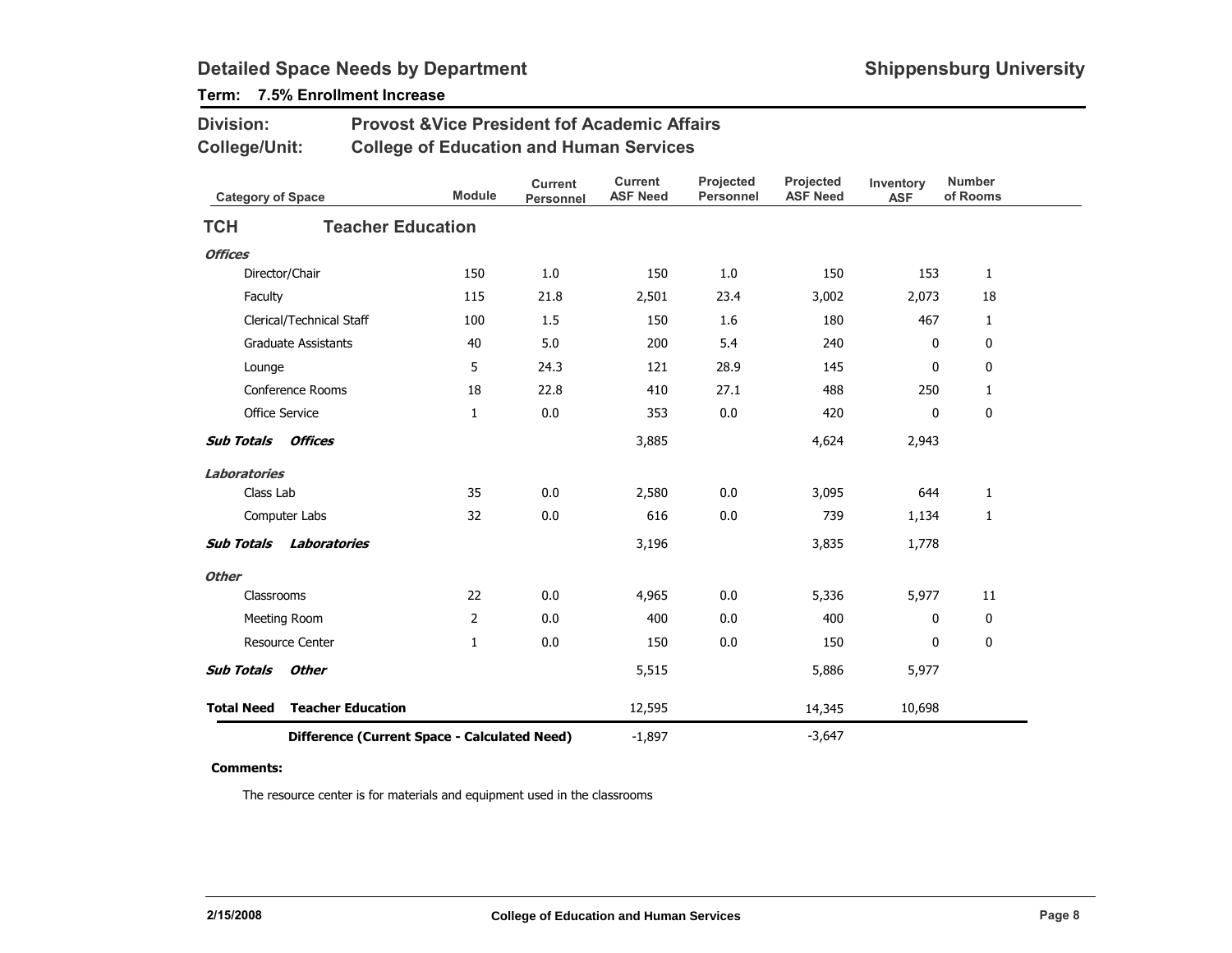### Term: 7.5% Enrollment Increase

| <b>Division:</b>     | <b>Provost &amp; Vice President fof Academic Affairs</b> |
|----------------------|----------------------------------------------------------|
| <b>College/Unit:</b> | <b>College of Education and Human Services</b>           |

| <b>Category of Space</b> | <b>Module</b> | Current<br><b>Personnel</b> | Current<br><b>ASF Need</b> | <b>Projected</b><br>Personnel | <b>Projected</b><br><b>ASF Need</b> | Inventory<br><b>ASF</b> | <b>Number</b><br>of Rooms |  |
|--------------------------|---------------|-----------------------------|----------------------------|-------------------------------|-------------------------------------|-------------------------|---------------------------|--|
| <b>Grand Total</b>       |               |                             | 40,216                     |                               | 45,788                              | 33,131                  |                           |  |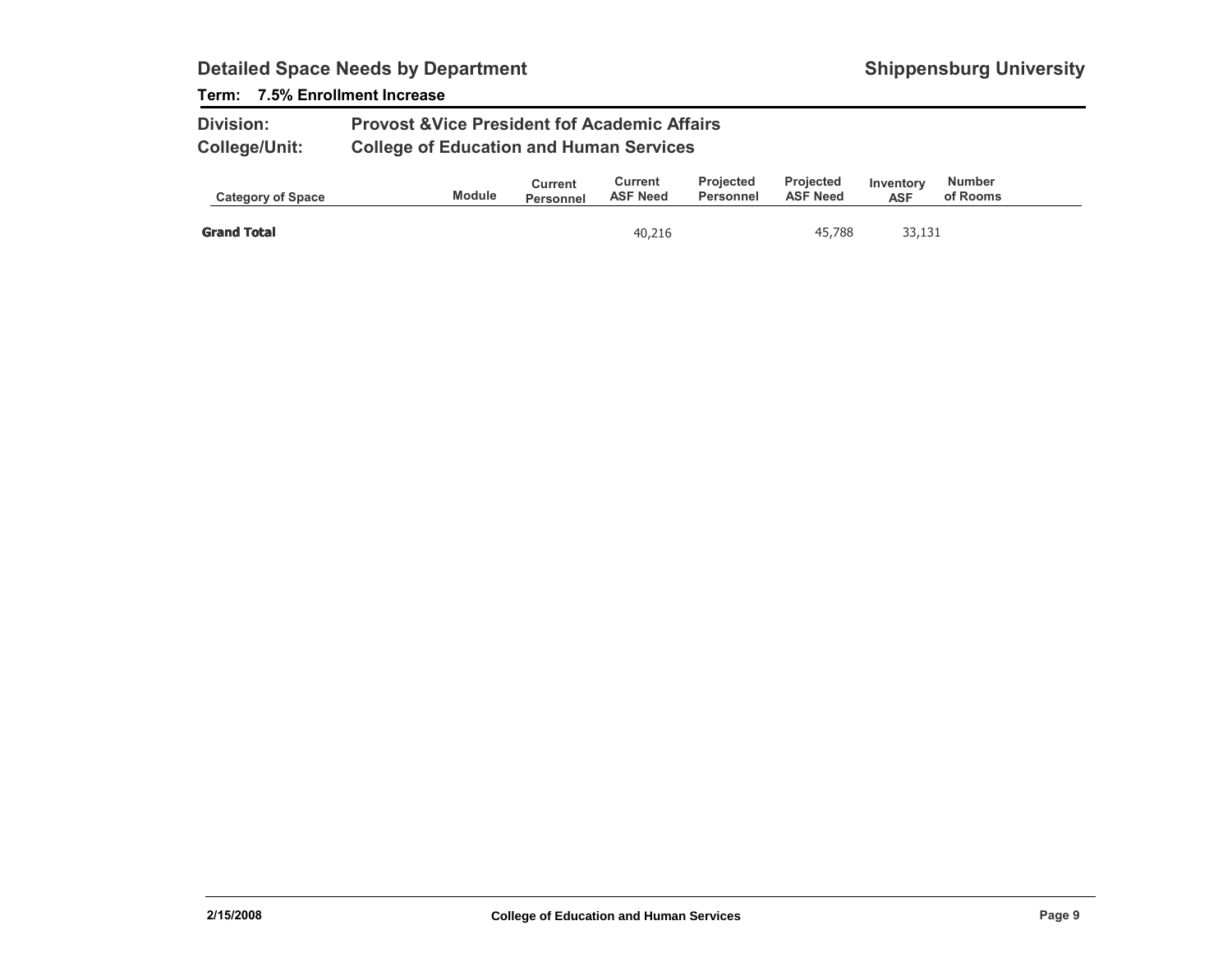## Term: 7.5% Enrollment Increase

| <b>Division:</b> | Vice President for Information Technologies & Services |
|------------------|--------------------------------------------------------|
| College/Unit:    | <b>Library and Multimedia Services</b>                 |

| <b>Category of Space</b>                     |                          | <b>Module</b>  | <b>Current</b><br>Personnel | <b>Current</b><br><b>ASF Need</b> | Projected<br><b>Personnel</b> | Projected<br><b>ASF Need</b> | Inventory<br><b>ASF</b> | <b>Number</b><br>of Rooms |
|----------------------------------------------|--------------------------|----------------|-----------------------------|-----------------------------------|-------------------------------|------------------------------|-------------------------|---------------------------|
| LIB                                          | Library                  |                |                             |                                   |                               |                              |                         |                           |
| <b>Offices</b>                               |                          |                |                             |                                   |                               |                              |                         |                           |
| Faculty                                      |                          | 115            | 9.0                         | 1,035                             | 10.0                          | 1,150                        | 783                     | 5                         |
| <b>Staff</b>                                 |                          | 120            | 13.0                        | 1,560                             | 14.0                          | 1,680                        | 1,131                   | 6                         |
|                                              | Clerical/Technical Staff | 100            | 1.0                         | 100                               | $1.0\,$                       | 200                          | 369                     | 2                         |
| Lounge                                       |                          | 5              | 23.0                        | 115                               | 26.0                          | 130                          | 0                       | 0                         |
|                                              | Conference Rooms         | 18             | 22.0                        | 396                               | 24.0                          | 432                          | 439                     | 1                         |
|                                              | <b>Office Service</b>    | 1              | 0.0                         | 321                               | 0.0                           | 359                          | 149                     | 1                         |
| <b>Sub Totals</b>                            | Offices                  |                |                             | 3,527                             |                               | 3,951                        | 2,871                   |                           |
| <b>Laboratories</b>                          |                          |                |                             |                                   |                               |                              |                         |                           |
| Computer Labs                                |                          | 35             | 0.0                         | 0                                 | 0.0                           | 0                            | 792                     | $\mathbf{1}$              |
| <b>Sub Totals</b>                            | Laboratories             |                |                             | 0                                 |                               | 0                            | 792                     |                           |
| <b>Other</b>                                 |                          |                |                             |                                   |                               |                              |                         |                           |
|                                              | Library/Study Area       | $\mathbf{1}$   | 0.0                         | 70,598                            | 0.0                           | 72,270                       | 47,370                  | 22                        |
| Food/Dining                                  |                          | 6              | 0.0                         | 988                               | 0.0                           | 988                          | 0                       | 0                         |
|                                              | Student Lounge           | $\overline{2}$ | 0.0                         | 671                               | 0.0                           | 671                          | 0                       | 0                         |
| Meeting Room                                 |                          | 2              | 0.0                         | 1,439                             | 0.0                           | 1,439                        | 0                       | 0                         |
| <b>Sub Totals</b>                            | <b>Other</b>             |                |                             | 73,696                            |                               | 75,368                       | 47,370                  |                           |
| <b>Total Need</b>                            | Library                  |                |                             | 77,222                            |                               | 79,319                       | 51,033                  |                           |
| Difference (Current Space - Calculated Need) |                          |                |                             | $-26,189$                         |                               | $-28,286$                    |                         |                           |

#### Comments:

Food/dining is Coffee Shop. Computer lab need is included in library/study area calculation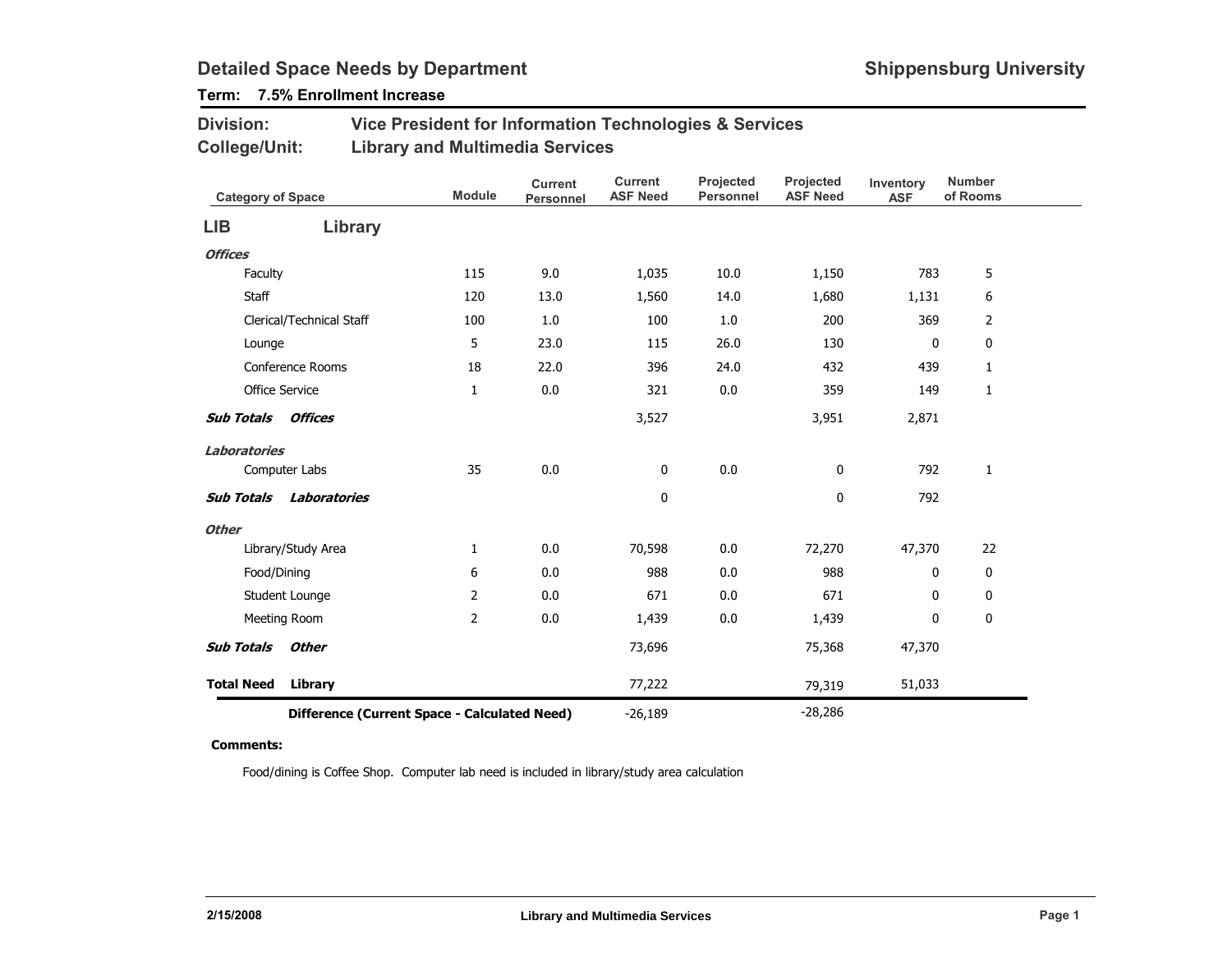### Term: 7.5% Enrollment Increase

| <b>Division:</b> | Vice President for Information Technologies & Services |
|------------------|--------------------------------------------------------|
| College/Unit:    | <b>Library and Multimedia Services</b>                 |

| <b>Category of Space</b>                     |                            | <b>Module</b> | <b>Current</b><br>Personnel | <b>Current</b><br><b>ASF Need</b> | Projected<br><b>Personnel</b> | Projected<br><b>ASF Need</b> | Inventory<br><b>ASF</b> | <b>Number</b><br>of Rooms |
|----------------------------------------------|----------------------------|---------------|-----------------------------|-----------------------------------|-------------------------------|------------------------------|-------------------------|---------------------------|
| <b>MULTI</b>                                 | <b>Multimedia Services</b> |               |                             |                                   |                               |                              |                         |                           |
| <b>Offices</b>                               |                            |               |                             |                                   |                               |                              |                         |                           |
|                                              | Director/Chair             | 150           | 1.0                         | 150                               | 1.0                           | 150                          | 73                      | $\mathbf{1}$              |
| Staff                                        |                            | 120           | 2.0                         | 240                               | 2.0                           | 360                          | 483                     | 3                         |
|                                              | Student Worker             | 25            | 0.0                         | 0                                 | 0.0                           | $\mathbf 0$                  | 97                      | $\mathbf{1}$              |
| Lounge                                       |                            | 5             | 3.0                         | 15                                | 4.0                           | 20                           | 0                       | 0                         |
|                                              | Conference Rooms           | 18            | 3.0                         | 54                                | 4.0                           | 72                           | 0                       | 0                         |
| <b>Office Service</b>                        |                            | 1             | 0.0                         | 46                                | $0.0\,$                       | 60                           | 0                       | 0                         |
| <b>Sub Totals</b>                            | <b>Offices</b>             |               |                             | 505                               |                               | 662                          | 653                     |                           |
| <b>Laboratories</b>                          |                            |               |                             |                                   |                               |                              |                         |                           |
| Class Lab                                    |                            | 35            | 0.0                         | 800                               | $0.0\,$                       | 800                          | 0                       | 0                         |
| <b>Sub Totals</b>                            | <b>Laboratories</b>        |               |                             | 800                               |                               | 800                          | $\mathbf 0$             |                           |
| <b>Other</b>                                 |                            |               |                             |                                   |                               |                              |                         |                           |
| MultiMedia                                   |                            | 0             | 0.0                         | 2,615                             | 0.0                           | 2,615                        | 0                       | 0                         |
| <b>Sub Totals</b>                            | <b>Other</b>               |               |                             | 2,615                             |                               | 2,615                        | 0                       |                           |
| <b>Total Need</b>                            | <b>Multimedia Services</b> |               |                             | 3,920                             |                               | 4,077                        | 653                     |                           |
| Difference (Current Space - Calculated Need) |                            |               | $-3,267$                    |                                   | $-3,424$                      |                              |                         |                           |

#### Comments:

Calculation assumes the multimedia space is adequate.